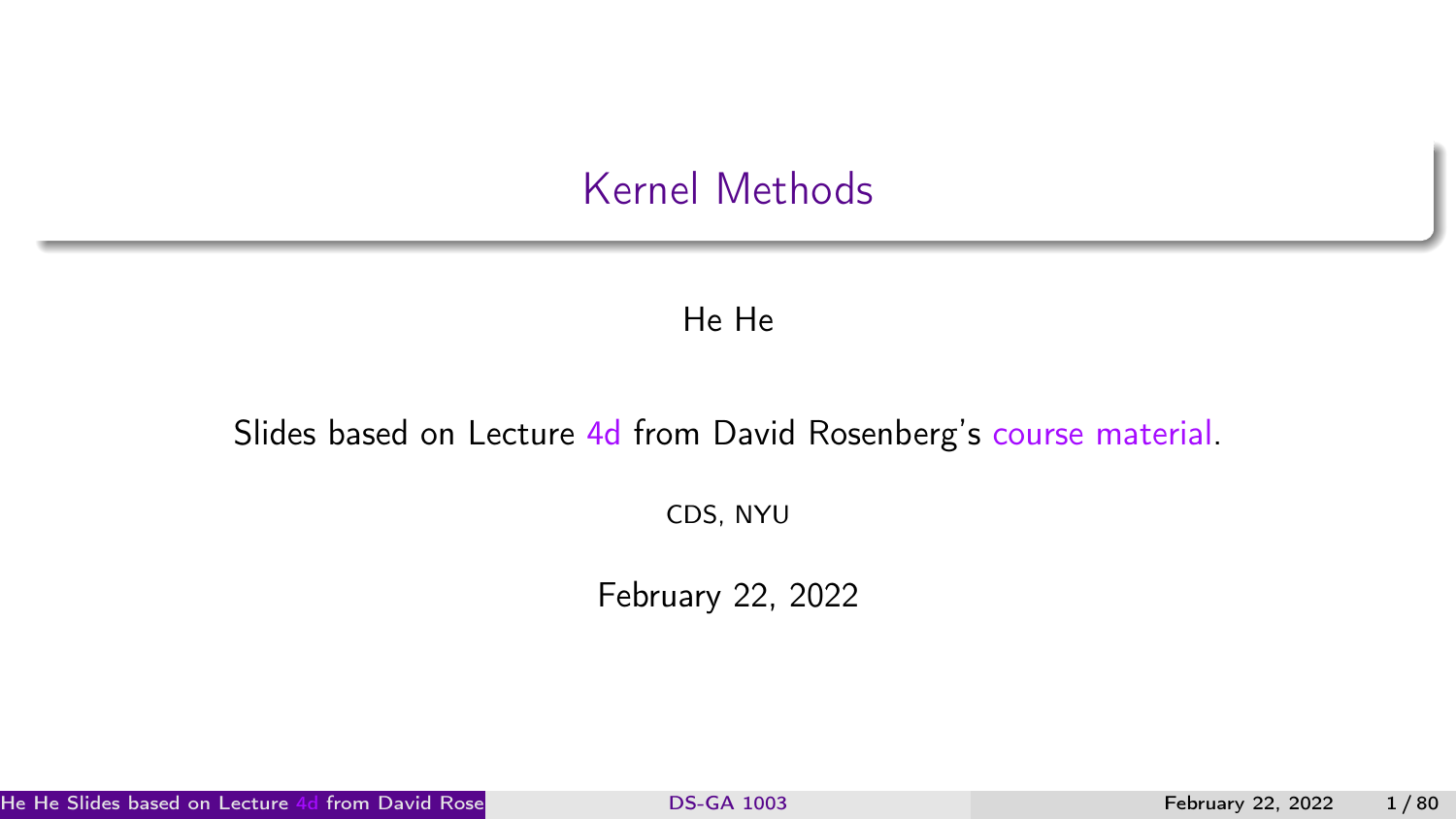Logistics:

- Please fill out the course survey so that we can better help you
- Feel free to ask questions during the lab

Today's lecture:

- Wrap-up SVM
- Motivation of kernel methods: Our data is typically not linearly separable, but we like to work with linear models.
- Adding features (going to high-dimensional space) allow us to use linear models for complex data.
- Kernels allow us to think about similarities rather than feature engineering.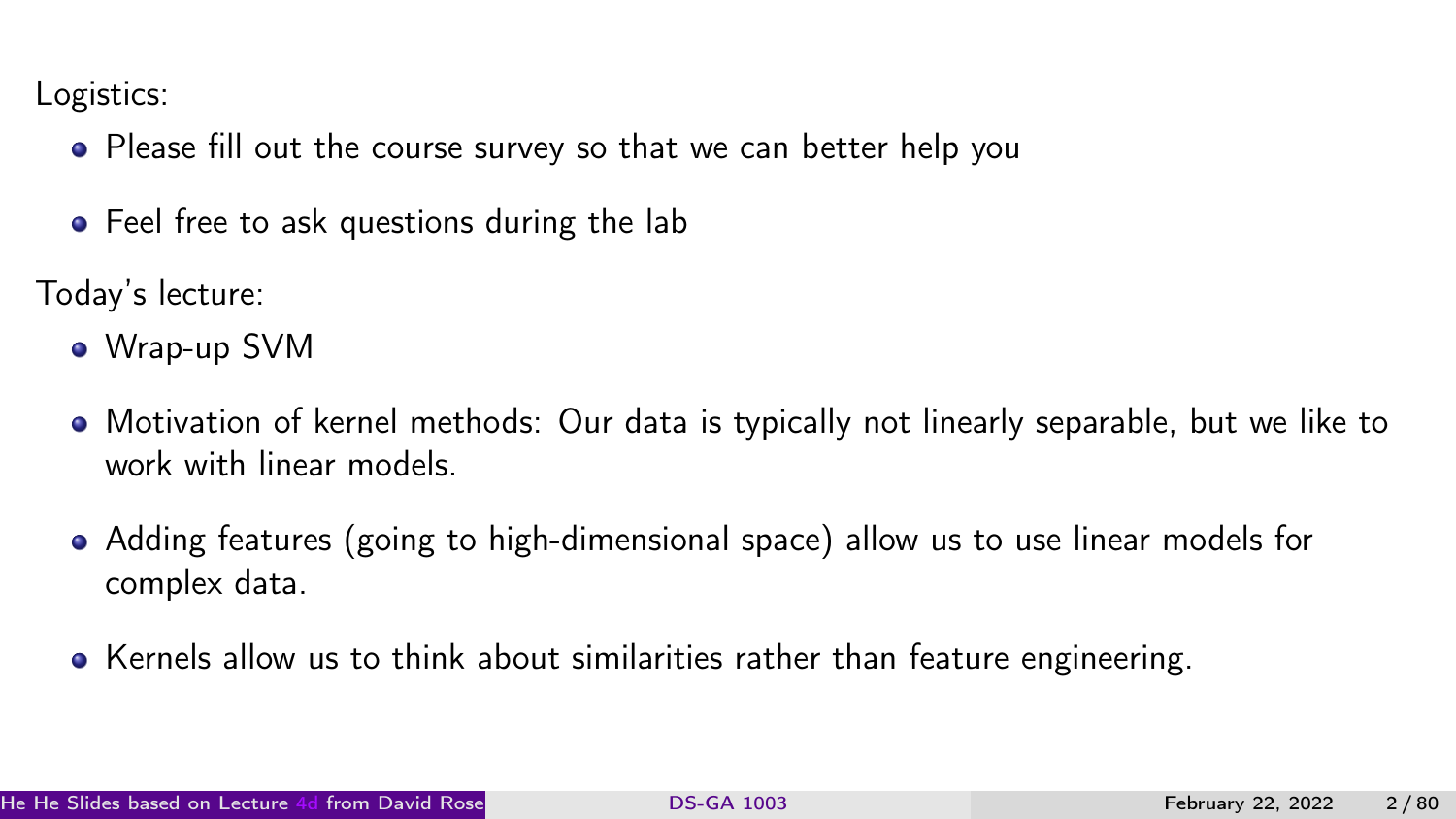## <span id="page-2-0"></span>[Feature Maps](#page-2-0)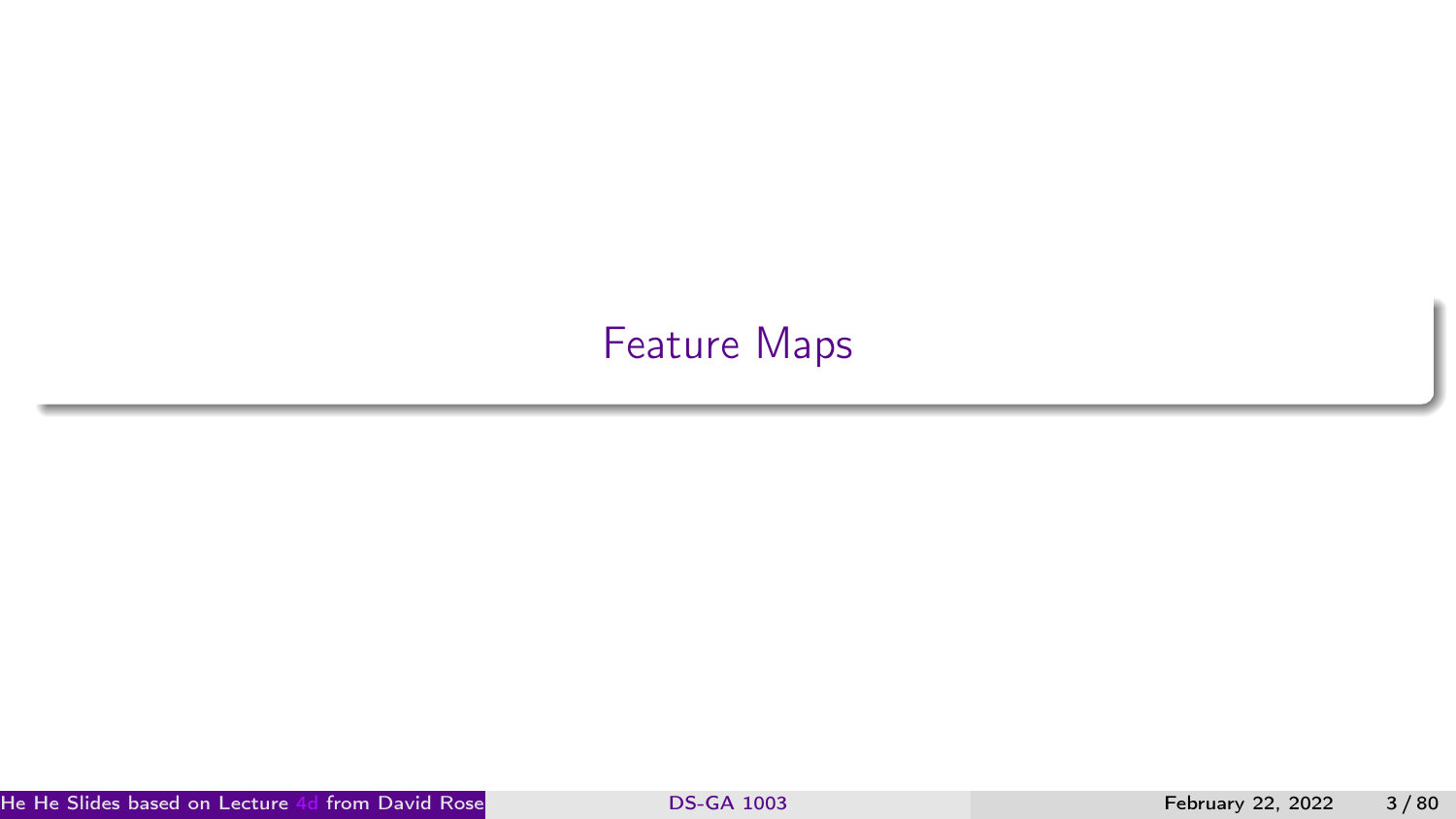# The Input Space  $\mathfrak X$

- $\bullet$  Our general learning theory setup: no assumptions about  $\mathfrak X$
- But  $\mathfrak{X}=\mathsf{R}^d$  for the specific methods we've developed:
	- Ridge regression
	- Lasso regression
	- Support Vector Machines
- Our hypothesis space for these was all affine functions on  $\mathsf{R}^d$ :

$$
\mathcal{F} = \left\{ x \mapsto w^T x + b \mid w \in \mathsf{R}^d, b \in \mathsf{R} \right\}.
$$

What if we want to do prediction on inputs not natively in  $\mathsf{R}^d?$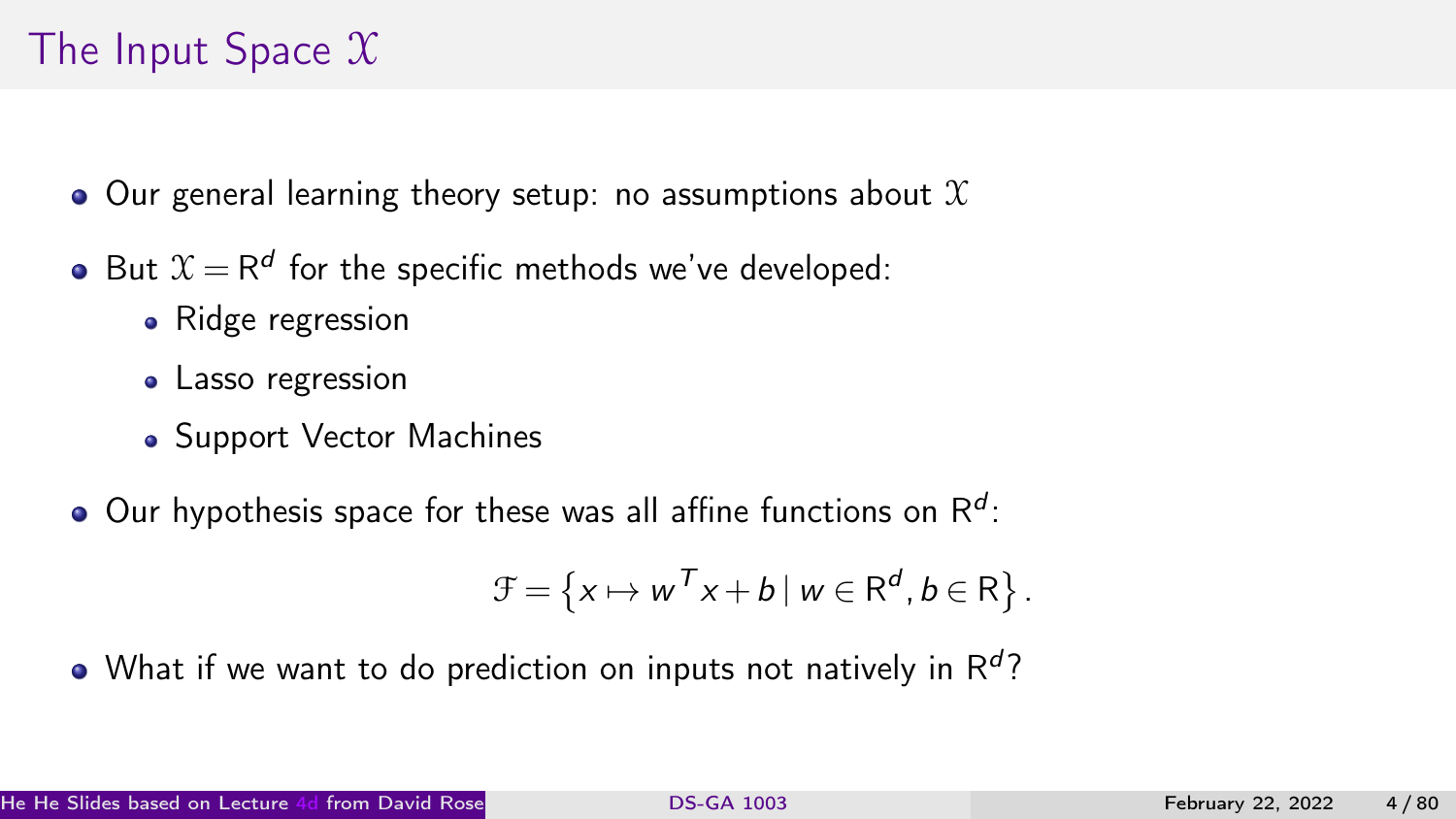# The Input Space  $\mathfrak X$

- Often want to use inputs not natively in  $\mathsf{R}^d$ :
	- **a** Text documents
	- Image files
	- Sound recordings
	- DNA sequences
- But everything in a computer is a sequence of numbers
	- The *ith* entry of each sequence should have the same "meaning"
	- All the sequences should have the same length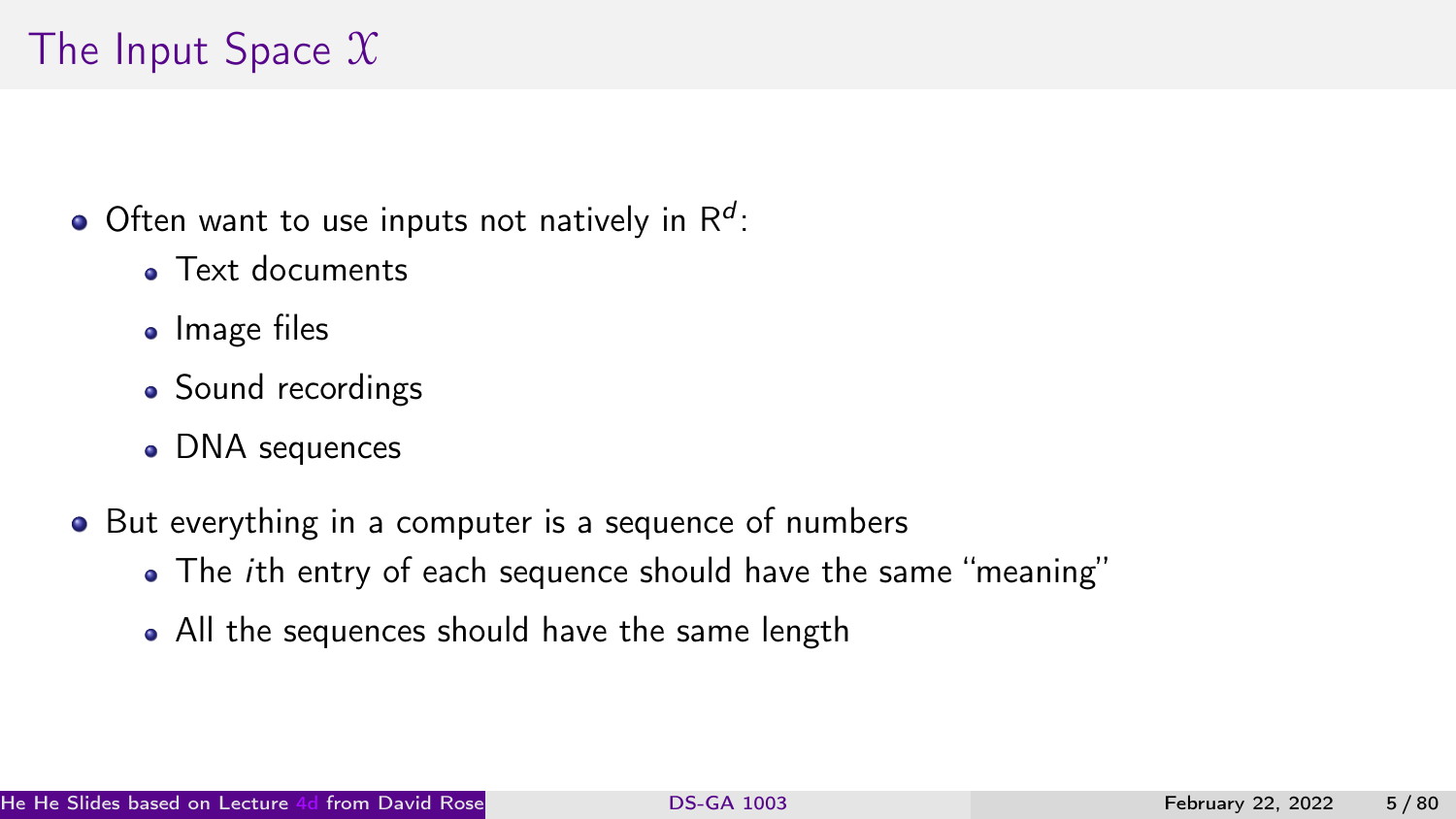#### Definition

Mapping an input from  $\mathfrak X$  to a vector in  $\mathsf R^d$  is called feature extraction or featurization.

### **Raw Input**

### **Feature Vector**

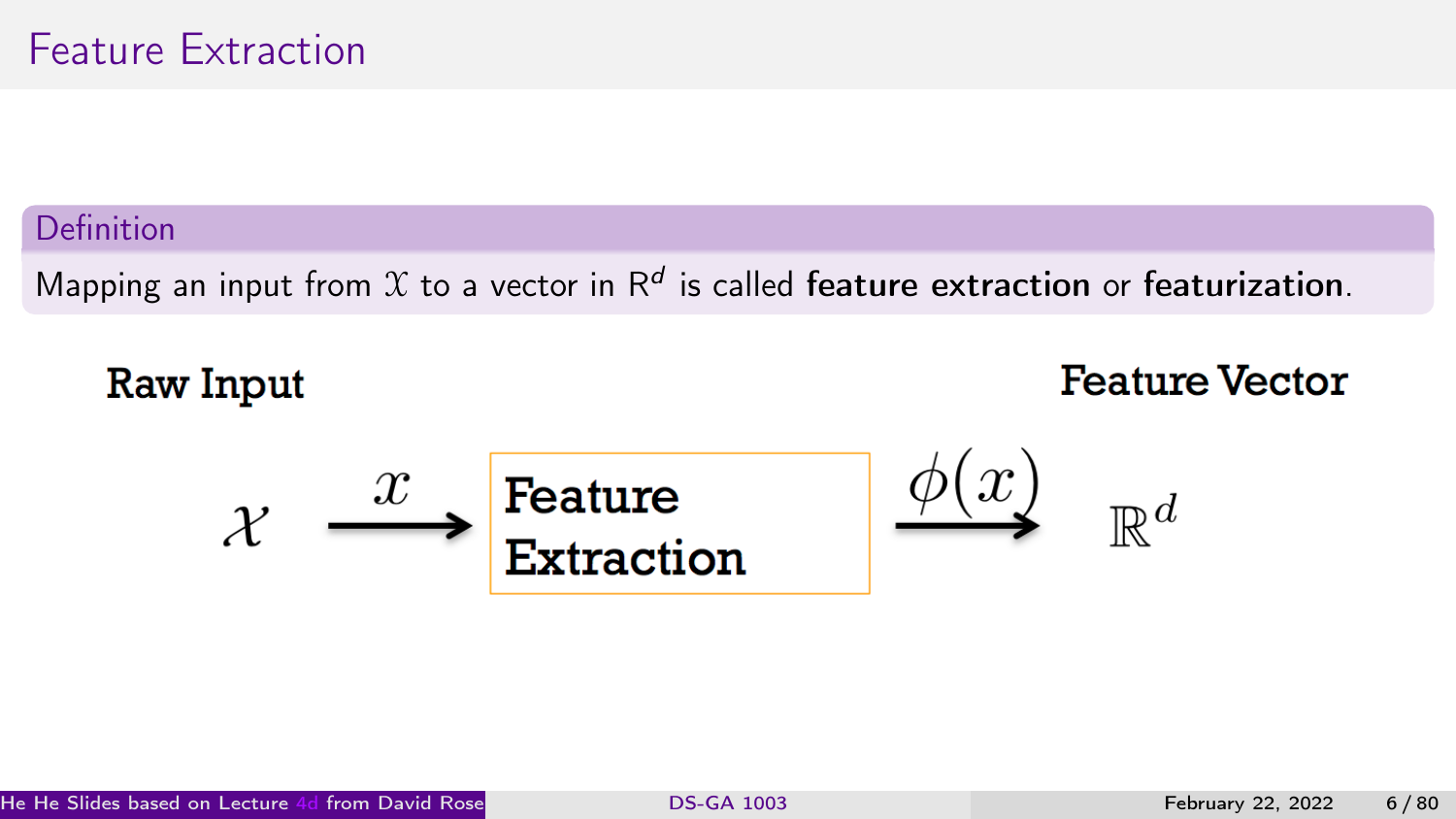- Input space:  $X$  (no assumptions)
- Introduce  $\mathsf{feature\ map}\ \mathsf{\varphi}:\mathfrak{X}\to\mathsf{R}^d$
- The feature map maps into the **feature space**  $\mathsf{R}^d$ .
- Hypothesis space of affine functions on feature space:

$$
\mathcal{F} = \left\{ x \mapsto w^T \phi(x) + b \mid w \in \mathsf{R}^d, b \in \mathsf{R} \right\}.
$$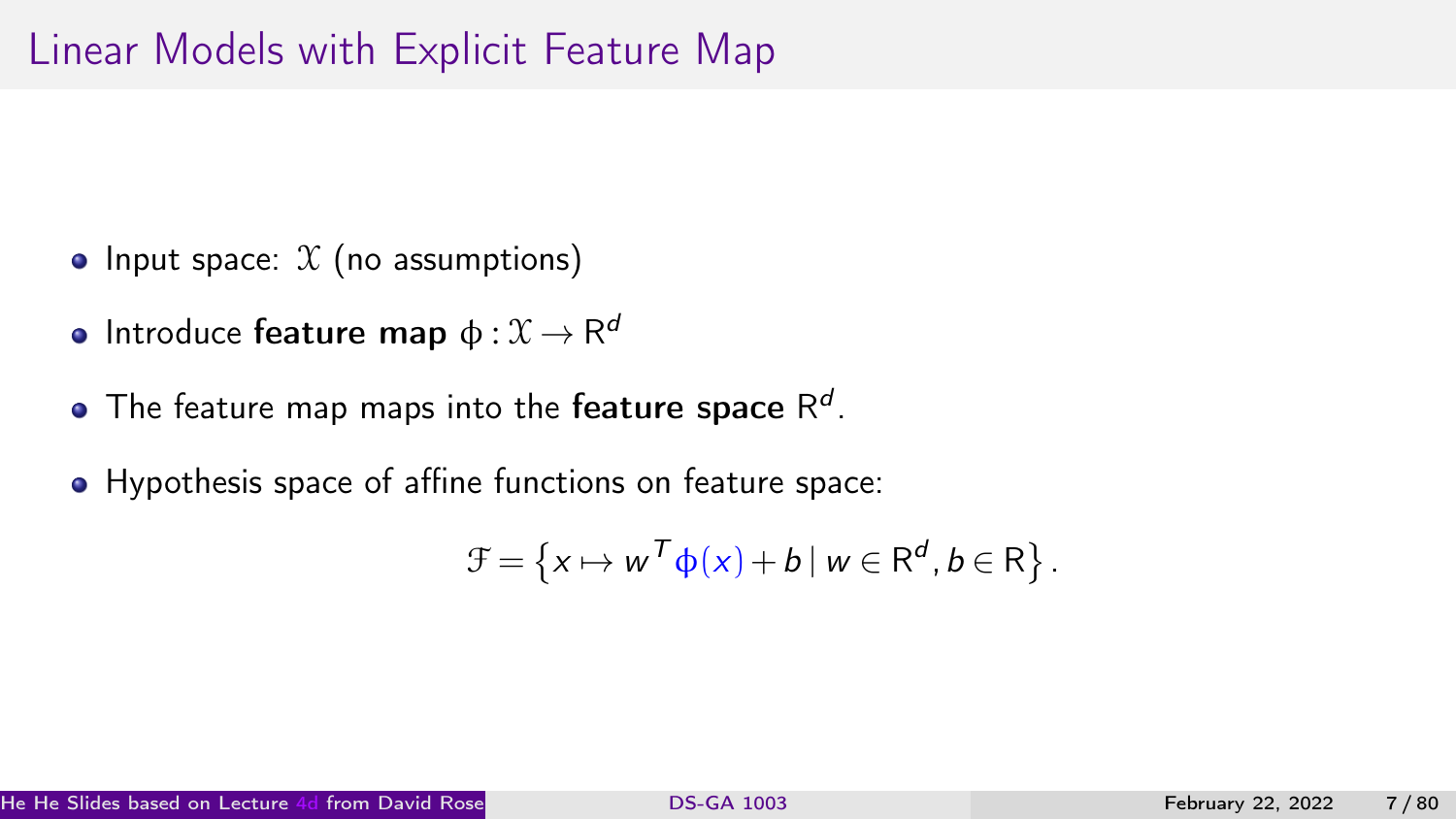## Geometric Example: Two class problem, nonlinear boundary



• With identity feature map  $\phi(x) = (x_1, x_2)$  and linear models, can't separate regions

With appropriate featurization  $\varphi(x) = \left(x_1, x_2, x_1^2 + x_2^2\right)$ , becomes linearly separable .

#### Video: <http://youtu.be/3liCbRZPrZA>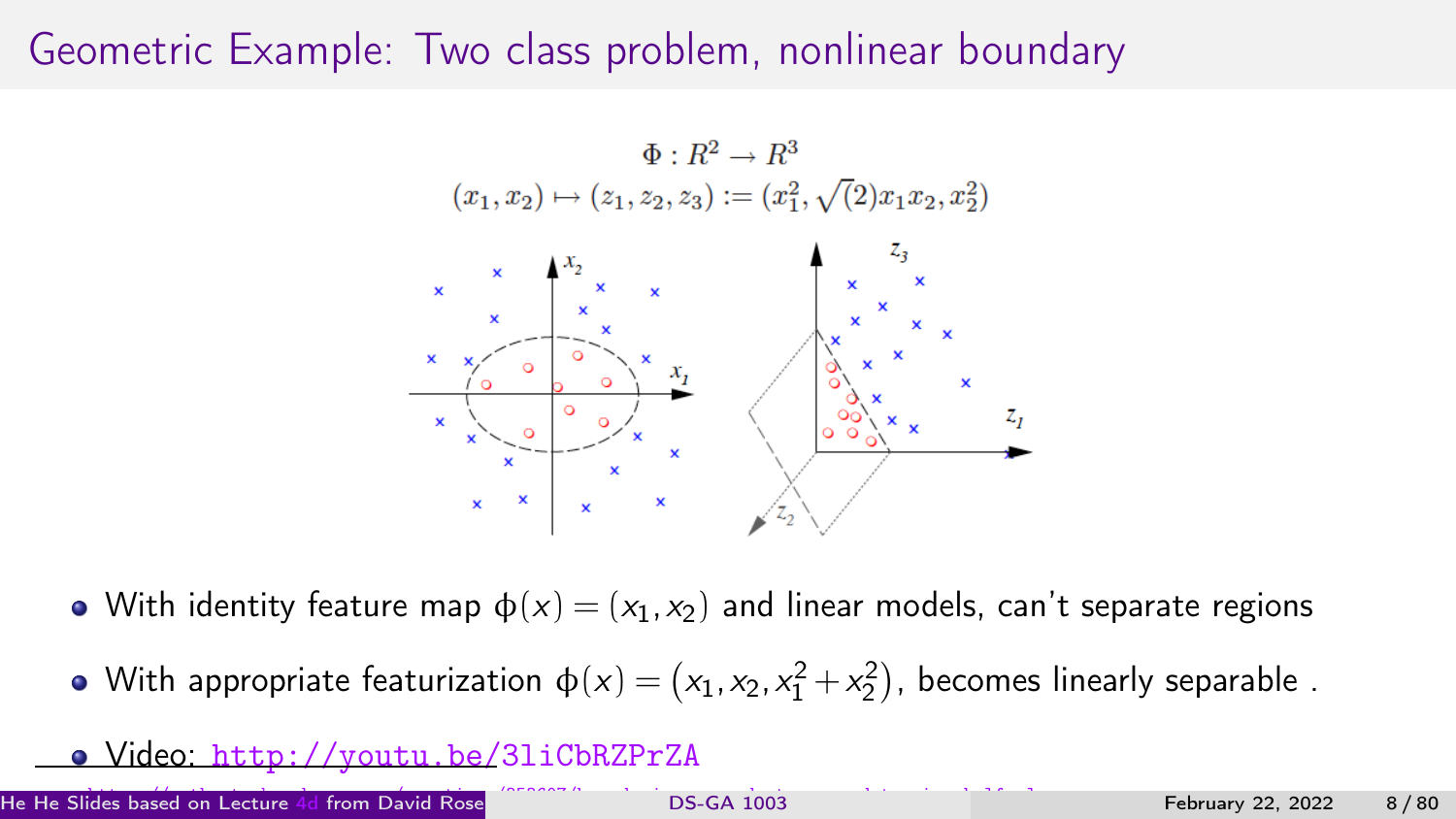- For linear models, to grow the hypothesis spaces, we must add features.
- Sometimes we say a larger hypothesis is more expressive.
	- (can fit more relationships between input and action)
- Many ways to create new features.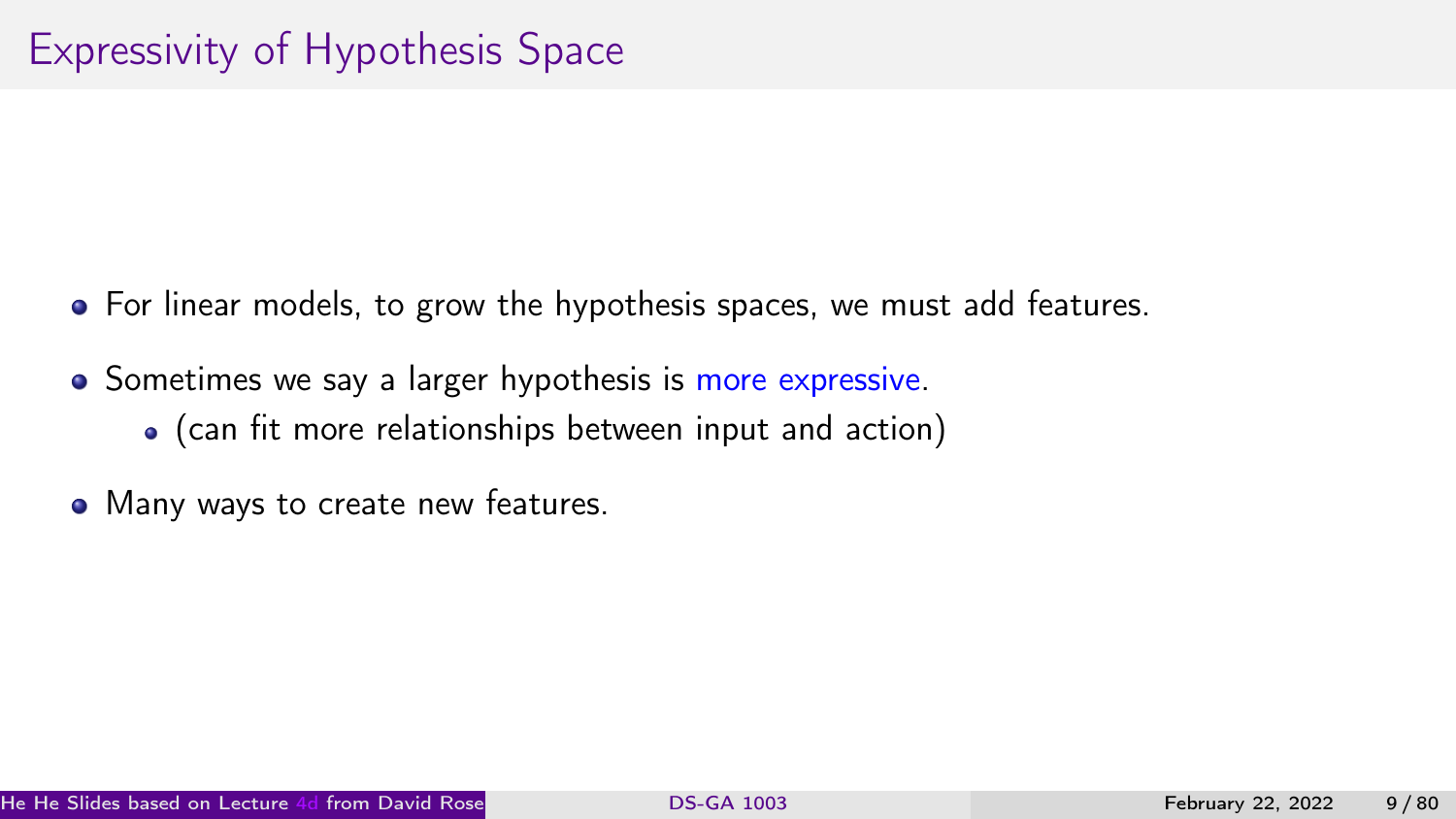# <span id="page-9-0"></span>[Handling Nonlinearity with Linear Methods](#page-9-0)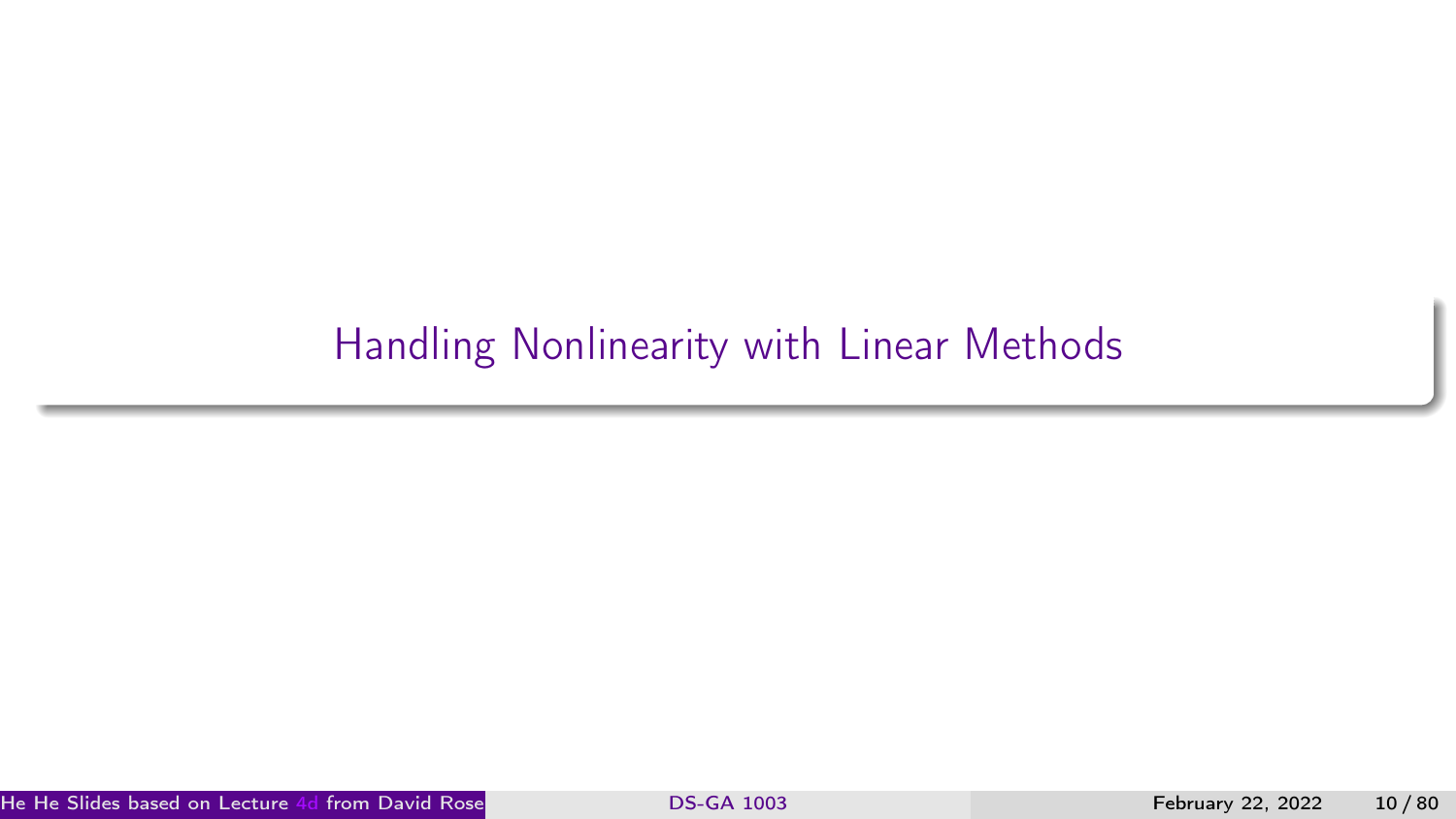## Example Task: Predicting Health

- General Philosophy: Extract every feature that might be relevant
- Features for medical diagnosis
	- **•** height
	- **•** weight
	- body temperature
	- · blood pressure
	- $\bullet$  etc...

From Percy Liang's "Lecture 3" slides from Stanford's CS221, Autumn 2014.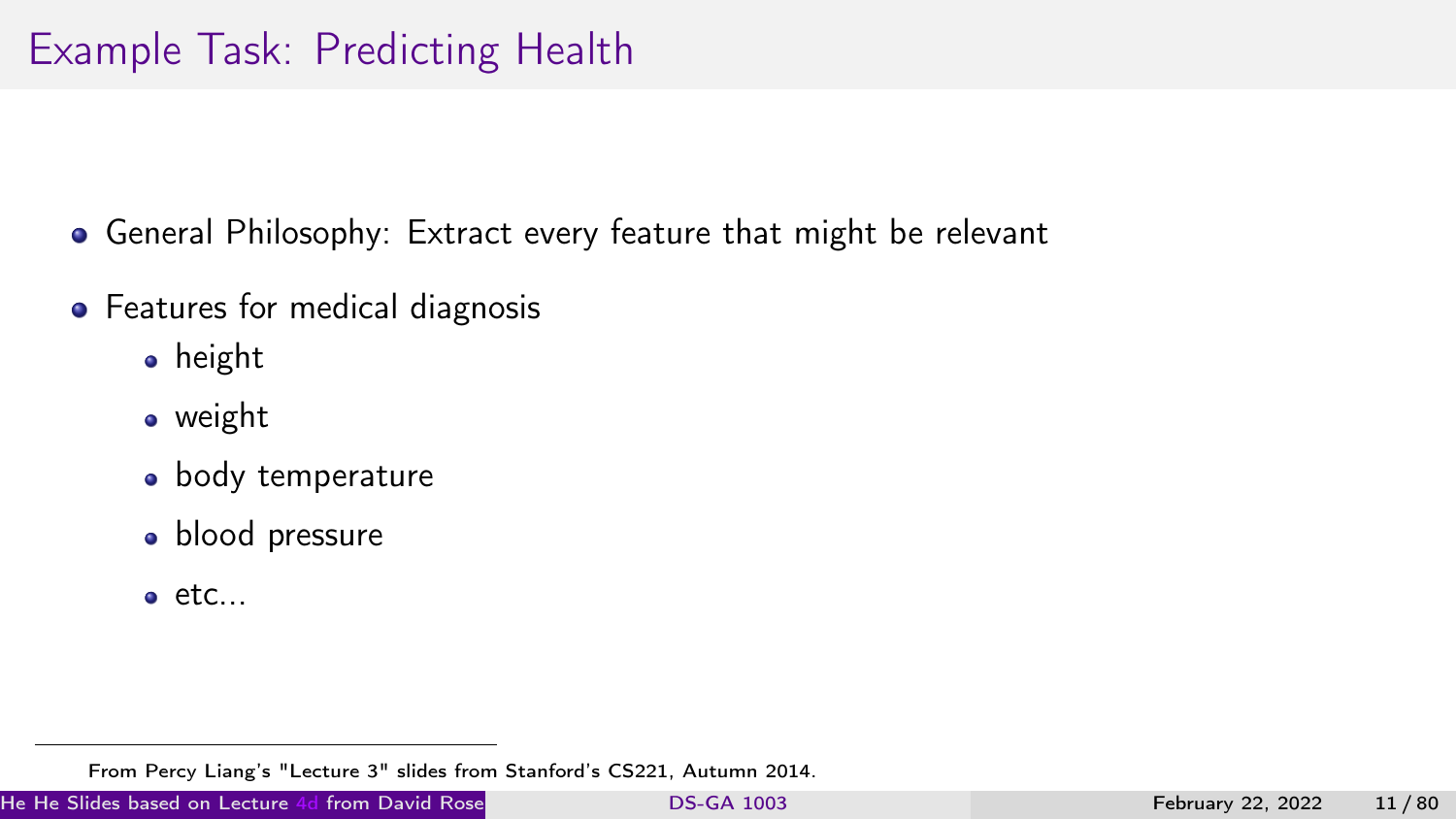#### Feature Issues for Linear Predictors

- For linear predictors, it's important how features are added
	- The relation between a feature and the label may not be linear
	- There may be complex dependence among features
- Three types of nonlinearities can cause problems:
	- Non-monotonicity
	- **Saturation**
	- Interactions between features

He He Slides based on Lecture [4d](https://davidrosenberg.github.io/mlcourse/Archive/2019/Lectures/04d.kernel-methods.pdf) from David Rose **No. 2003 . (C[DS-GA 1003](#page-0-0)** . (CDS, NYU) February 22, 2022 12 / 80

From Percy Liang's "Lecture 3" slides from Stanford's CS221, Autumn 2014.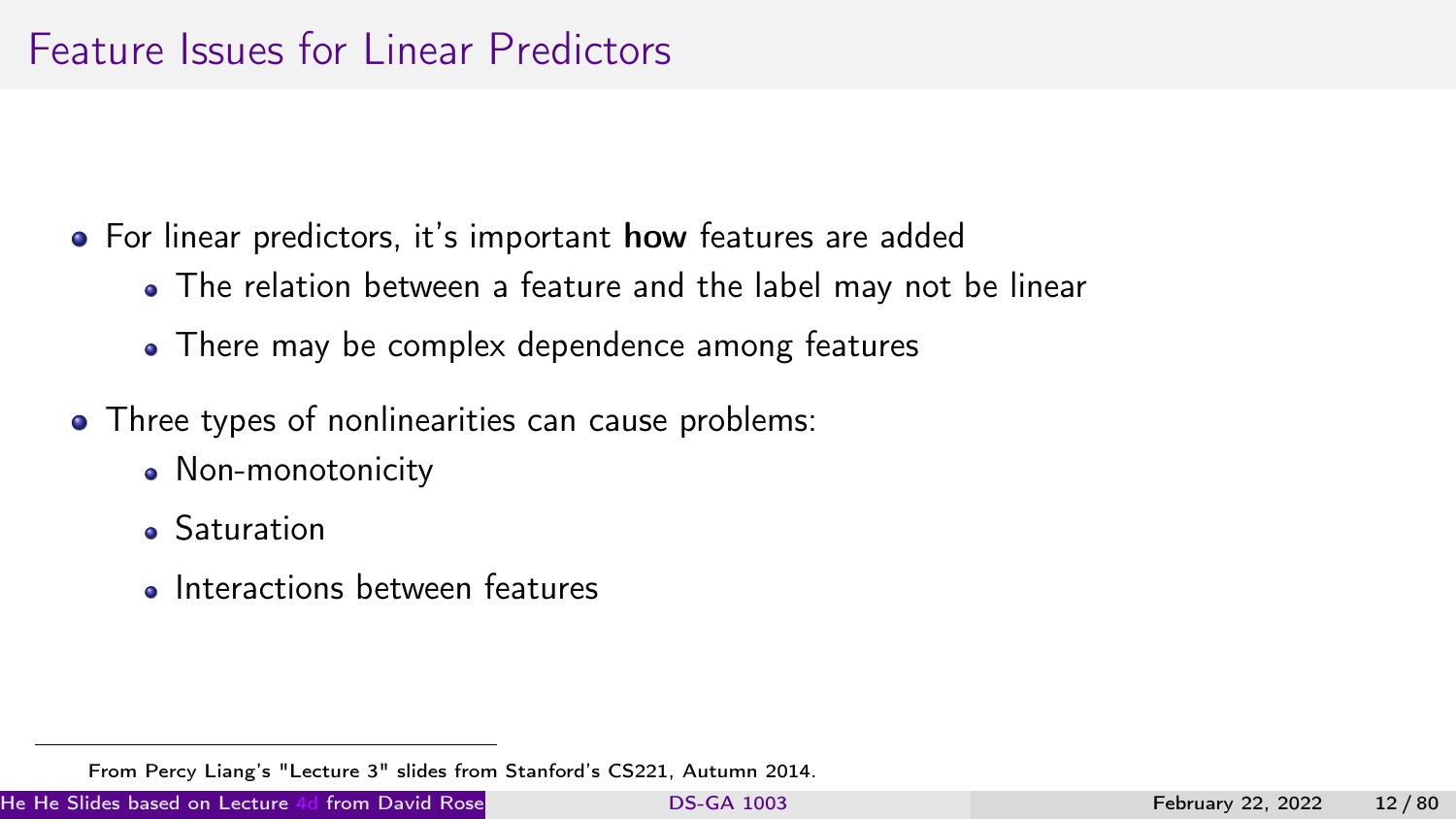## Non-monotonicity: The Issue

- Feature Map:  $\phi(x) = [1, \text{temperature}(x)]$
- Action: Predict health score  $y \in R$  (positive is good)
- Hypothesis Space  $\mathcal{F}=\{$ affine functions of temperature}
- Issue:
	- Health is not an affine function of temperature.
	- Affine function can either say
		- Very high is bad and very low is good, or
		- Very low is bad and very high is good,
		- But here, both extremes are bad.

From Percy Liang's "Lecture 3" slides from Stanford's CS221, Autumn 2014.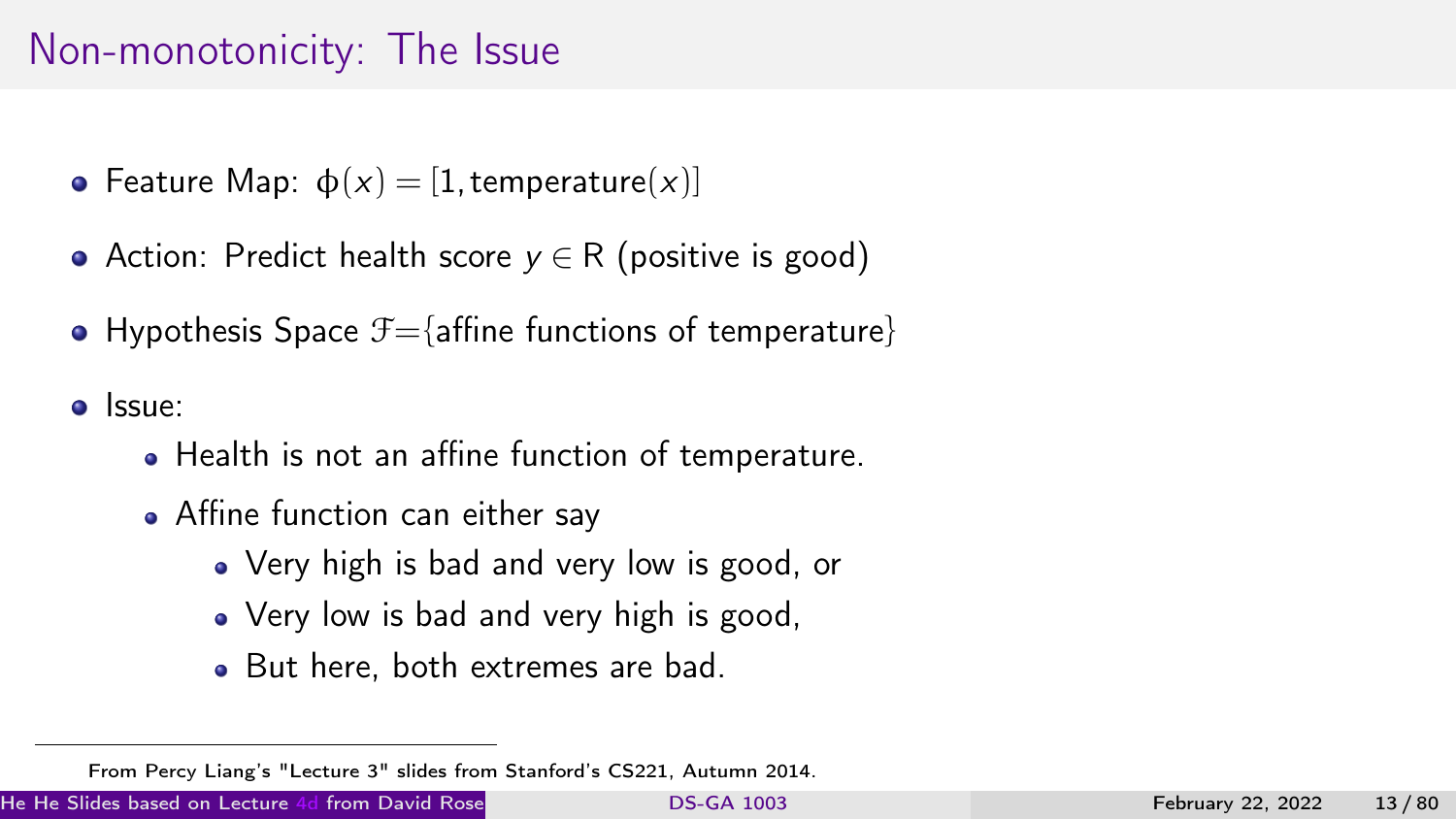#### Non-monotonicity: Solution 1

• Transform the input:

$$
\varphi(x) = \left[1, \{\text{temperature}(x)\text{-}37\}^2\right],
$$

where 37 is "normal" temperature in Celsius.

- Ok, but requires manually-specified domain knowledge
	- Do we really need that?
	- What does  $w^T\varphi(x)$  look like?

He He Slides based on Lecture [4d](https://davidrosenberg.github.io/mlcourse/Archive/2019/Lectures/04d.kernel-methods.pdf) from David Rosenberg's Course Material [DS-GA 1003](#page-0-0) . (CDS, NYU) February 22, 2022 . (14 / 80

From Percy Liang's "Lecture 3" slides from Stanford's CS221, Autumn 2014.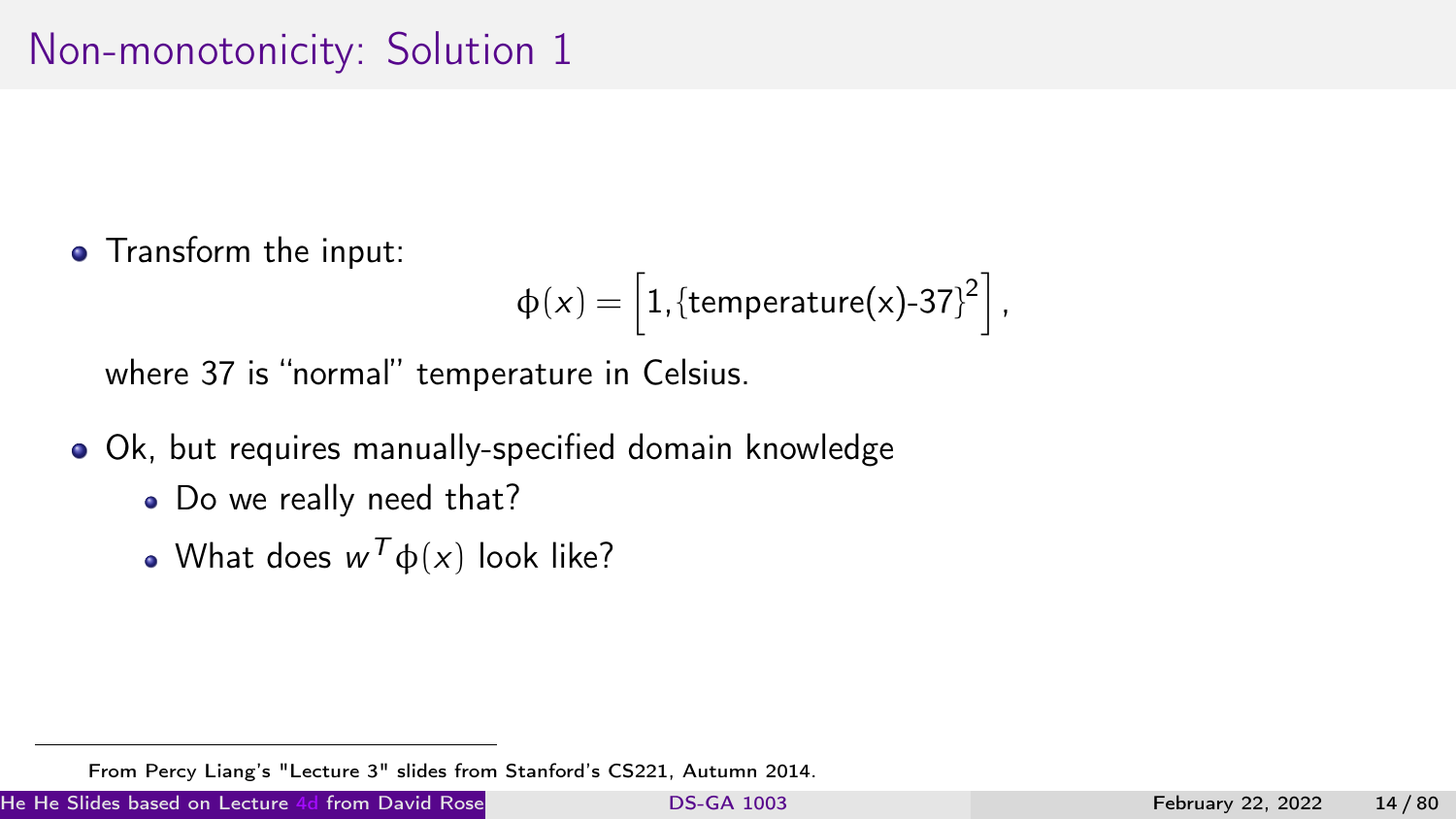#### Non-monotonicity: Solution 2

• Think less, put in more:

$$
\varphi(x) = \left[1, \text{temperature}(x), \{\text{temperature}(x)\}^2\right].
$$

More expressive than Solution 1.

General Rule

Features should be simple building blocks that can be pieced together.

He He Slides based on Lecture [4d](https://davidrosenberg.github.io/mlcourse/Archive/2019/Lectures/04d.kernel-methods.pdf) from David Rosenberg's [course material](https://github.com/davidrosenberg/mlcourse) [DS-GA 1003](#page-0-0) . (CDS, NYU) February 22, 2022 15 / 80

From Percy Liang's "Lecture 3" slides from Stanford's CS221, Autumn 2014.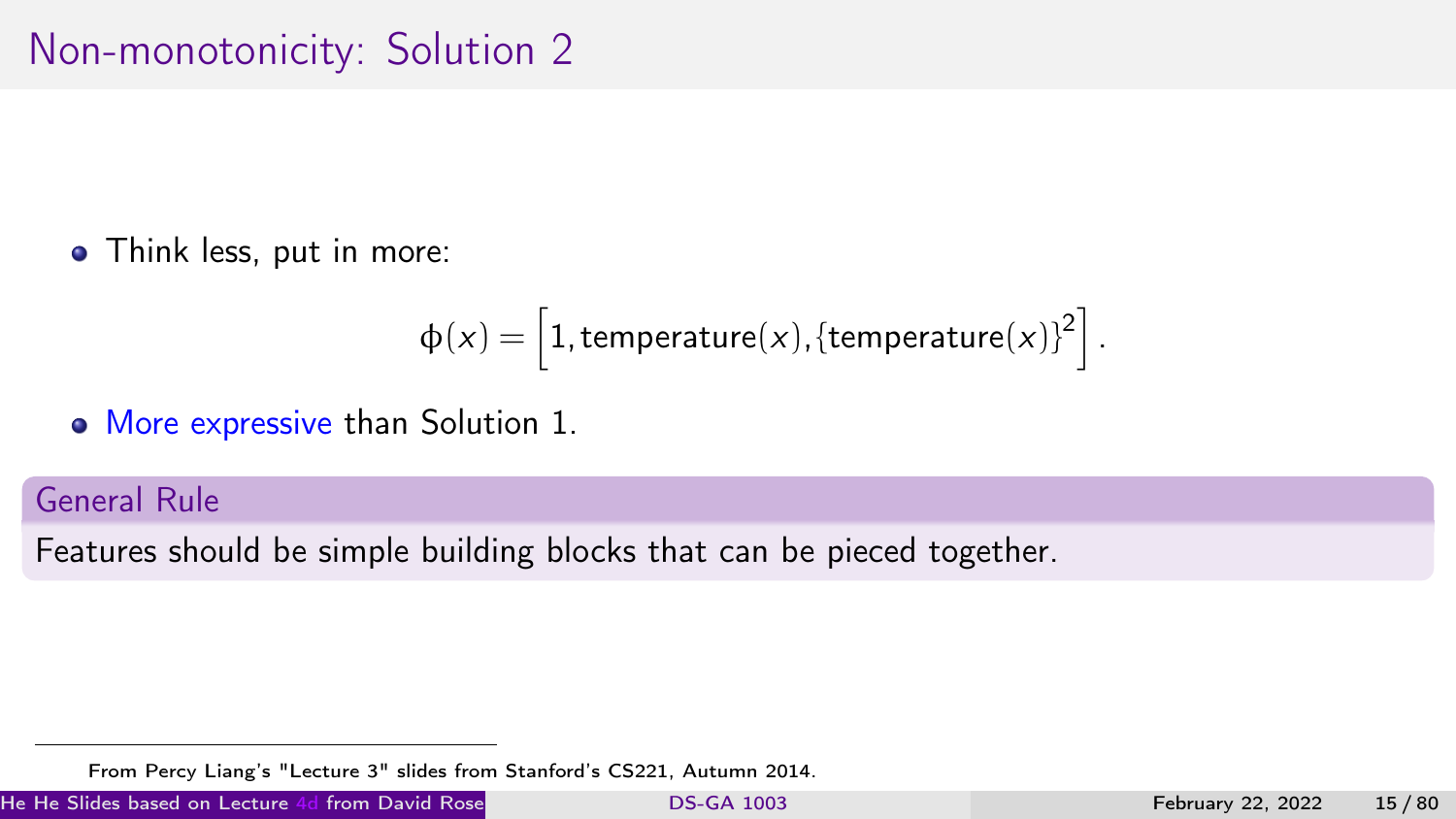### Saturation: The Issue

- Setting: Find products relevant to user's query
- $\bullet$  Input: Product  $x$
- Action: Score the relevance of  $x$  to user's query
- **•** Feature Map:

$$
\varphi(x)=[1,N(x)],
$$

where  $N(x)$  = number of people who bought x.

 $\bullet$  We expect a monotonic relationship between  $N(x)$  and relevance, but also expect diminishing return.

He He Slides based on Lecture [4d](https://davidrosenberg.github.io/mlcourse/Archive/2019/Lectures/04d.kernel-methods.pdf) from David Rose . (C[DS-GA 1003](#page-0-0) . (CDS-GA 1003 . (CDS) February 22, 2022 . (CDS, 16 / 80

From Percy Liang's "Lecture 3" slides from Stanford's CS221, Autumn 2014.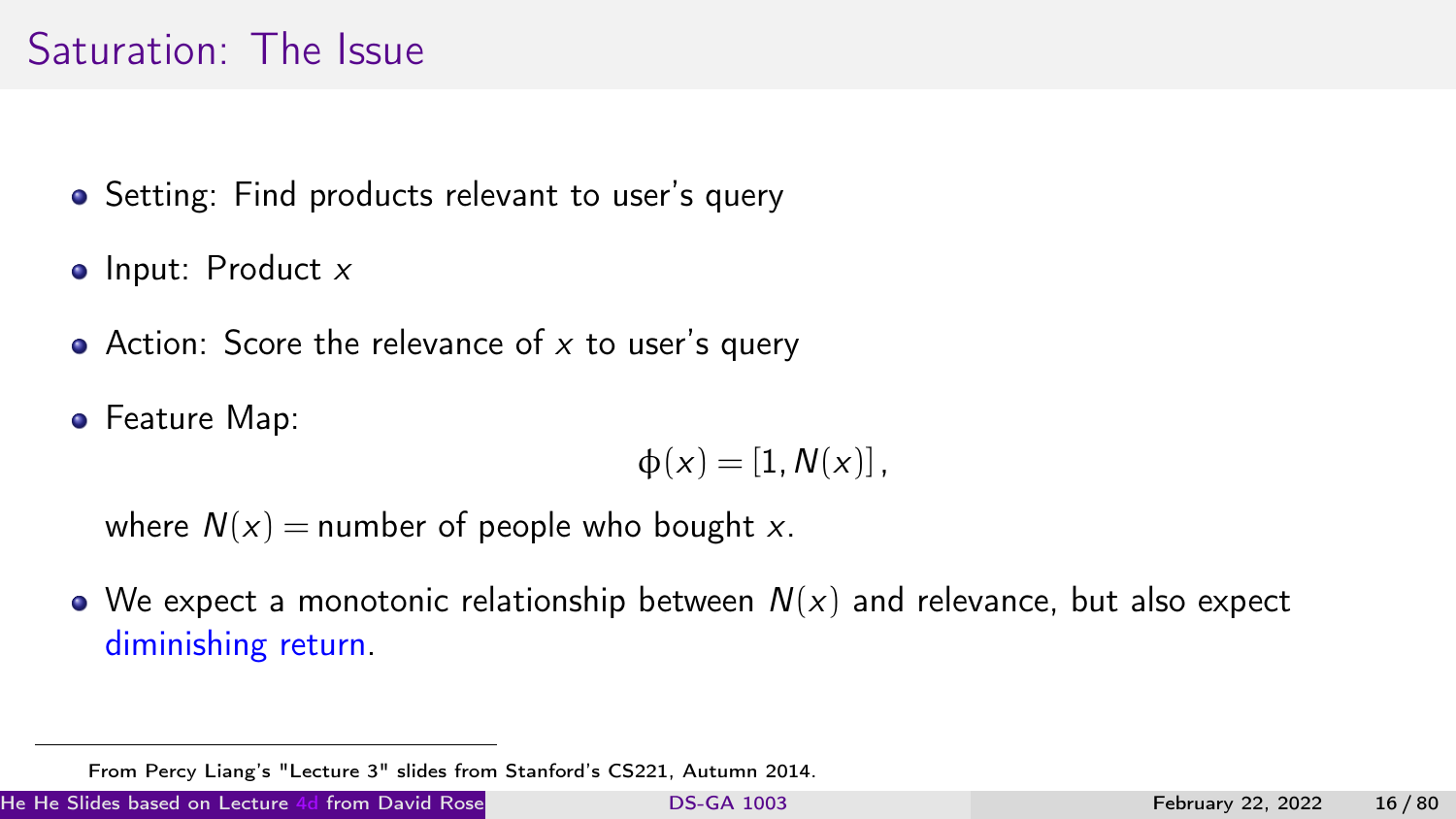## Saturation: Solve with nonlinear transform

• Smooth nonlinear transformation:

 $\phi(x) = [1, \log{1 + N(x)}]$ 

- $log(·)$  good for values with large dynamic ranges
- Discretization (a discontinuous transformation):

 $\phi(x) = (1(0 \leq N(x) < 10), 1(10 \leq N(x) < 100), \ldots)$ 

Small buckets allow quite flexible relationship

He He Slides based on Lecture [4d](https://davidrosenberg.github.io/mlcourse/Archive/2019/Lectures/04d.kernel-methods.pdf) from David Rose . (C[DS-GA 1003](#page-0-0) . (CDS-GA 1003 . (CDS, NYU) February 22, 2022 17 / 80

From Percy Liang's "Lecture 3" slides from Stanford's CS221, Autumn 2014.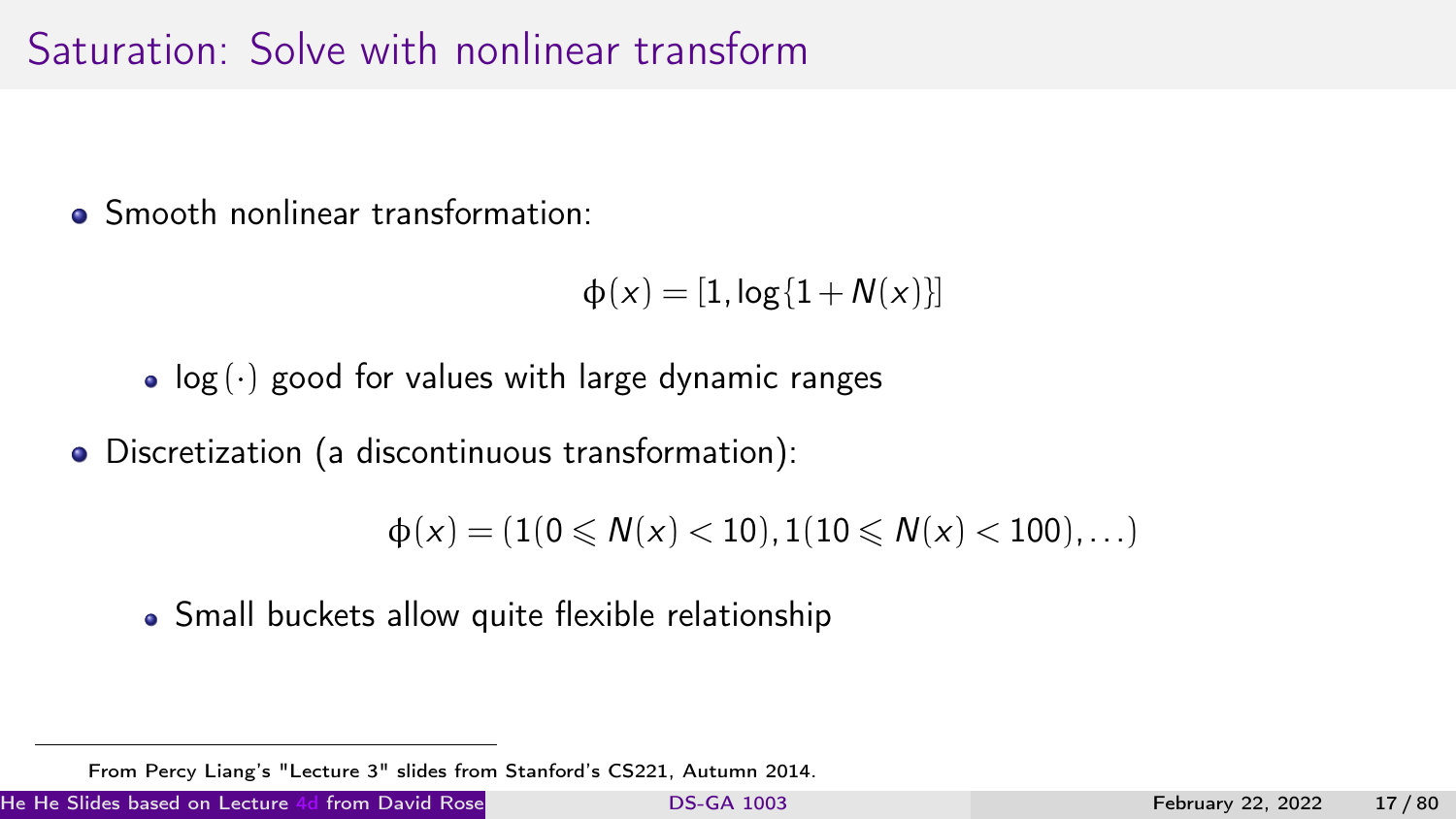#### Interactions: The Issue

- $\bullet$  Input: Patient information  $x$
- Action: Health score  $y \in R$  (higher is better)
- **•** Feature Map

 $\phi(x) =$ [height(x), weight(x)]

- Issue: It's the weight *relative* to the height that's important.
- Impossible to get with these features and a linear classifier.
- Need some interaction between height and weight.

He He Slides based on Lecture [4d](https://davidrosenberg.github.io/mlcourse/Archive/2019/Lectures/04d.kernel-methods.pdf) from David Rosenberg's [course material](https://github.com/davidrosenberg/mlcourse) [DS-GA 1003](#page-0-0) . (CDS, NYU) February 22, 2022 18 / 80

From Percy Liang's "Lecture 3" slides from Stanford's CS221, Autumn 2014.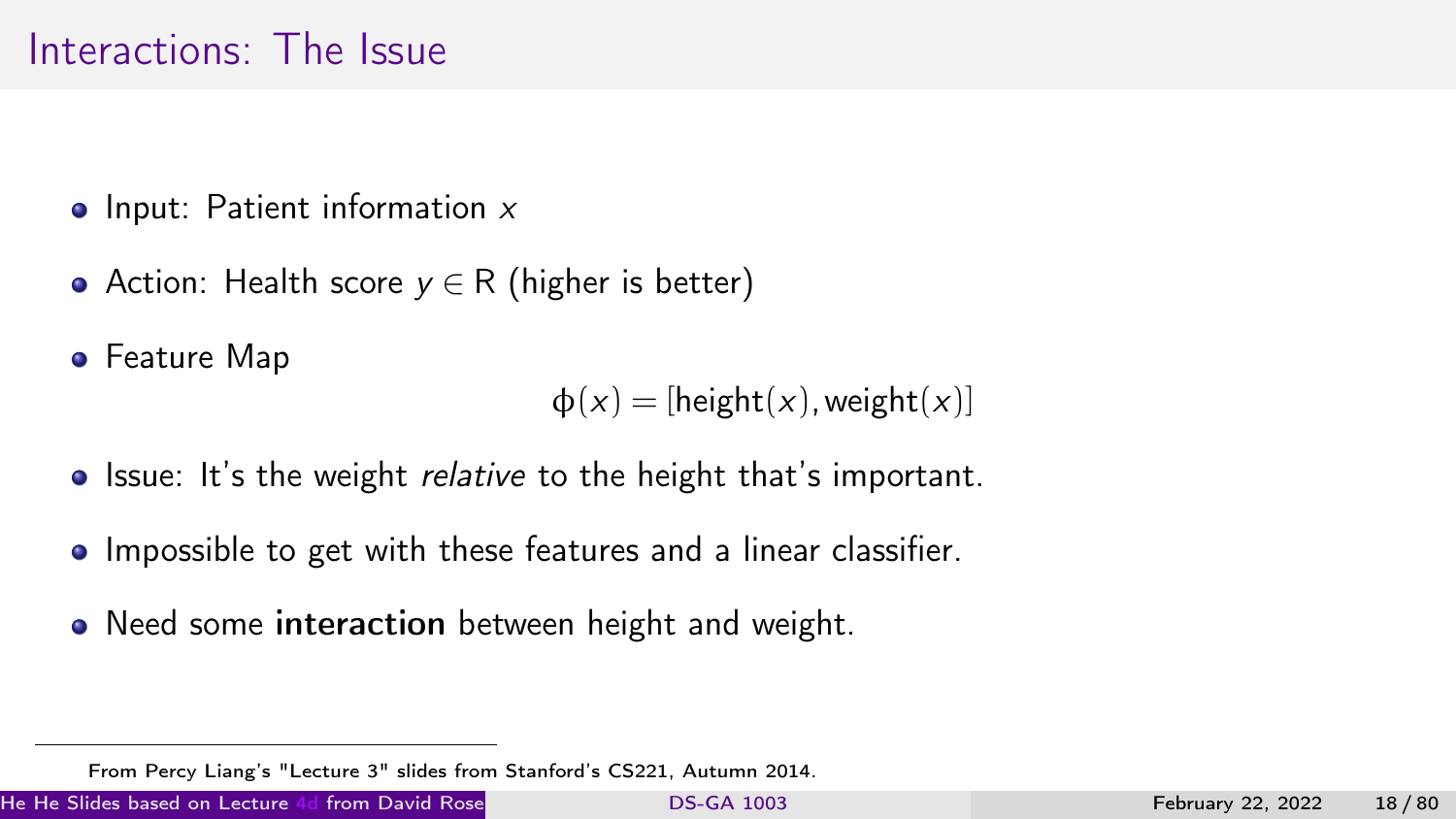### Interactions: Approach 1

- Google "ideal weight from height"
- J. D. Robinson's "ideal weight" formula (for a male):

weight(kg) =  $52 + 1.9$ [height(in) − 60]

• Make score square deviation between height(h) and ideal weight(w)

$$
f(x) = (52 + 1.9[h(x) - 60] - w(x))^2
$$

WolframAlpha for complicated Mathematics:

$$
f(x) = 3.61h(x)^{2} - 3.8h(x)w(x) - 235.6h(x) + w(x)^{2} + 124w(x) + 3844
$$

He He Slides based on Lecture [4d](https://davidrosenberg.github.io/mlcourse/Archive/2019/Lectures/04d.kernel-methods.pdf) from David Rose . (C[DS-GA 1003](#page-0-0) . (CDS-GA 1003 . (CDS) February 22, 2022 . (CDS, NY

From Percy Liang's "Lecture 3" slides from Stanford's CS221, Autumn 2014.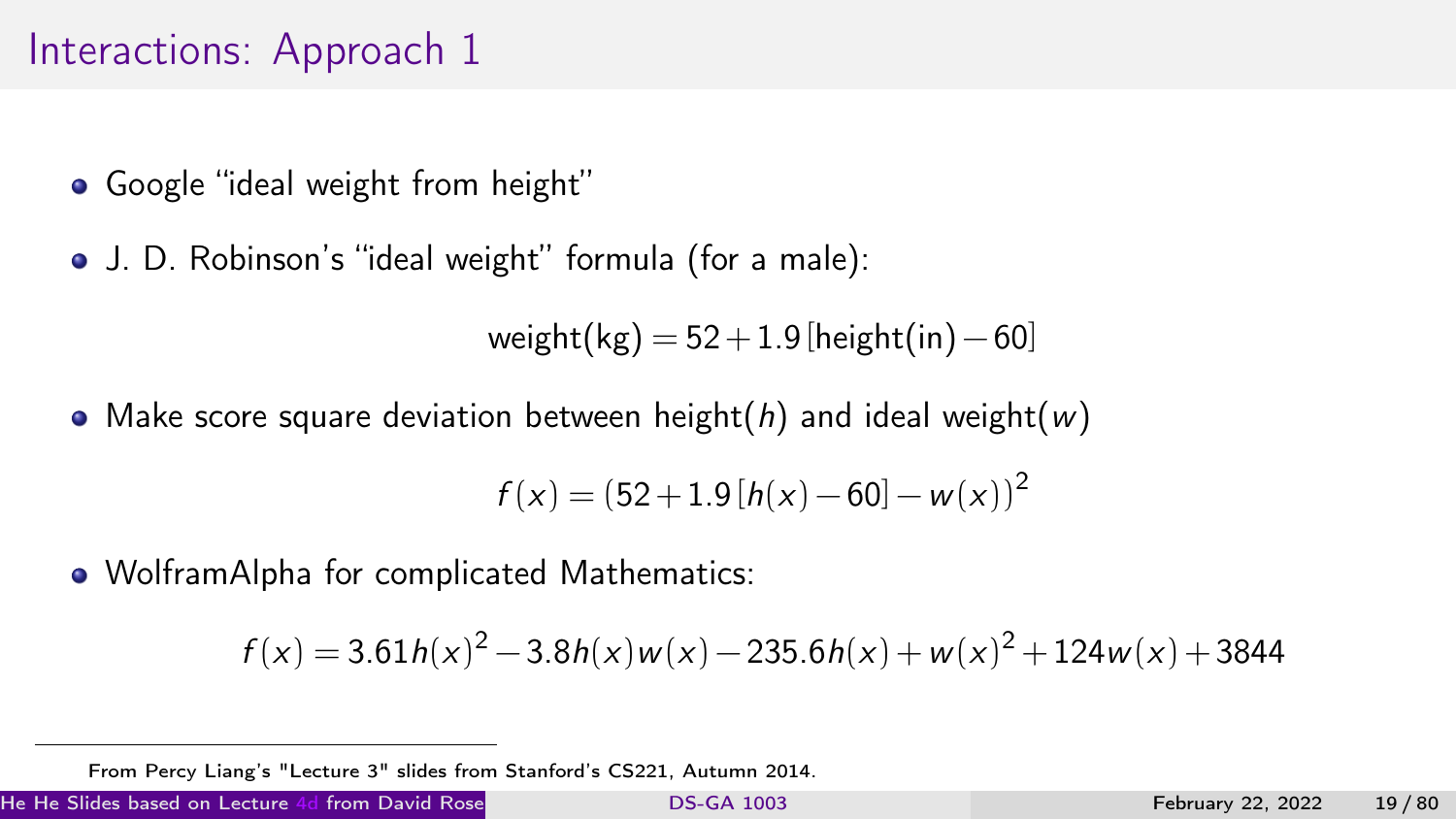#### Interactions: Approach 2

**Q** lust include all second order features:

$$
\Phi(x) = \left[1, h(x), w(x), h(x)^2, w(x)^2, \underbrace{h(x)w(x)}_{\text{cross term}}\right]
$$

More flexible, no Google, no WolframAlpha.

#### General Principle

Simpler building blocks replace a single "smart" feature.

He He Slides based on Lecture [4d](https://davidrosenberg.github.io/mlcourse/Archive/2019/Lectures/04d.kernel-methods.pdf) from David Rosenberg's [course material](https://github.com/davidrosenberg/mlcourse) [DS-GA 1003](#page-0-0) . (CDS, NYU) February 22, 2022 20 / 80

From Percy Liang's "Lecture 3" slides from Stanford's CS221, Autumn 2014.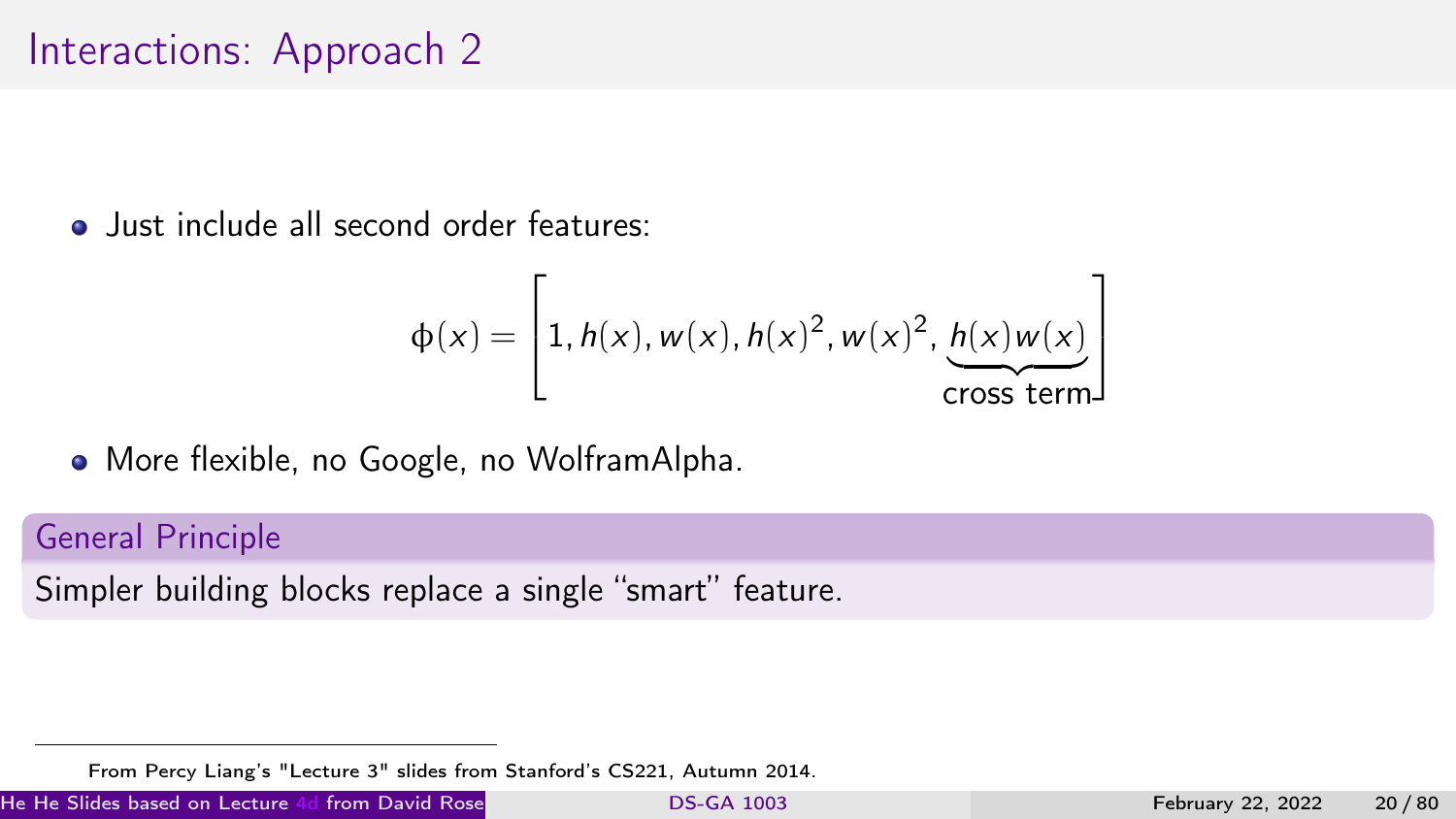Interaction terms are useful building blocks to model non-linearities in features.

- Suppose we start with  $x = (1, x_1, \ldots, x_d) \in \mathsf{R}^{d+1} = \mathfrak{X}$ .
- Consider adding all **monomials** of degree  $M: x_1^{p_1} \cdots x_d^{p_d}$ , with  $p_1 + \cdots + p_d = M$ . Monomials with degree 2 in 2D space:  $x_1^2$ ,  $x_2^2$ ,  $x_1x_2$
- How many features will we end up with?  $\binom{M+d-1}{M}$  ("stars and bars")
- This leads to extremely large data matrices
	- For  $d = 40$  and  $M = 8$ , we get 314457495 features.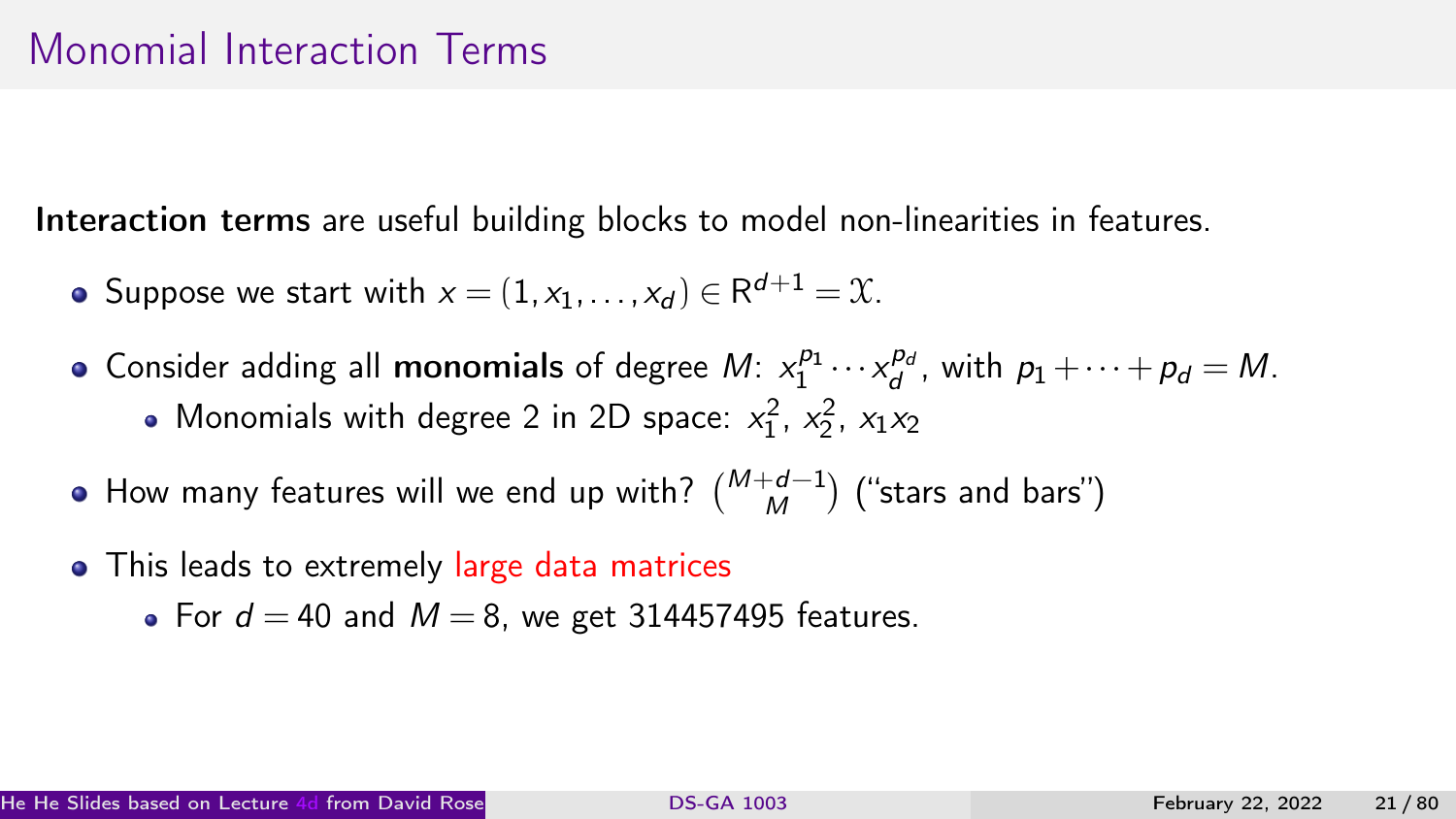Very large feature spaces have two potential issues:

- Overfitting
- Memory and computational costs

Solutions:

- Overfitting we handle with regularization.
- Kernel methods can help with memory and computational costs when we go to high (or infinite) dimensional spaces.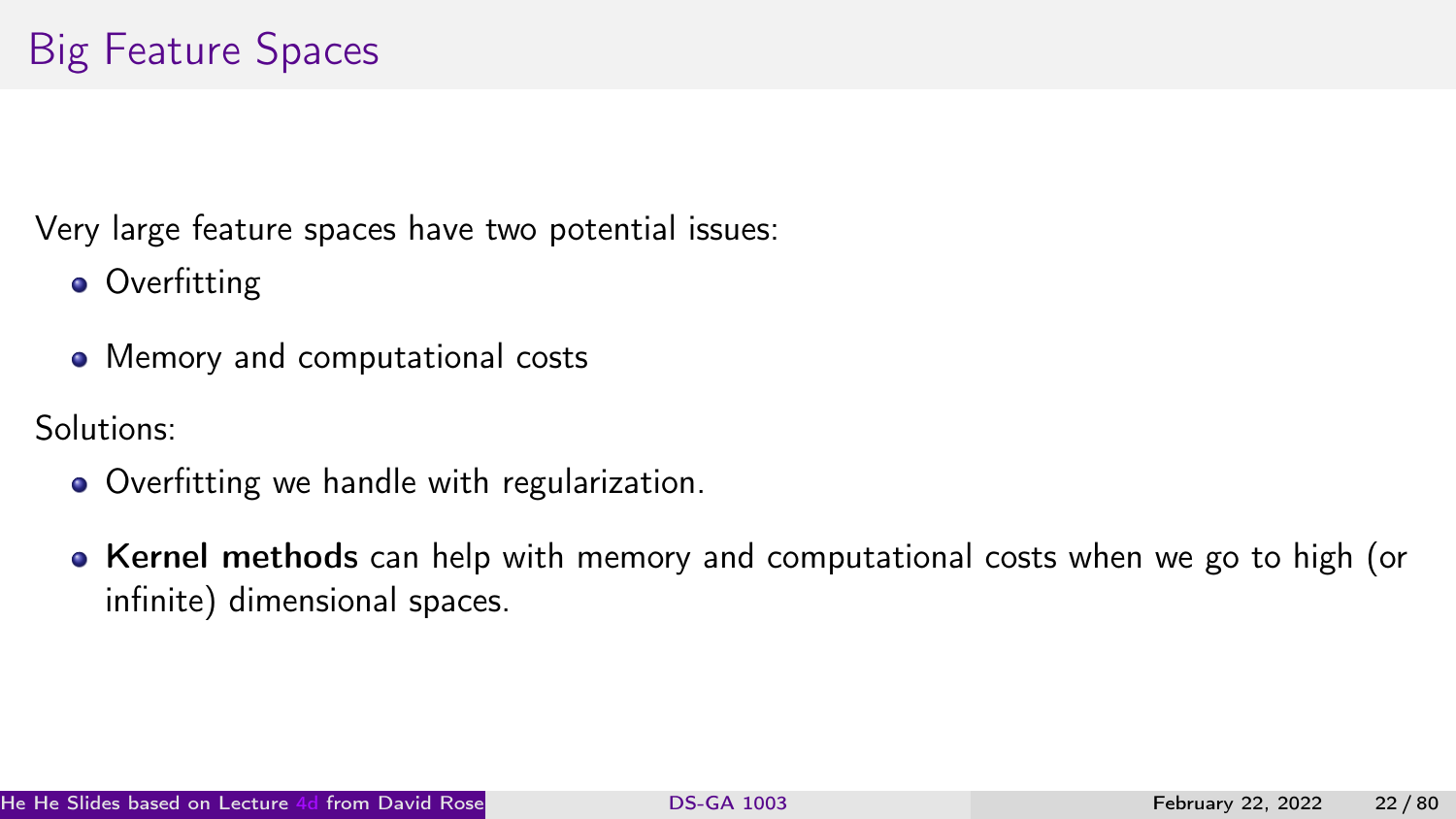## <span id="page-22-0"></span>[The Kernel Trick](#page-22-0)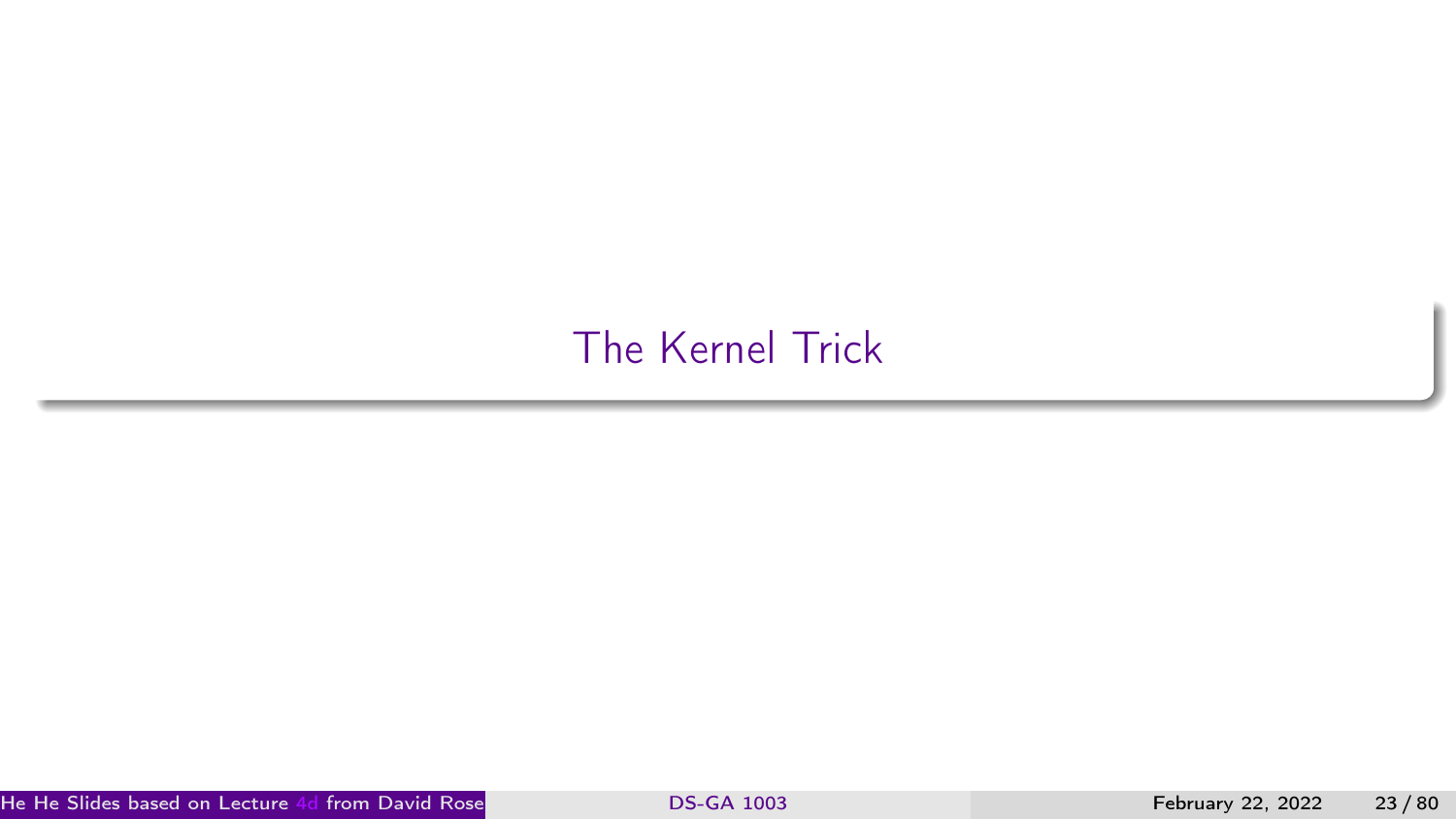- Let  $\psi: \mathfrak X \to \mathsf R^d$  be a feature map.
- The SVM objective (with explicit feature map):

$$
\min_{w \in \mathbb{R}^d} \frac{1}{2} ||w||^2 + \frac{c}{n} \sum_{i=1}^n \max (0, 1 - y_i w^T \psi(x_i)).
$$

- Computation is costly if  $d$  is large (e.g. with high-degree monomials)
- Last time we mentioned an equivalent optimization problem from Lagrangian duality.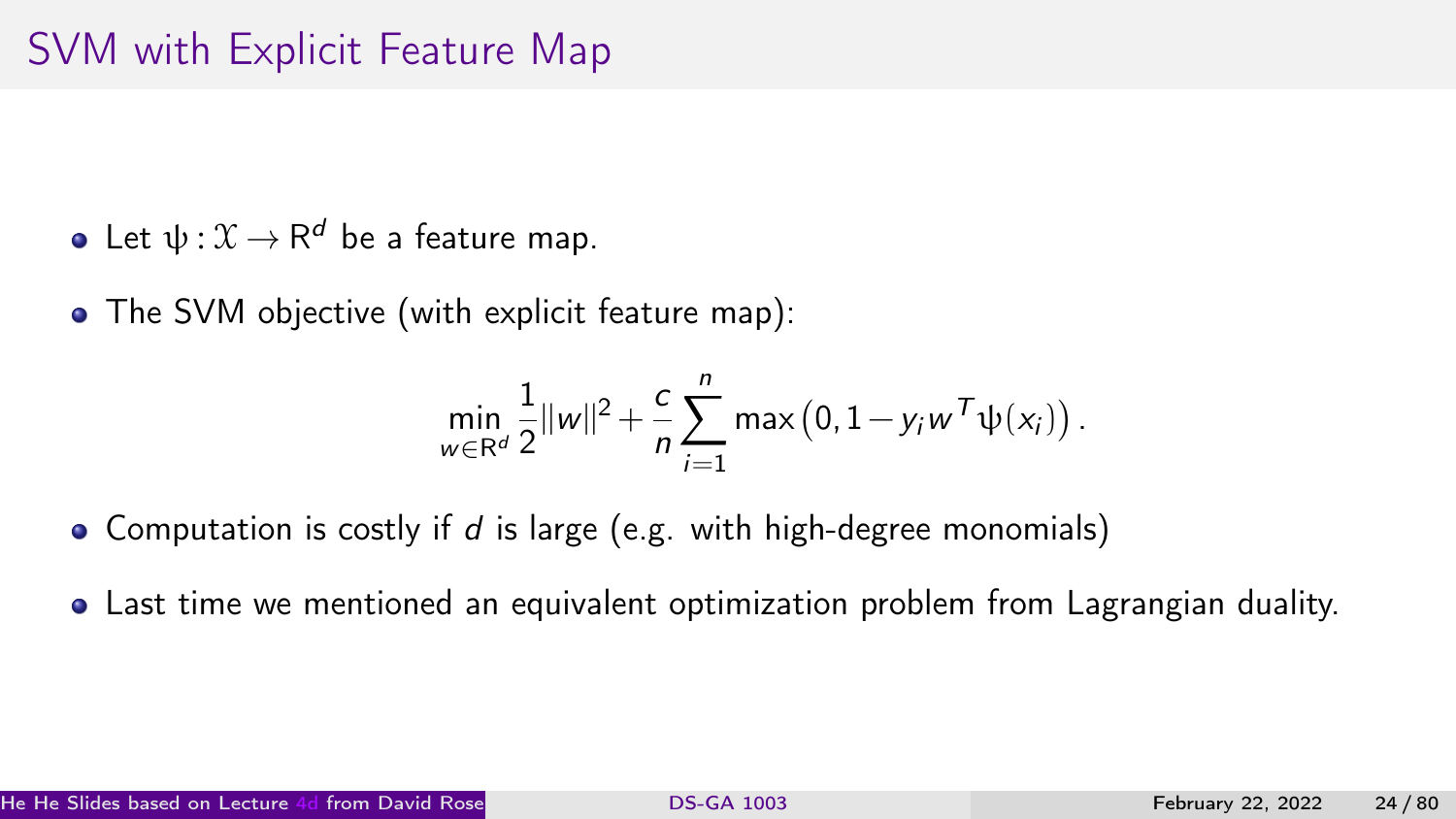## SVM Dual Problem

By Lagrangian duality, it is equivalent to solve the following dual problem:

maximize 
$$
\sum_{i=1}^{n} \alpha_i - \frac{1}{2} \sum_{i,j=1}^{n} \alpha_i \alpha_j y_i y_j \psi(x_j)^T \psi(x_i)
$$
  
s.t. 
$$
\sum_{i=1}^{n} \alpha_i y_i = 0 \quad \text{and} \quad \alpha_i \in \left[0, \frac{c}{n}\right] \quad \forall i.
$$

If  $\alpha^*$  is an optimal value, then

$$
w^* = \sum_{i=1}^n \alpha_i^* y_i \psi(x_i) \quad \text{and} \quad \hat{f}(x) = \sum_{i=1}^n \alpha_i^* y_i \psi(x_i)^\mathsf{T} \psi(x).
$$

Key observation:  $\psi(x)$  only shows up in inner products with another  $\psi(x')$  for both training and inference.

He He Slides based on Lecture [4d](https://davidrosenberg.github.io/mlcourse/Archive/2019/Lectures/04d.kernel-methods.pdf) from David Rosenberg's Course Material [DS-GA 1003](#page-0-0) . (CDS, NYU) February 22, 2022 25 / 80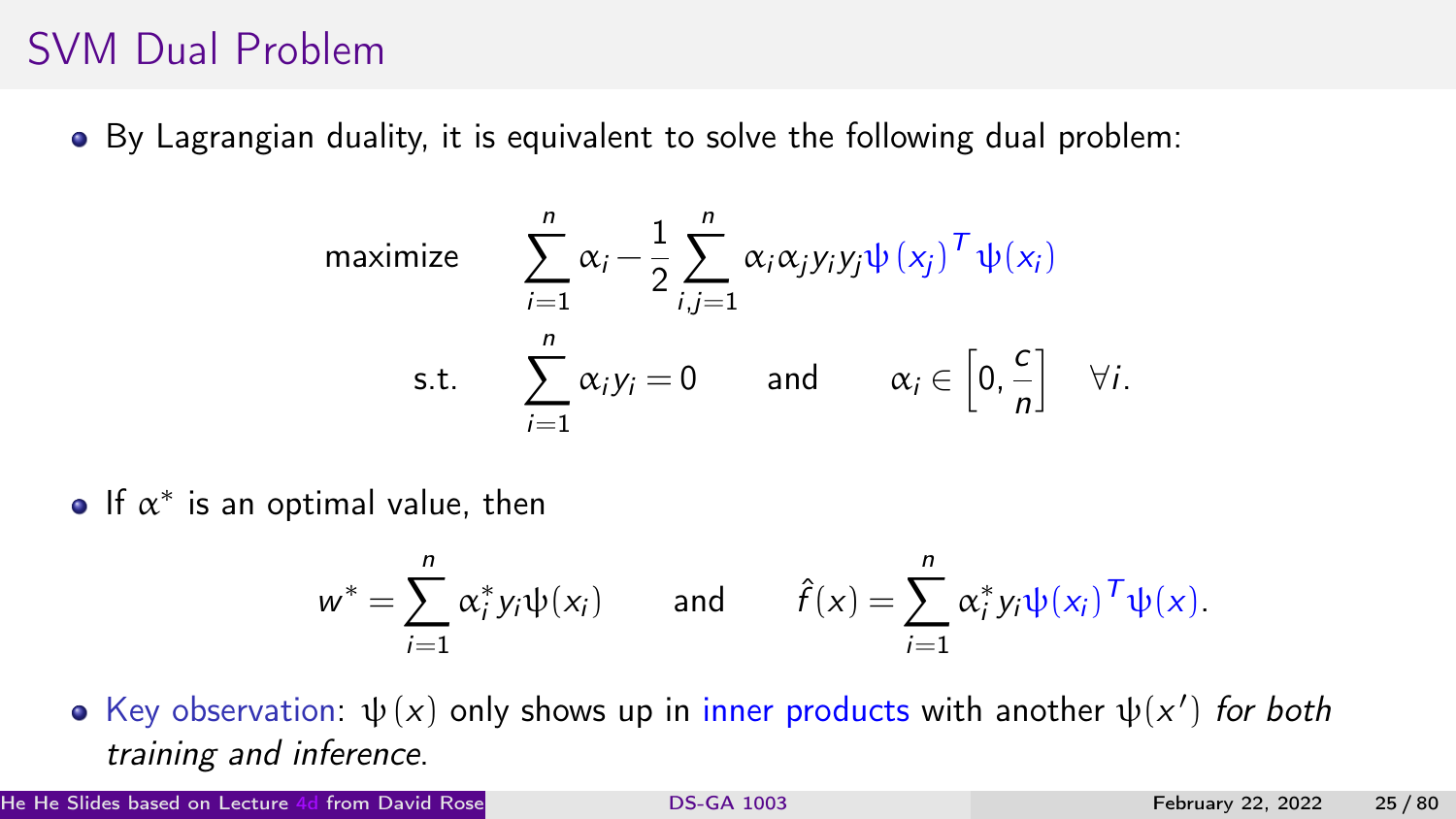#### Compute the Inner Products

Consider 2D data. Let's introduce degree-2 monomials using  $\psi: \mathsf{R}^2 \to \mathsf{R}^3$ .

$$
(x_1, x_2) \mapsto (x_1^2, \sqrt{2}x_1x_2, x_2^2).
$$

The inner product is

$$
\psi(x)^{\mathsf{T}}\psi(x') = x_1^2 x_1'^2 + (\sqrt{2}x_1x_2)(\sqrt{2}x_1'x_2') + x_2^2 x_2'^2
$$
  
=  $(x_1x_1')^2 + 2(x_1x_1')(x_2x_2') + (x_2x_2')^2$   
=  $(x_1x_1' + x_2x_2')^2$   
=  $(x^T x')^2$ 

We can calculate the inner product  $\psi(x)^{\mathcal{T}}\psi(x')$  in the original input space without accessing the features  $\psi(x)!$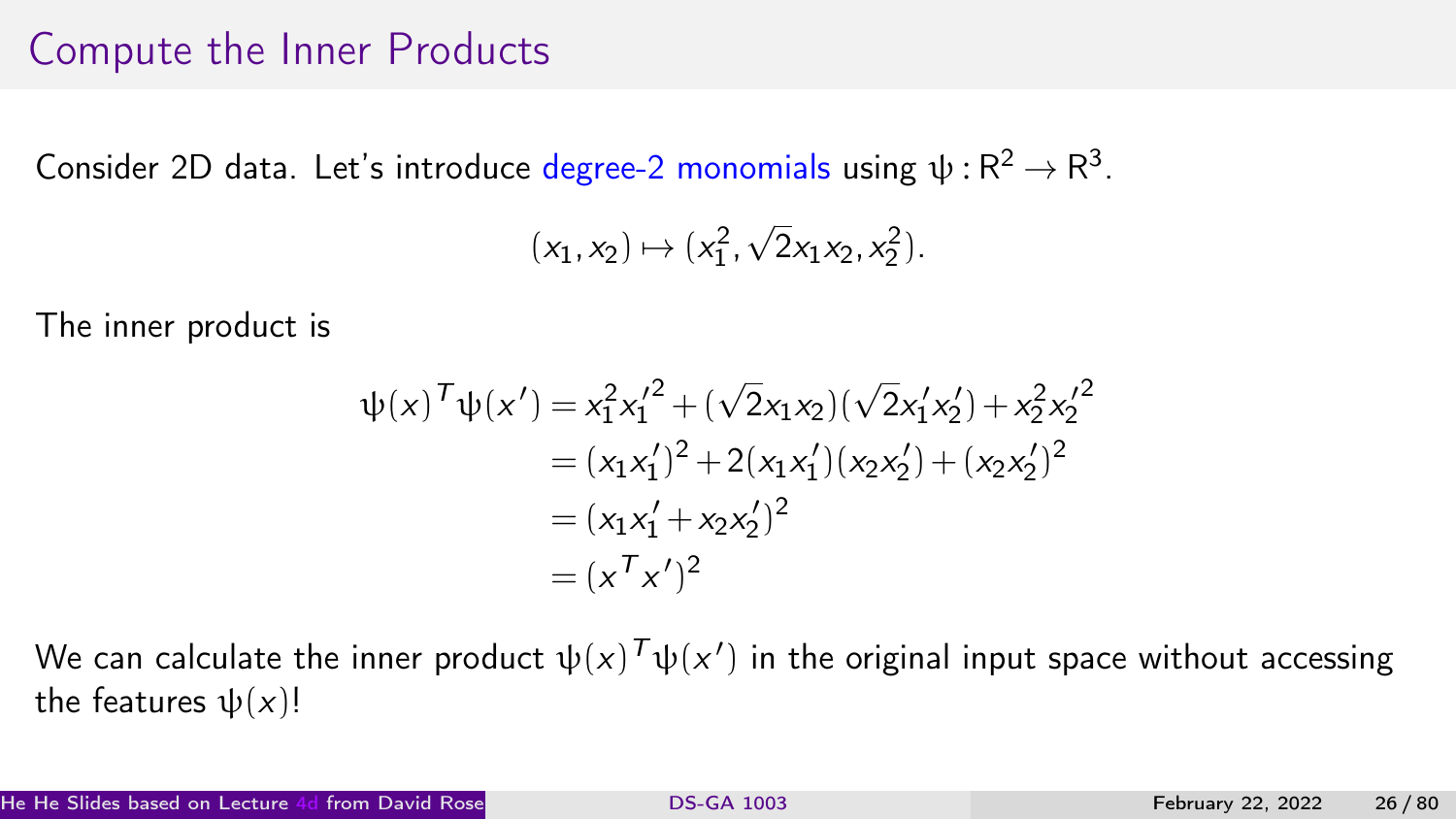## Compute the Inner Products

Now, consider monomials up to degree-2:

$$
(x_1,x_2)\mapsto (1,\sqrt{2}x_1,\sqrt{2}x_2,x_1^2,\sqrt{2}x_1x_2,x_2^2).
$$

The inner product can be computed by

$$
\psi(x)^T \psi(x') = (1 + x^T x')^2 \quad \text{(check)}.
$$

More generally, for features maps producing monomials up to degree- $p$ , we have

$$
\psi(x)^T \psi(x') = (1 + x^T x')^p.
$$

(Note that the coefficients of each monomial in  $\psi$  may not be 1)

Kernel trick: we do not need explicit features to calculate inner products.

- Using explicit features:  $O(d^p)$
- Using implicit computation:  $O(d)$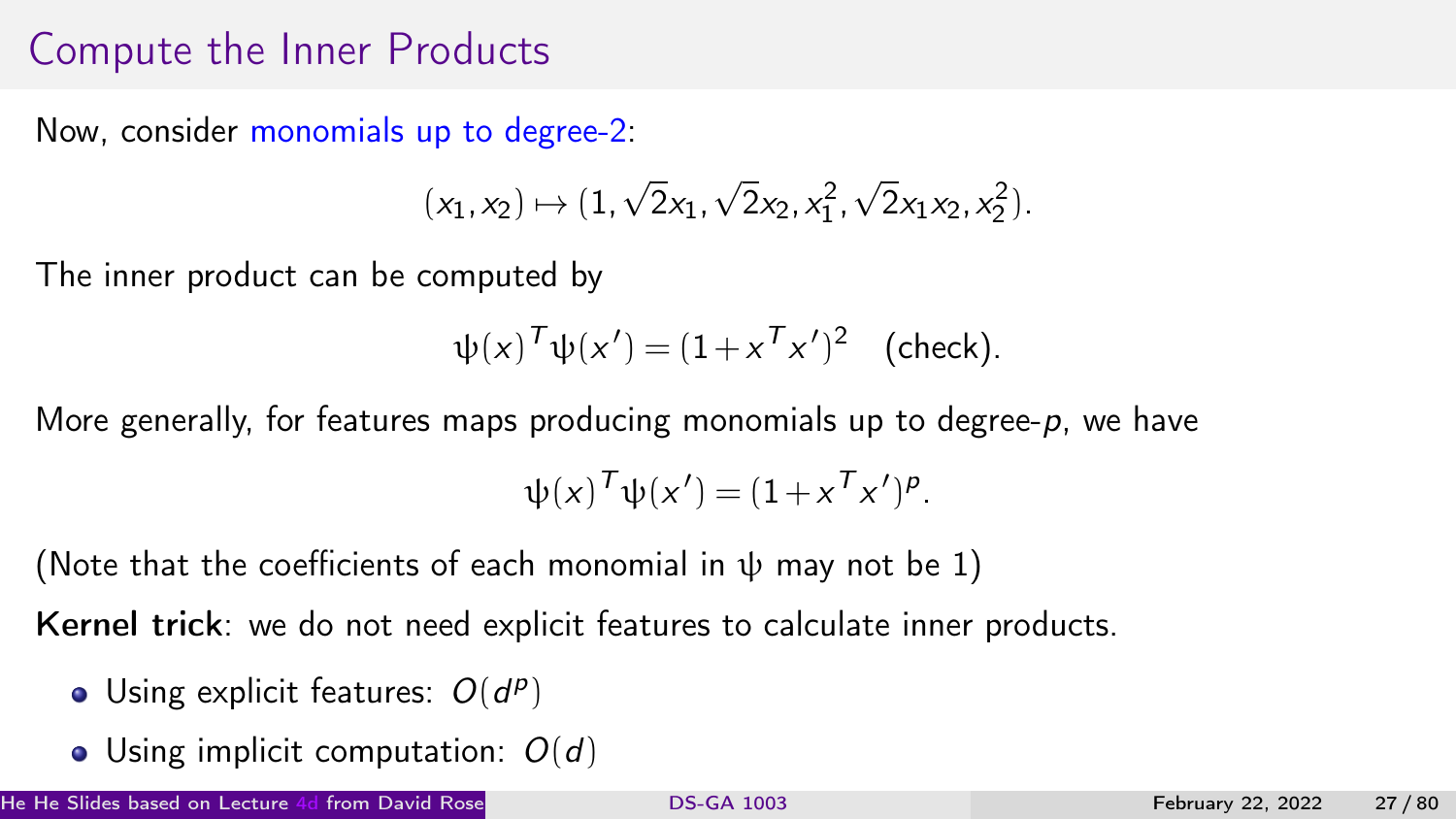# <span id="page-27-0"></span>[Kernel Function](#page-27-0)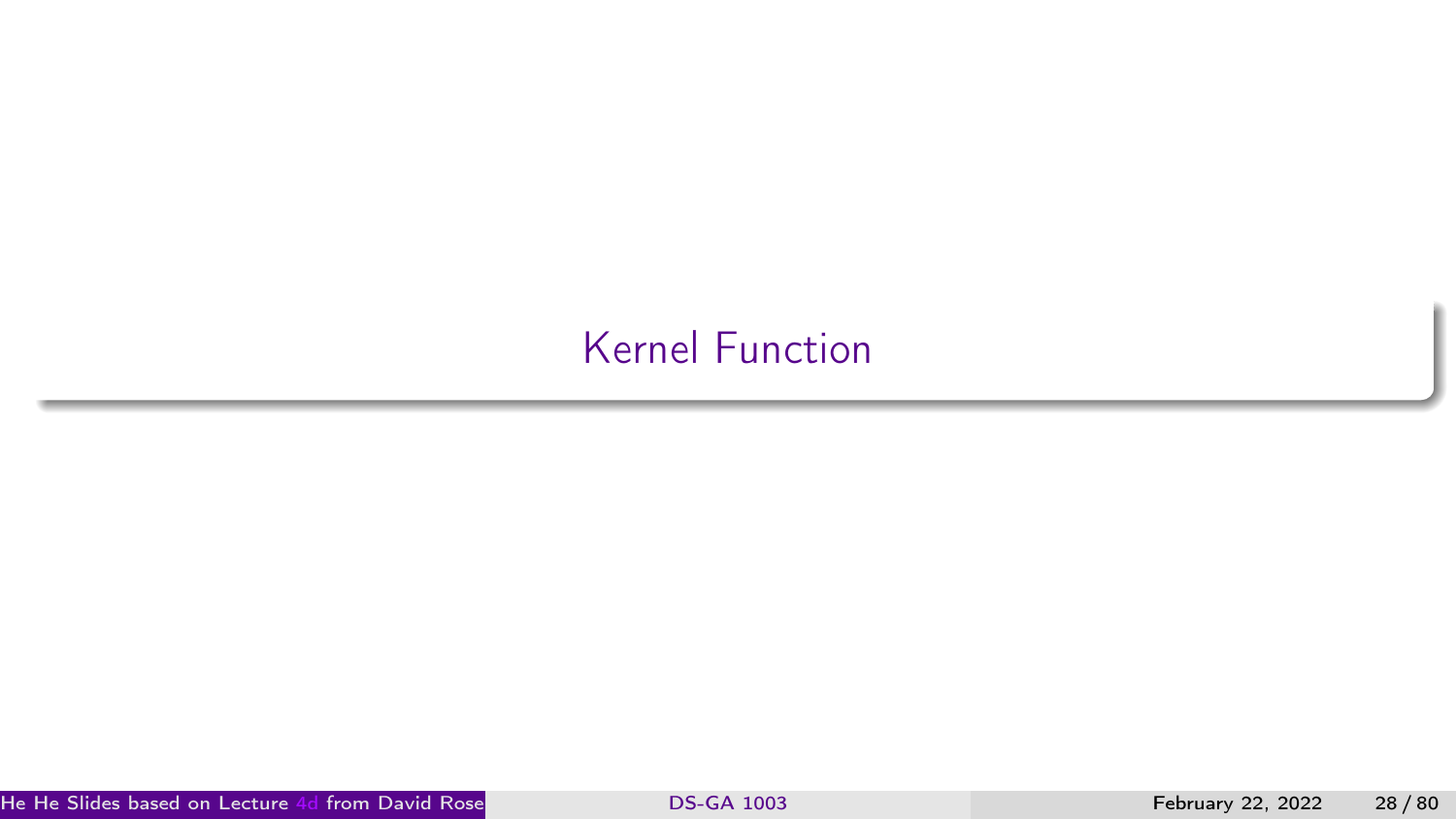### The Kernel Function

- Input space:  $X$
- Feature space:  $\mathcal{H}$  (a Hilbert space, e.g.  $\mathsf{R}^d$ )
- Feature map:  $ψ : X \rightarrow H$
- The kernel function corresponding to  $\psi$  is

$$
k(x,x')=\langle \psi(x),\psi(x')\rangle,
$$

where  $\langle \cdot, \cdot \rangle$  is the inner product associated with  $H$ .

Why introduce this new notation  $k(x, x')$ ?

We can often evaluate  $k(x, x')$  without explicitly computing  $\psi(x)$  and  $\psi(x')$ .

When can we use the kernel trick?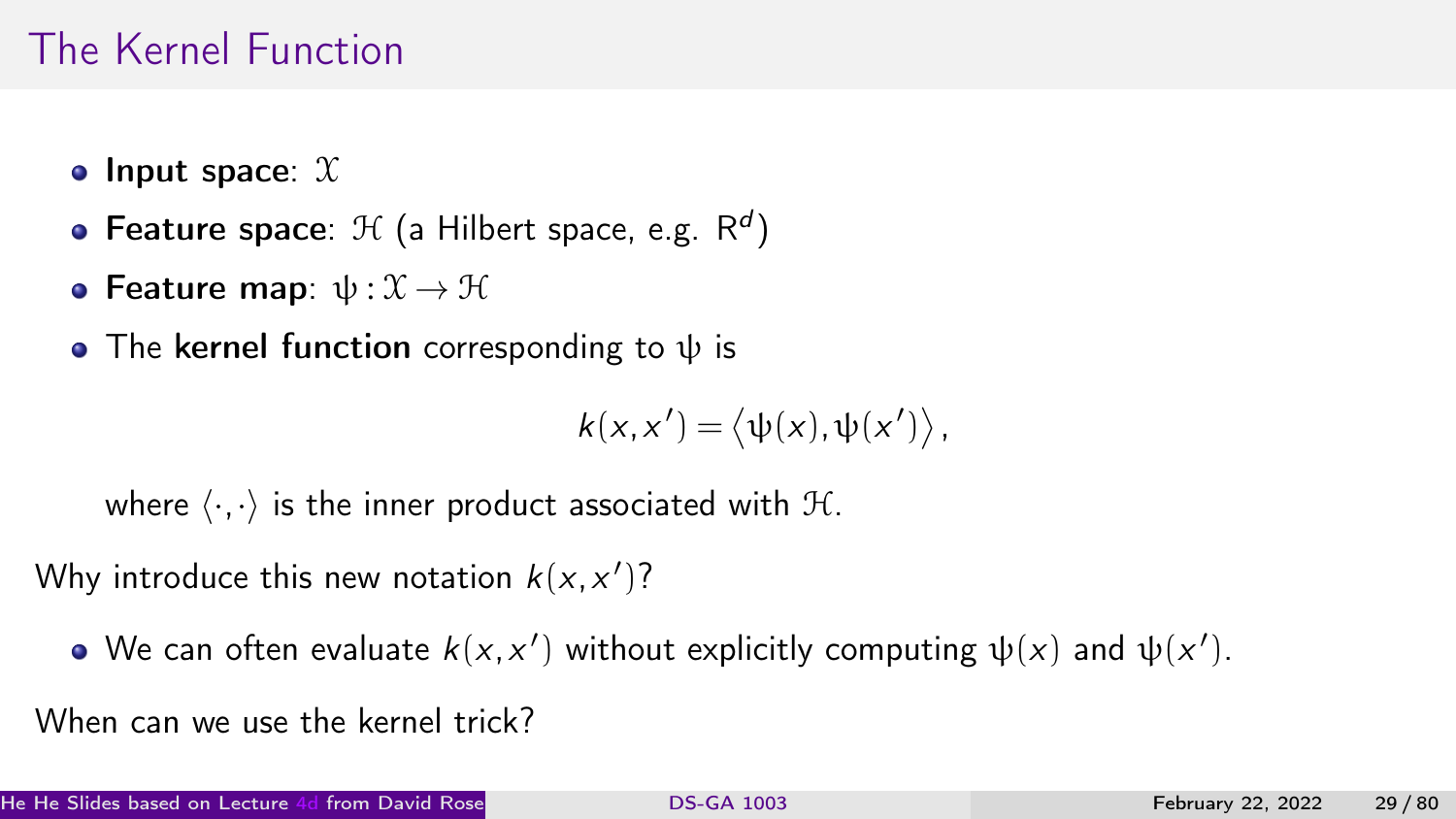# Some Methods Can Be "Kernelized"

#### Definition

A method is kernelized if every feature vector  $\psi(x)$  only appears inside an inner product with another feature vector  $\psi(x')$ . This applies to both the optimization problem and the prediction function.

The SVM Dual is a kernelization of the original SVM formulation.

Optimization:

maximize 
$$
\sum_{i=1}^{n} \alpha_i - \frac{1}{2} \sum_{i,j=1}^{n} \alpha_i \alpha_j y_i y_j \psi(x_j)^T \psi(x_i)
$$
  
s.t.  $\sum_{i=1}^{n} \alpha_i y_i = 0$  and  $\alpha_i \in [0, \frac{c}{n}] \quad \forall i$ .

Prediction:

Prediction:

\n
$$
\hat{f}(x) = \sum_{i=1}^{n} \alpha_i^* y_i \psi(x_i)^T \psi(x).
$$
\nHe He Slides based on Lecture 4d from David Rose

\nDo-SGA 1003

\nThe He Slides based on Lecture 4d from David Rose

\nDe M. 30/80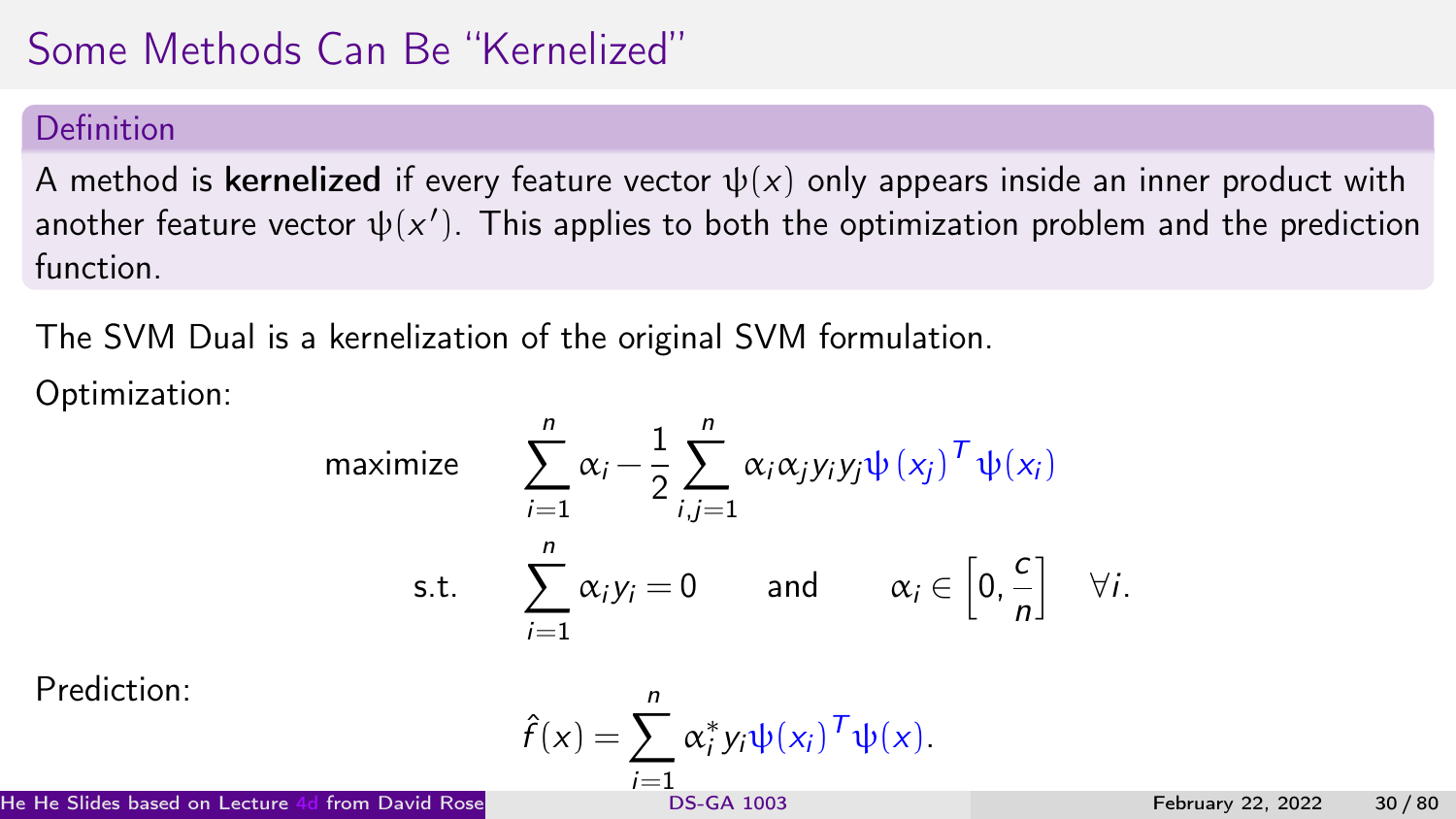#### Definition

The kernel matrix for a kernel k on  $x_1, \ldots, x_n \in \mathcal{X}$  is

$$
K = (k(x_i, x_j))_{i,j} = \begin{pmatrix} k(x_1, x_1) & \cdots & k(x_1, x_n) \\ \vdots & \ddots & \cdots \\ k(x_n, x_1) & \cdots & k(x_n, x_n) \end{pmatrix} \in \mathbb{R}^{n \times n}.
$$

• In ML this is also called a Gram matrix, but traditionally (in linear algebra), Gram matrices are defined without reference to a kernel or feature map.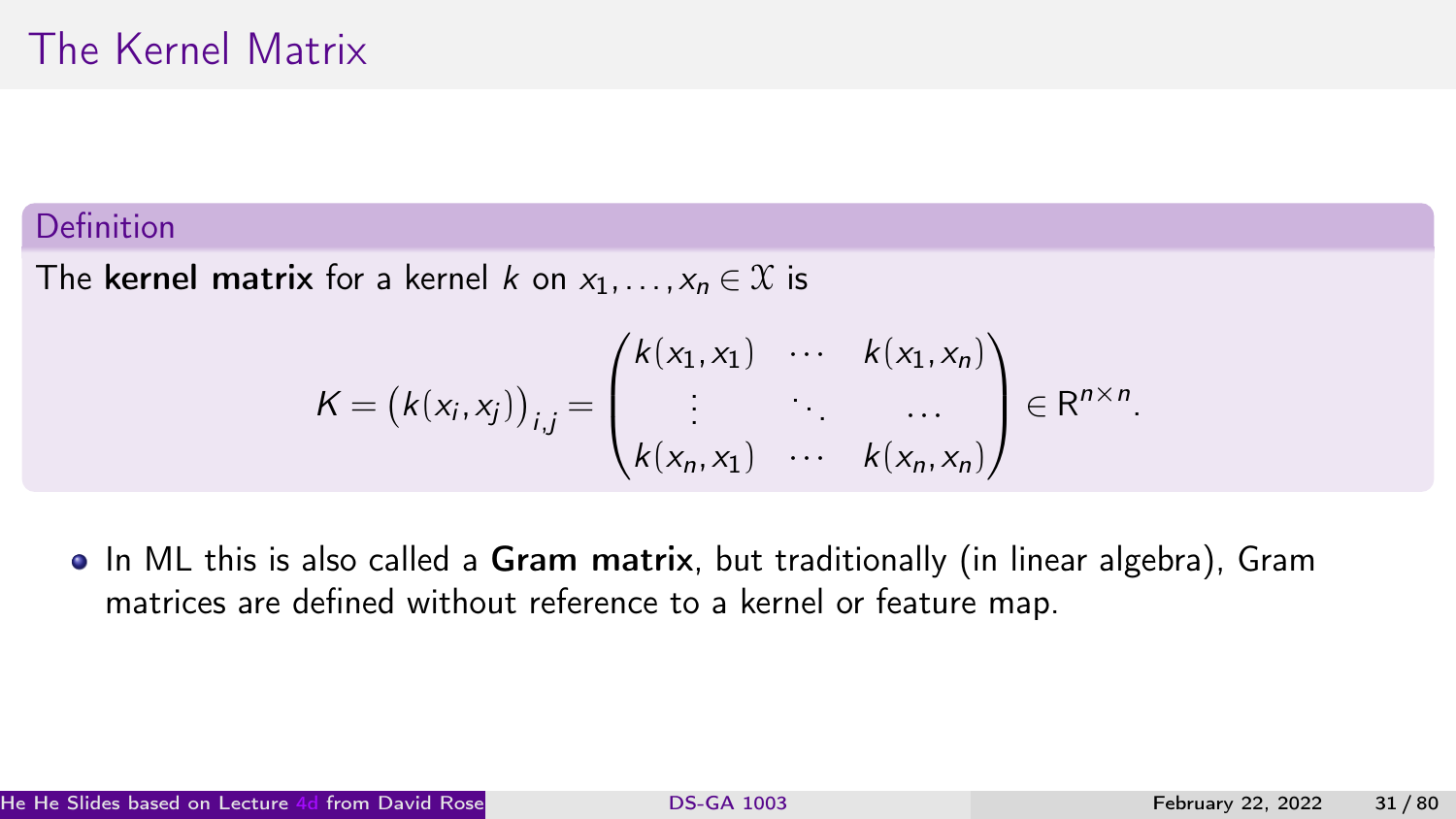- The kernel matrix summarizes all the information we need about the training inputs  $x_1, \ldots, x_n$  to solve a kernelized optimization problem.
- In the kernelized SVM, we can replace  $\psi({\sf x}_i)^{\mathcal{T}}\psi({\sf x}_j)$  with  $\mathcal{K}_{ij}$ :

$$
\begin{aligned}\n\text{maximize}_{\alpha} & \sum_{i=1}^{n} \alpha_i - \frac{1}{2} \sum_{i,j=1}^{n} \alpha_i \alpha_j y_i y_j K_{ij} \\
\text{s.t.} & \sum_{i=1}^{n} \alpha_i y_i = 0 \quad \text{and} \quad \alpha_i \in \left[0, \frac{c}{n}\right] \quad i = 1, \dots, n.\n\end{aligned}
$$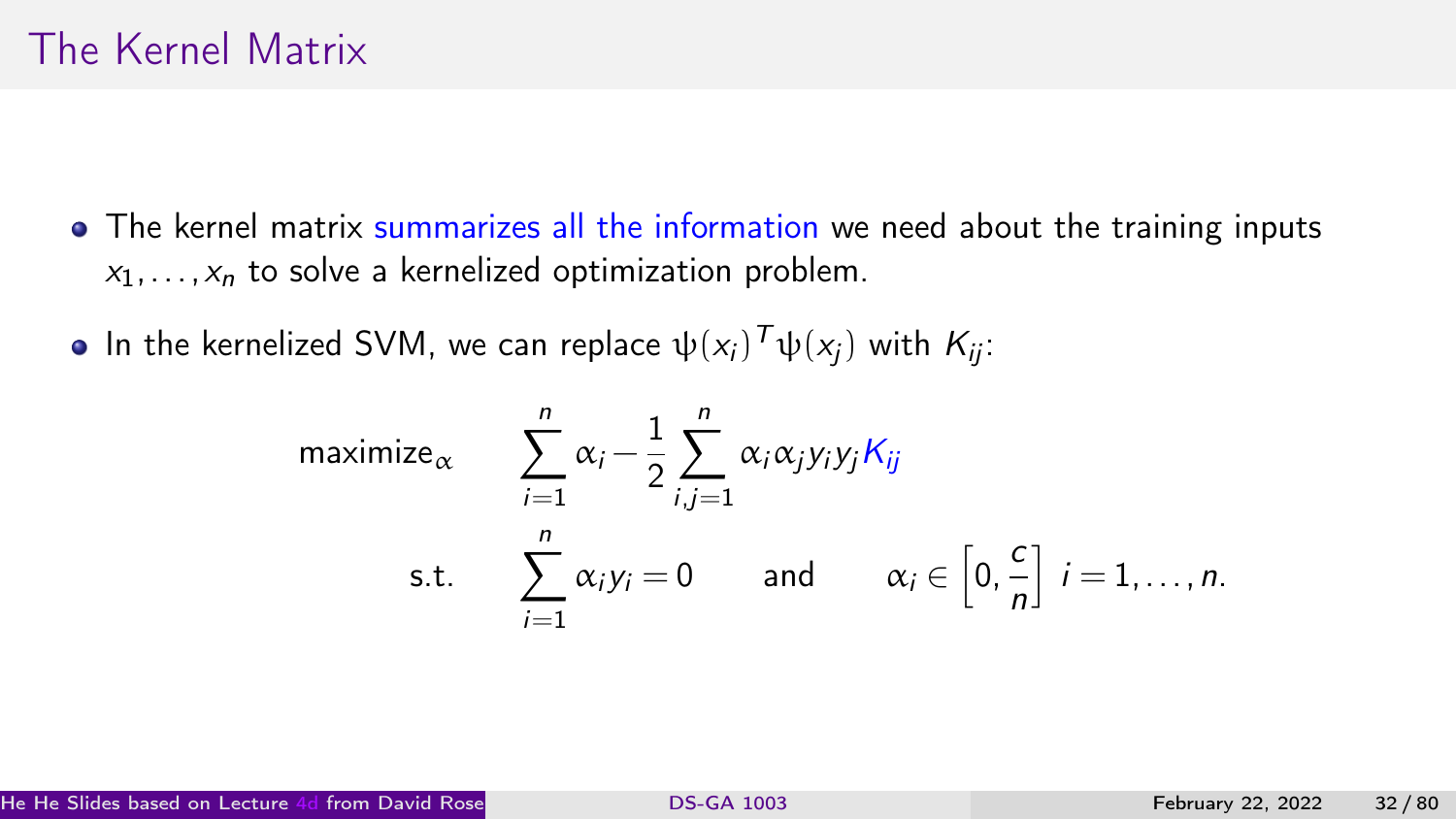#### Kernel Methods

Given a kernelized ML algorithm (i.e. all  $\psi(x)$ 's show up as  $\langle \psi(x), \psi(x') \rangle$ ),

- Can swap out the inner product for a new kernel function.
- New kernel may correspond to a very high-dimensional feature space.
- Once the kernel matrix is computed, the computational cost depends on number of data points n, rather than the dimension of feature space d.
- Useful when  $d >> n$ .
- $\bullet$  Computing the kernel matrix may still depend on  $d$  and the essence of the trick is getting around this  $O(d)$  dependence.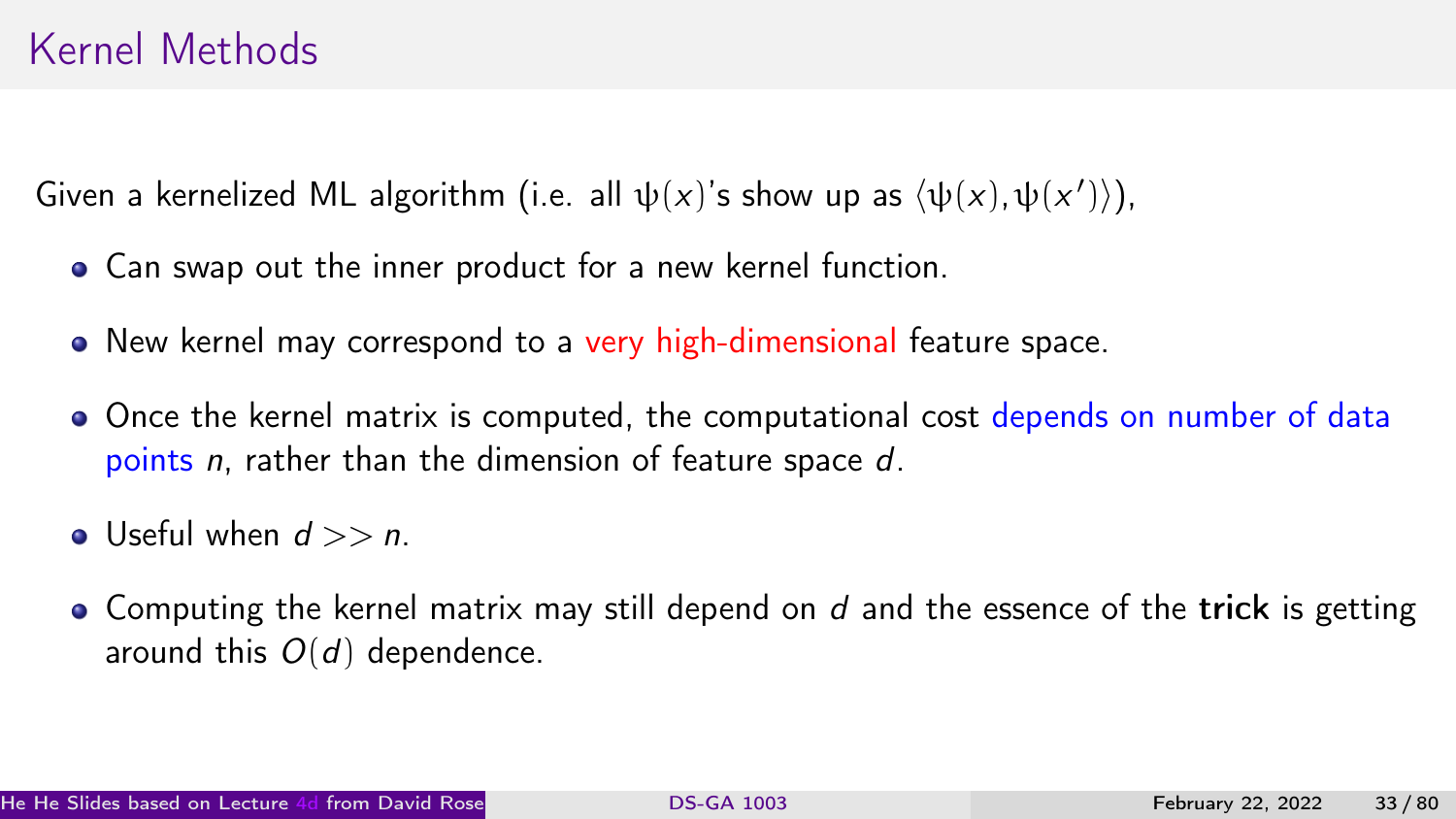# <span id="page-33-0"></span>[Example Kernels](#page-33-0)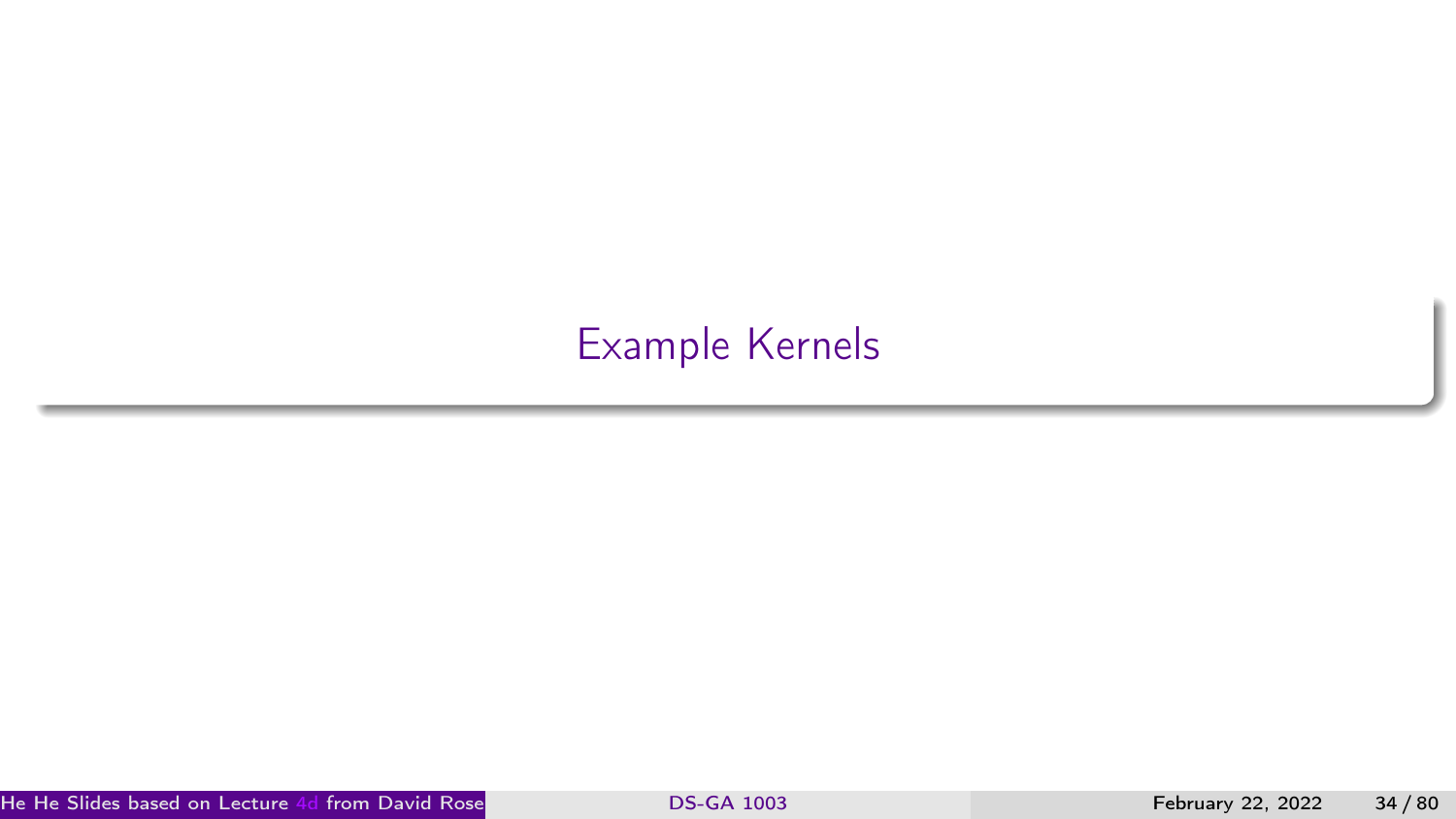- Often useful to think of the  $k(x, x')$  as a similarity score for x and  $x'$ .
- We can design similarity functions without thinking about the explicit feature map, e.g. "string kernels", "graph kerners".
- How do we know that our kernel functions actually correspond to inner products in some feature space?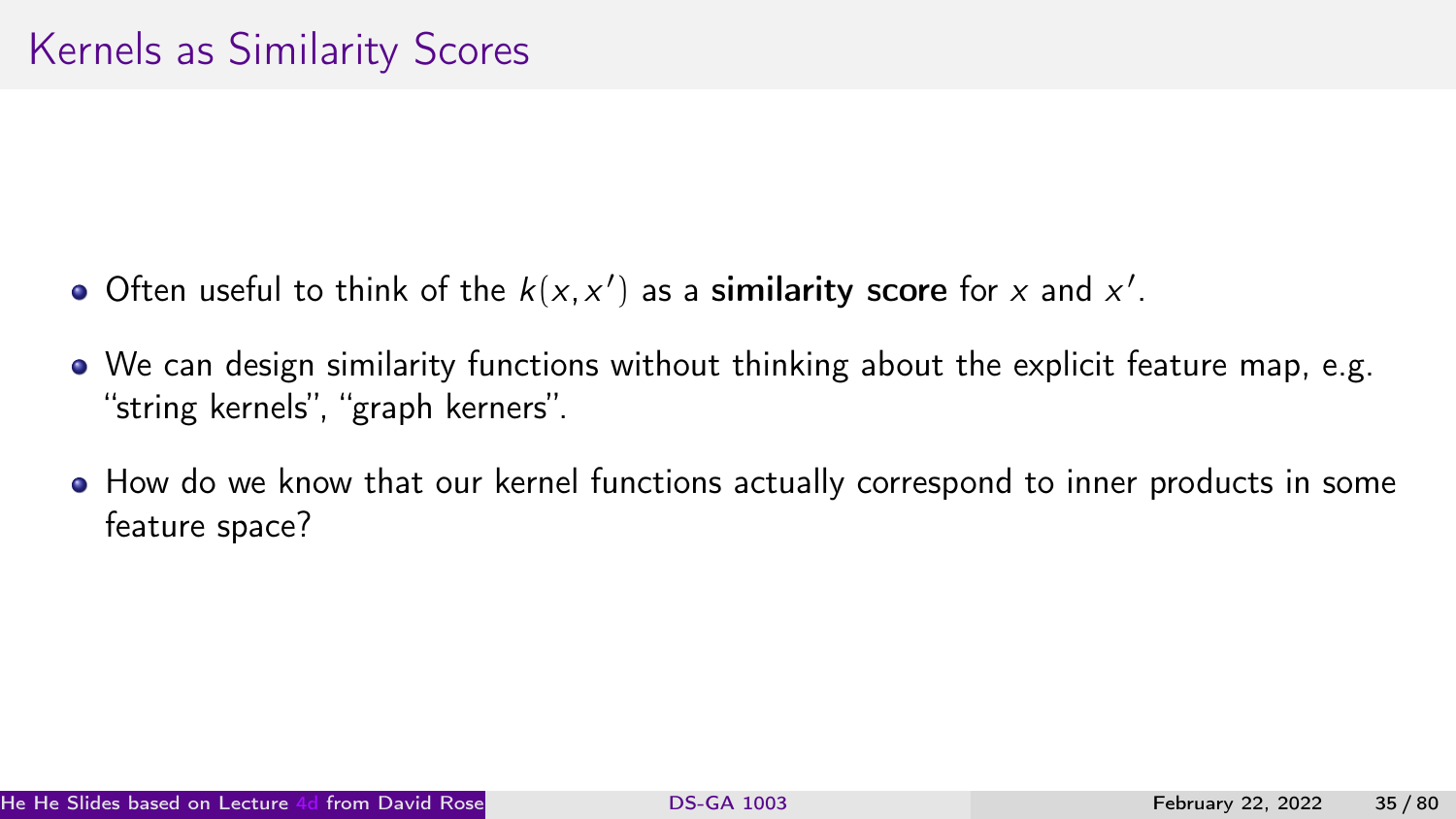- Explicitly construct  $\psi(x): \mathfrak{X} \to \mathsf{R}^d$  (e.g. monomials) and define  $k(x, x') = \psi(x)^\mathsf{T} \psi(x').$
- Directly define the kernel function  $k(x, x')$  ("similarity score"), and verify it corresponds to  $\langle \psi(x), \psi(x') \rangle$  for some  $\psi$ .

There are many theorems to help us with the second approach.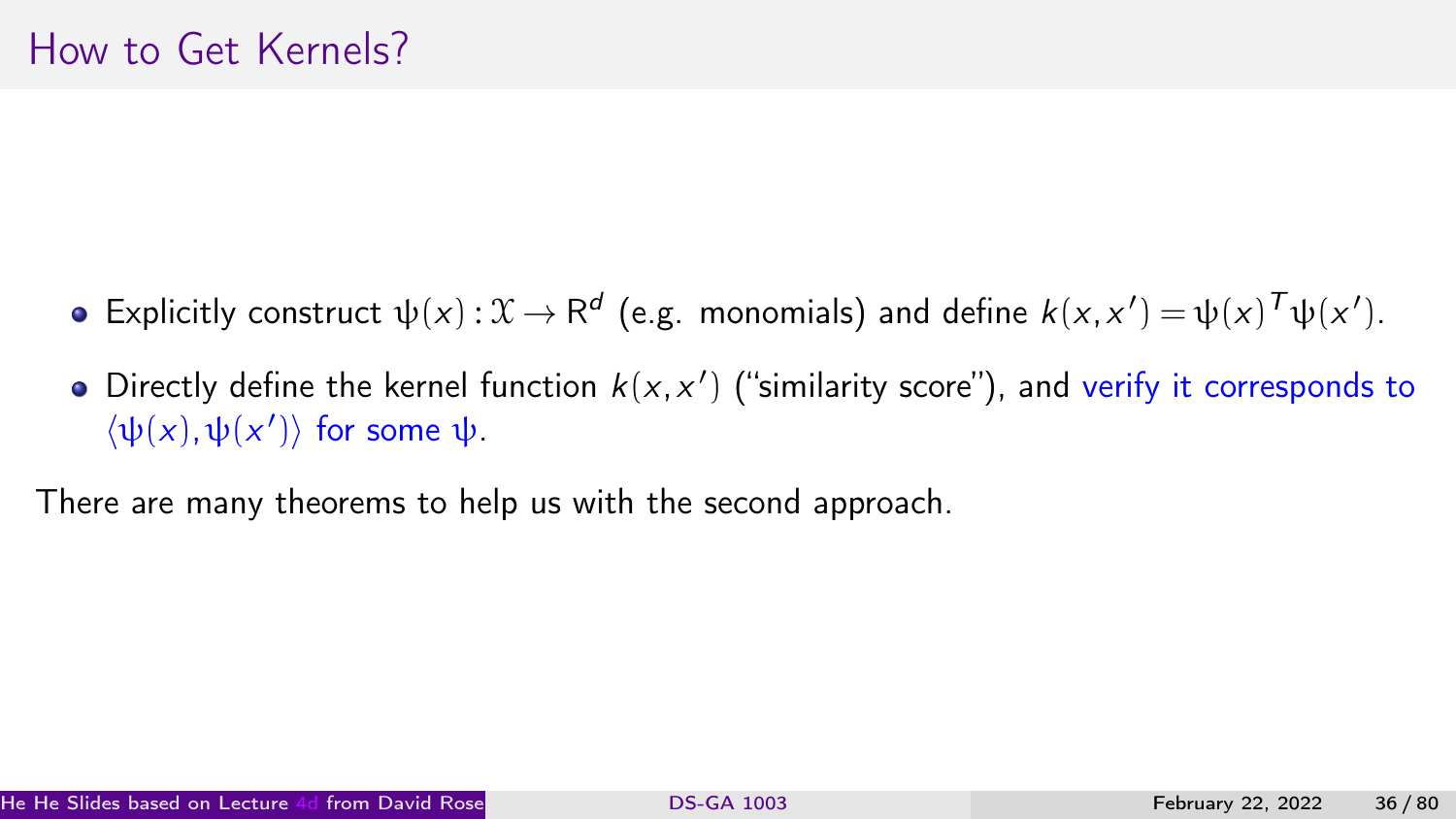## Linear Algebra Review: Positive Semidefinite Matrices

### Definition

A real, symmetric matrix  $M\in\mathsf{R}^{n\times n}$  is **positive semidefinite (psd)** if for any  $x\in\mathsf{R}^n$ ,

 $x^TMx\geqslant 0.$ 

### Theorem

The following conditions are each necessary and sufficient for a symmetric matrix M to be positive semidefinite:

- M can be factorized as  $M = R^T R$ , for some matrix R.
- All eigenvalues of M are greater than or equal to 0.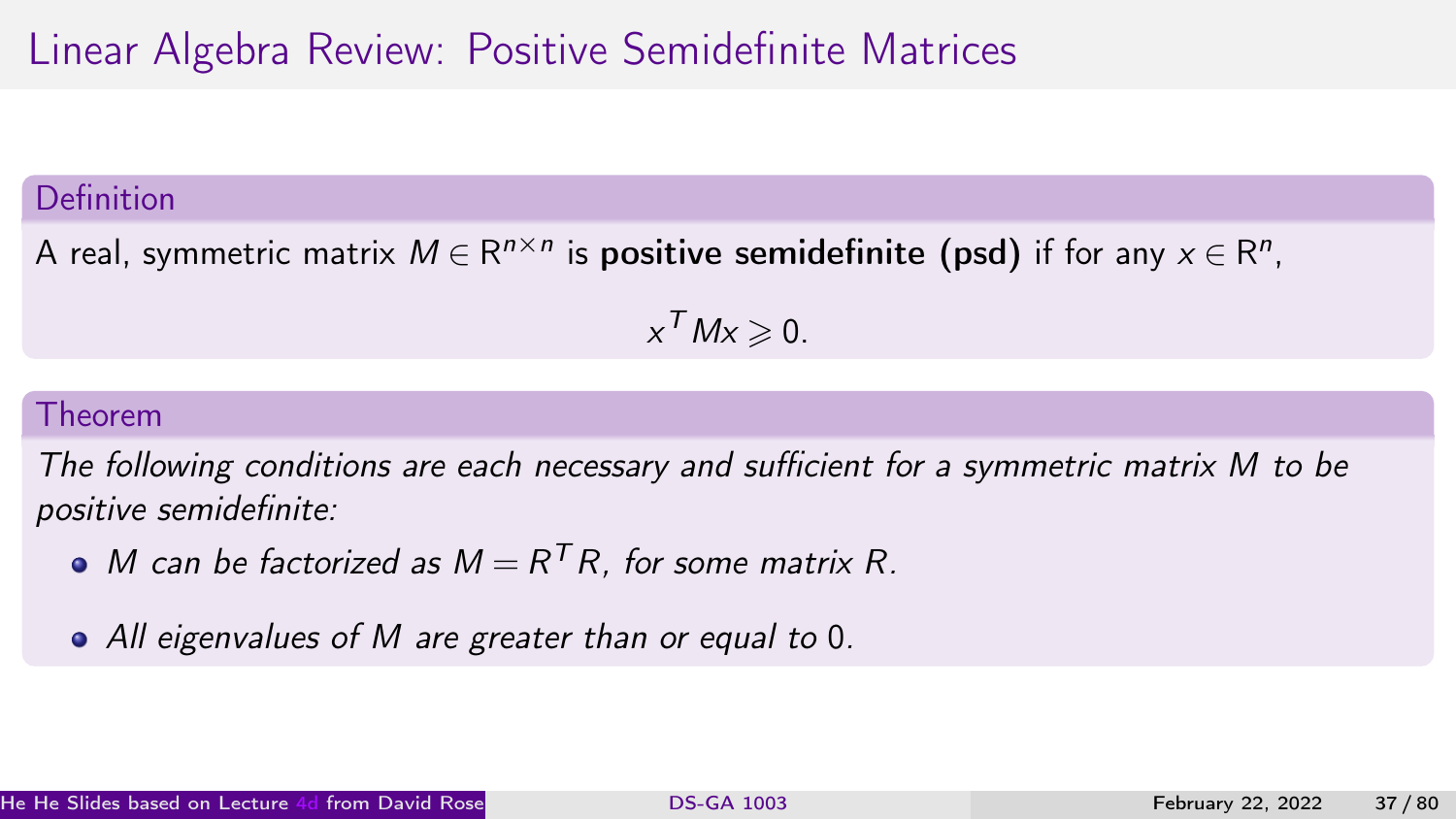# Positive Definite Kernel

### Definition

A symmetric function  $k: \mathcal{X} \times \mathcal{X} \to \mathsf{R}$  is a **positive definite (pd)** kernel on X if for any finite set  ${x_1,...,x_n} \in \mathcal{X}$  ( $n \in \mathbb{N}$ ), the kernel matrix on this set

$$
K = (k(x_i, x_j))_{i,j} = \begin{pmatrix} k(x_1, x_1) & \cdots & k(x_1, x_n) \\ \vdots & \ddots & \cdots \\ k(x_n, x_1) & \cdots & k(x_n, x_n) \end{pmatrix}
$$

is a positive semidefinite matrix.

- Symmetric:  $k(x, x') = k(x', x)$
- The kernel matrix needs to be positive semidefinite for any finite set of points.
- Equivalent definition:  $\sum_{i=1}^n\sum_{j=1}^n\alpha_i\alpha_j k(x_i,x_j)\geqslant 0$  given  $\alpha_i\in\mathsf{R}\ \forall i.$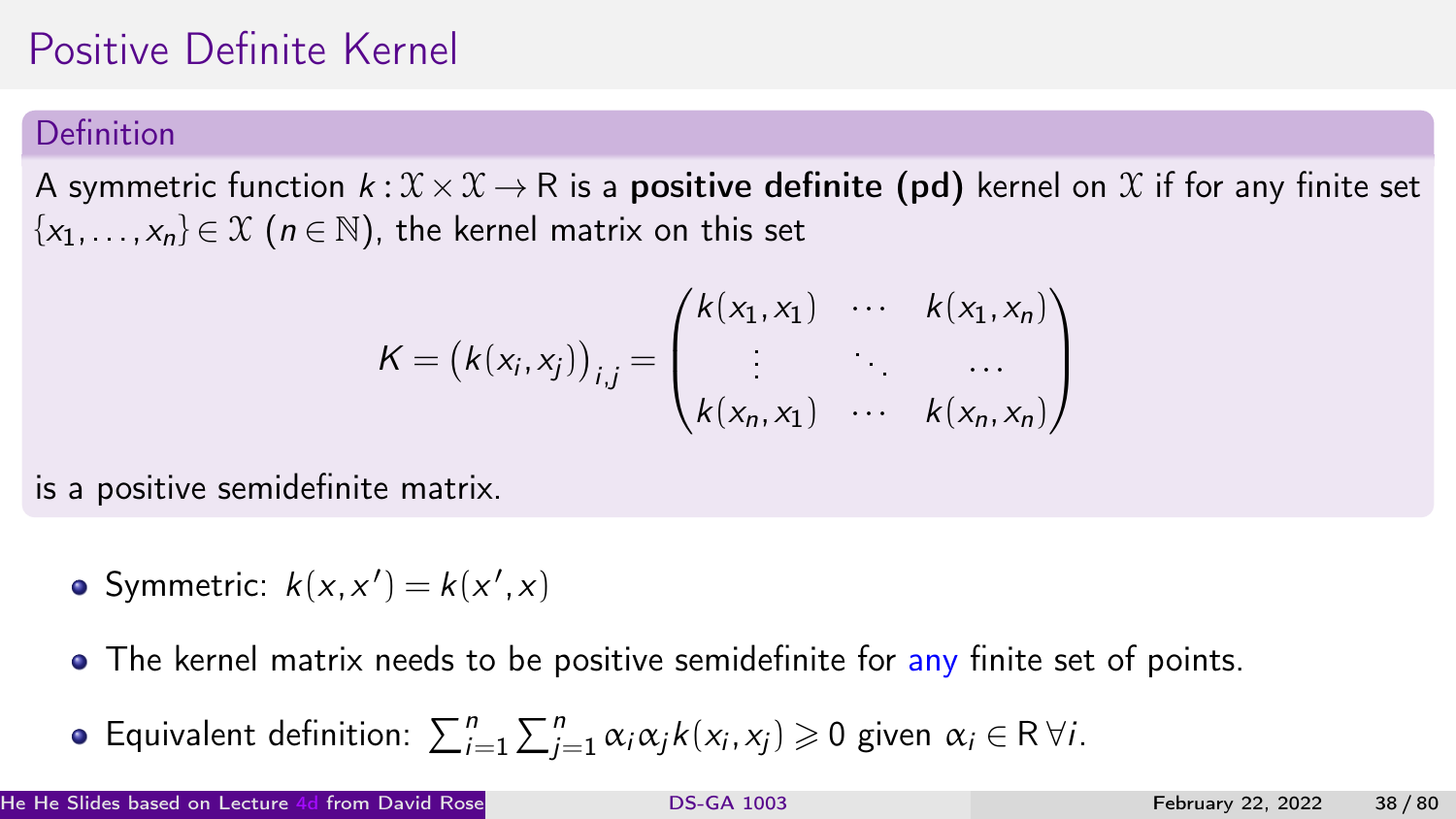#### Theorem

A symmetric function  $k(x, x')$  can be expressed as an inner product

 $k(x, x') = \langle \psi(x), \psi(x') \rangle$ 

for some  $\psi$  if and only if  $k(x, x')$  is **positive definite**.

- Proving a kernel function is positive definite is typically not easy.
- But we can construct new kernels from valid kernels.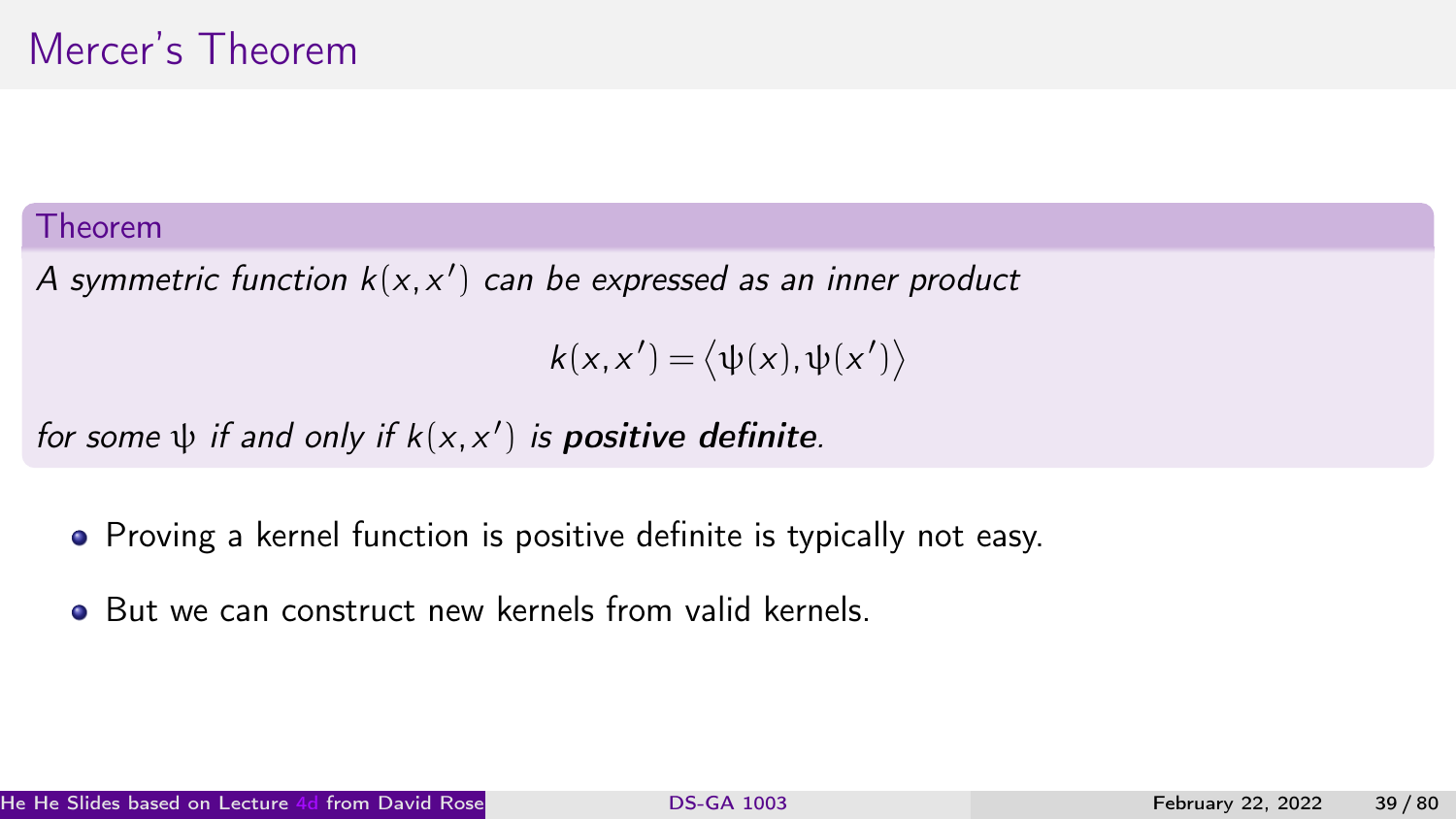## Generating New Kernels from Old

• Suppose  $k, k_1, k_2 : \mathcal{X} \times \mathcal{X} \rightarrow \mathbb{R}$  are pd kernels. Then so are the following:

$$
k_{\text{new}}(x, x') = \alpha k(x, x') \text{ for } \alpha \ge 0 \text{ (non-negative scaling)}
$$
  
\n
$$
k_{\text{new}}(x, x') = k_1(x, x') + k_2(x, x') \text{ (sum)}
$$
  
\n
$$
k_{\text{new}}(x, x') = k_1(x, x')k_2(x, x') \text{ (product)}
$$
  
\n
$$
k_{\text{new}}(x, x') = k(\psi(x), \psi(x')) \text{ for any function } \psi(\cdot) \text{ (recursion)}
$$
  
\n
$$
k_{\text{new}}(x, x') = f(x)f(x') \text{ for any function } f(\cdot) \text{ (f as 1D feature map)}
$$

Lots more theorems to help you construct new kernels from old.

He He Slides based on Lecture [4d](https://davidrosenberg.github.io/mlcourse/Archive/2019/Lectures/04d.kernel-methods.pdf) from David Rosenberg's [course material](https://github.com/davidrosenberg/mlcourse) [DS-GA 1003](#page-0-0) . (CDS, NYU) February 22, 2022 40 / 80

Based on Mark Schmidt's slides:<https://www.cs.ubc.ca/~schmidtm/Courses/540-W19/L12.5.pdf>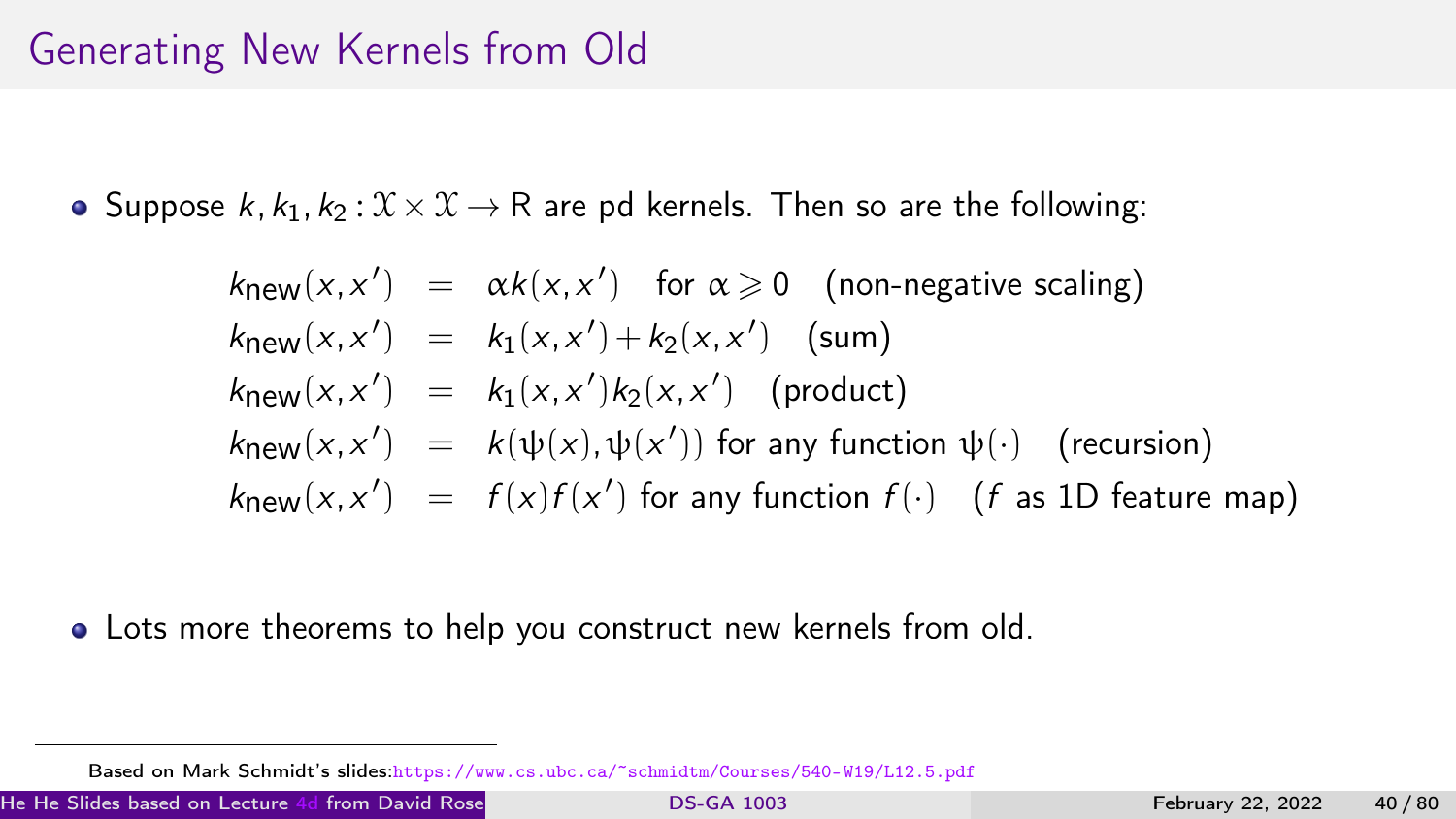- Input space:  $\mathfrak{X} = \mathsf{R}^d$
- Feature space:  $\mathcal{H} = \mathsf{R}^{d}$ , with standard inner product
- **•** Feature map

 $\psi(x) = x$ 

Kernel:

$$
k(x, x') = x^T x'
$$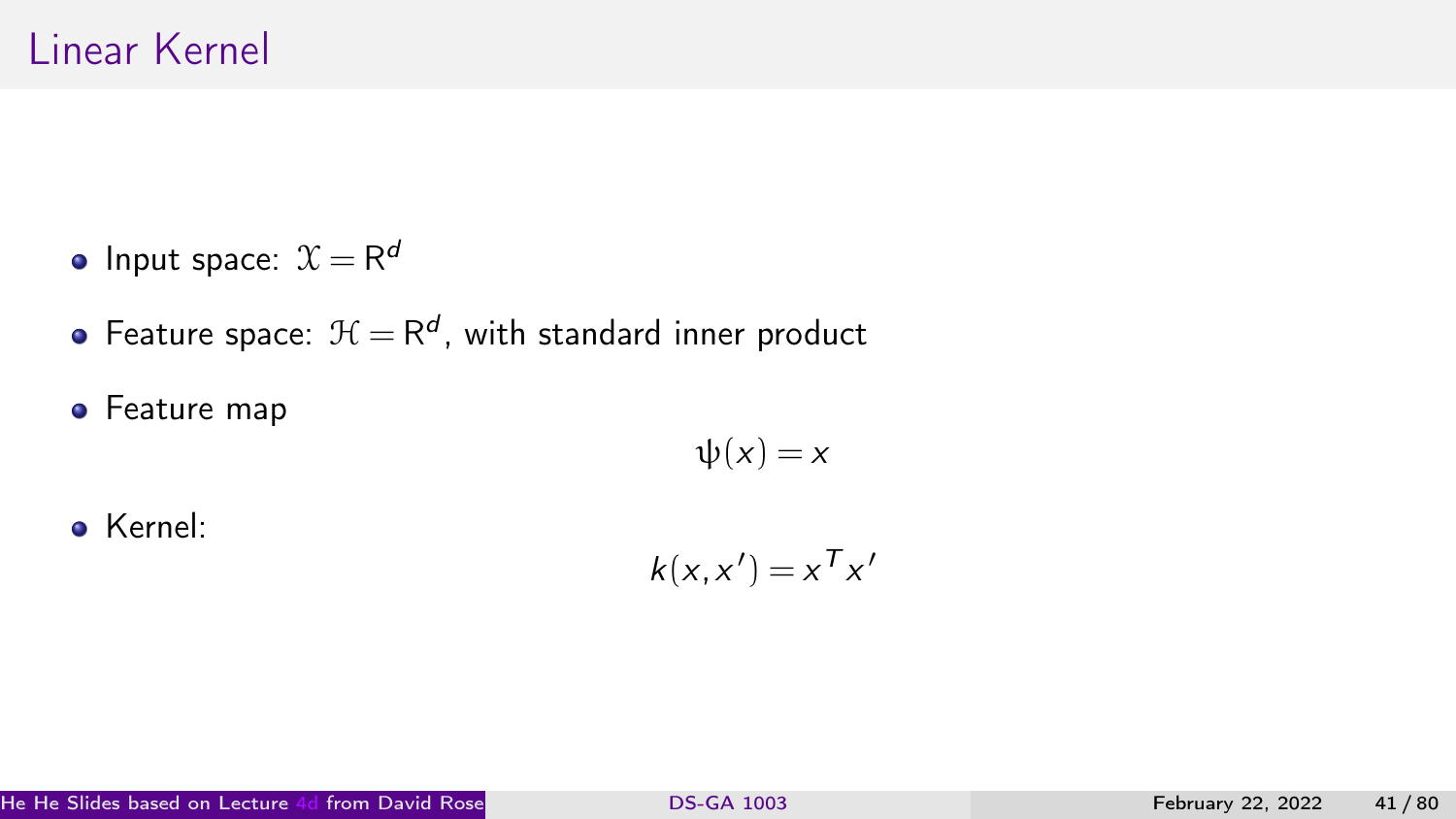# Quadratic Kernel in  $R^d$

- Input space  $\mathfrak{X}=\mathsf{R}^d$
- Feature space:  $\mathcal{H} = \mathsf{R}^D$ , where  $D = d + \binom{d}{2}$  $\binom{d}{2} \approx d^2/2.$
- **•** Feature map:

$$
\psi(x) = (x_1, \ldots, x_d, x_1^2, \ldots, x_d^2, \sqrt{2}x_1x_2, \ldots, \sqrt{2}x_ix_j, \ldots, \sqrt{2}x_{d-1}x_d)^T
$$

Then for  $\forall x, x' \in \mathsf{R}^d$ 

$$
k(x, x') = \langle \psi(x), \psi(x') \rangle
$$
  
=  $\langle x, x' \rangle + \langle x, x' \rangle^2$ 

- Computation for inner product with explicit mapping:  $O(d^2)$
- Computation for implicit kernel calculation:  $O(d)$ .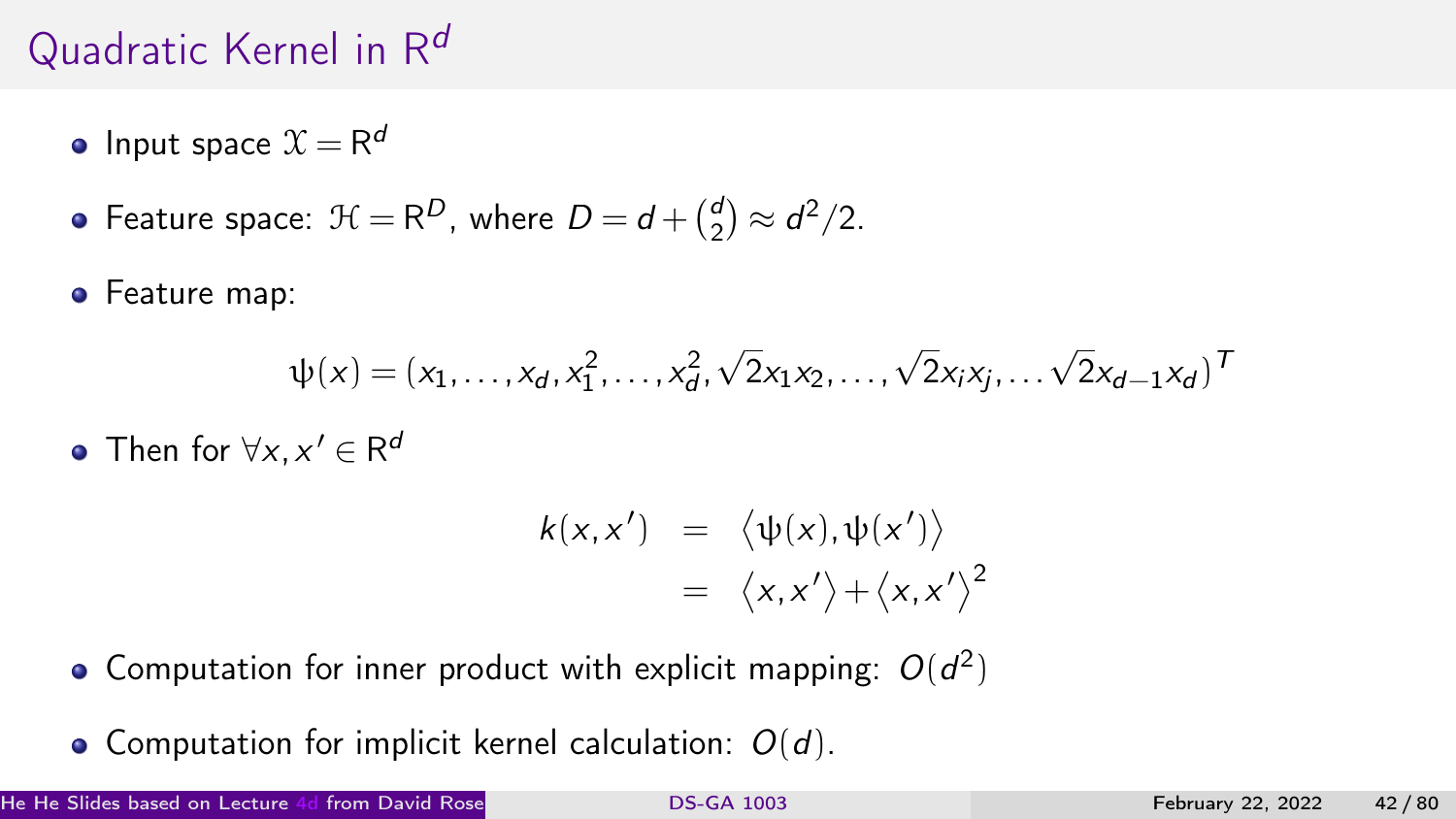- Input space  $\mathfrak{X}=\mathsf{R}^d$
- **Kernel function:**

$$
k(x, x') = (1 + \langle x, x' \rangle)^M
$$

- Corresponds to a feature map with all monomials up to degree M.
- $\bullet$  For any M, computing the kernel has same computational cost
- Cost of explicit inner product computation grows rapidly in M.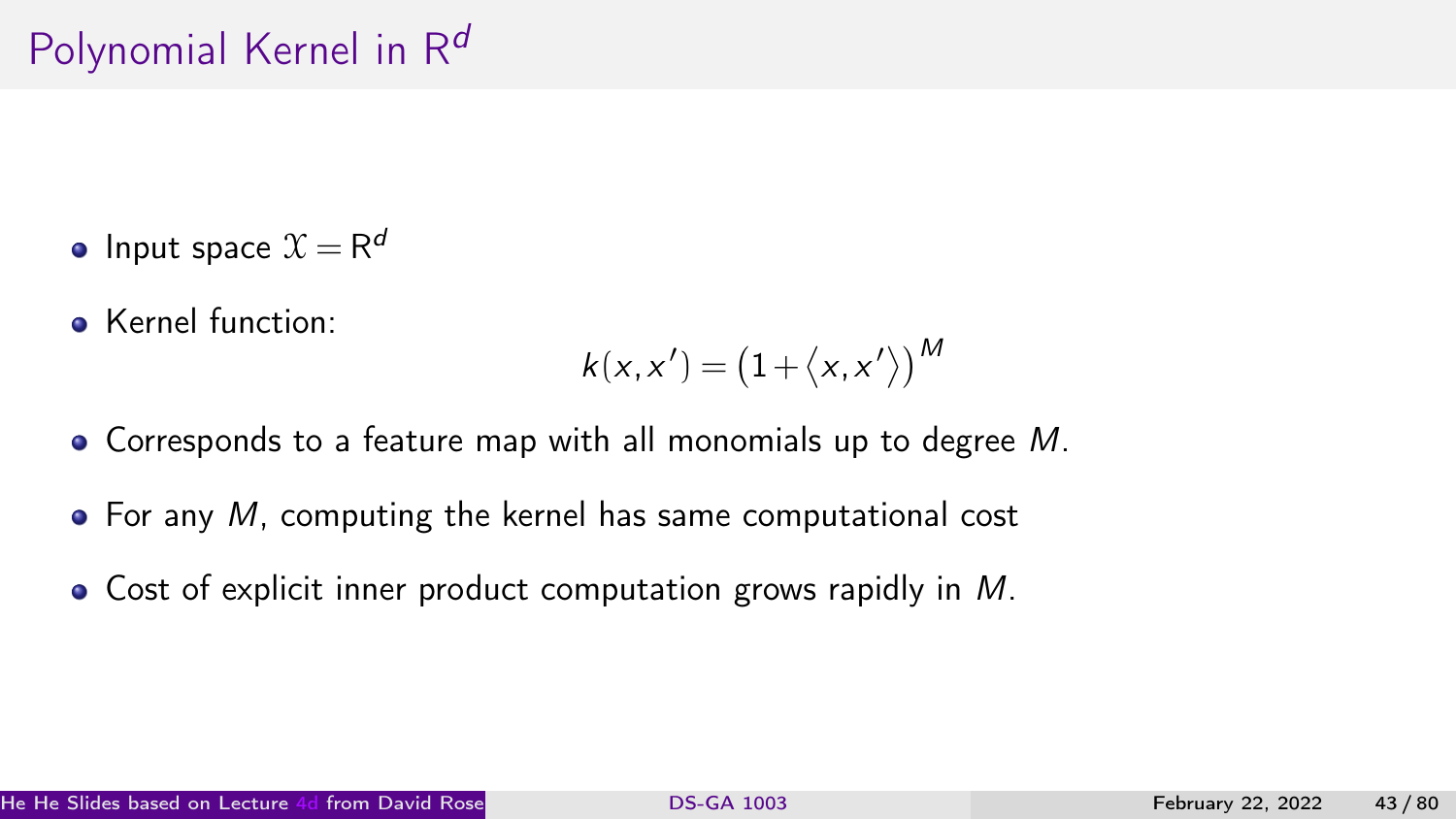# Radial Basis Function (RBF) / Gaussian Kernel

Input space  $\mathfrak{X} = \mathsf{R}^d$ 

$$
k(x, x') = \exp\left(-\frac{\|x - x'\|^2}{2\sigma^2}\right),
$$

where  $\sigma^2$  is known as the bandwidth parameter.

- Probably the most common nonlinear kernel.
- Does it act like a similarity score?
- Have we departed from our "inner product of feature vector" recipe?
	- Yes and no: corresponds to an infinite dimensional feature vector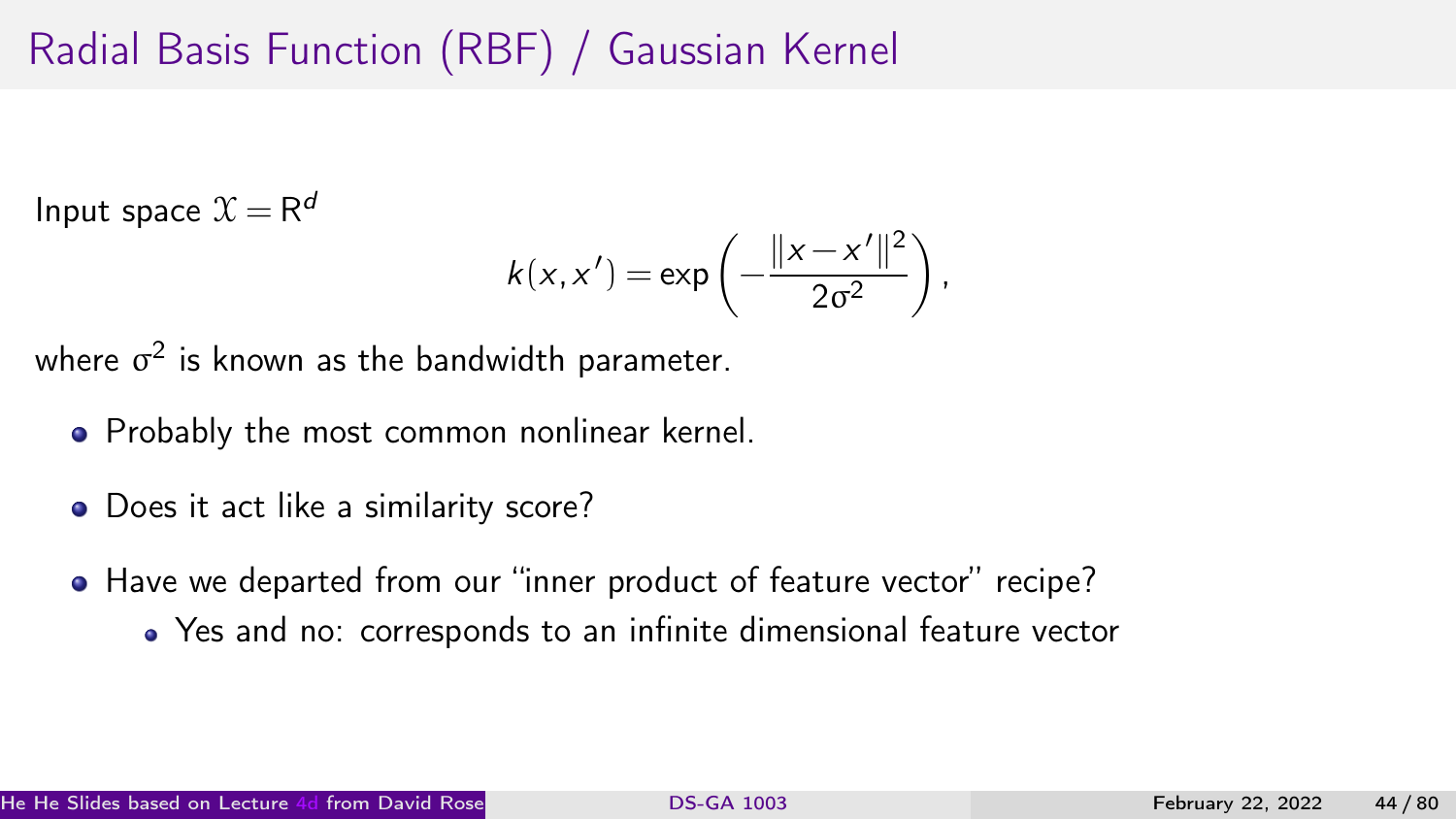Our current recipe:

- Recognize kernelized problem:  $\psi(x)$  only occur in inner products  $\psi(x)^{\mathcal{T}}\psi(x')$
- Pick a kernel function ("similarity score")
- Compute the kernel matrix ( $n$  by  $n$  where  $n$  is the dataset size)
- Optimize the model and make predictions by accessing the kernel matrix

Next: When can we apply kernelization?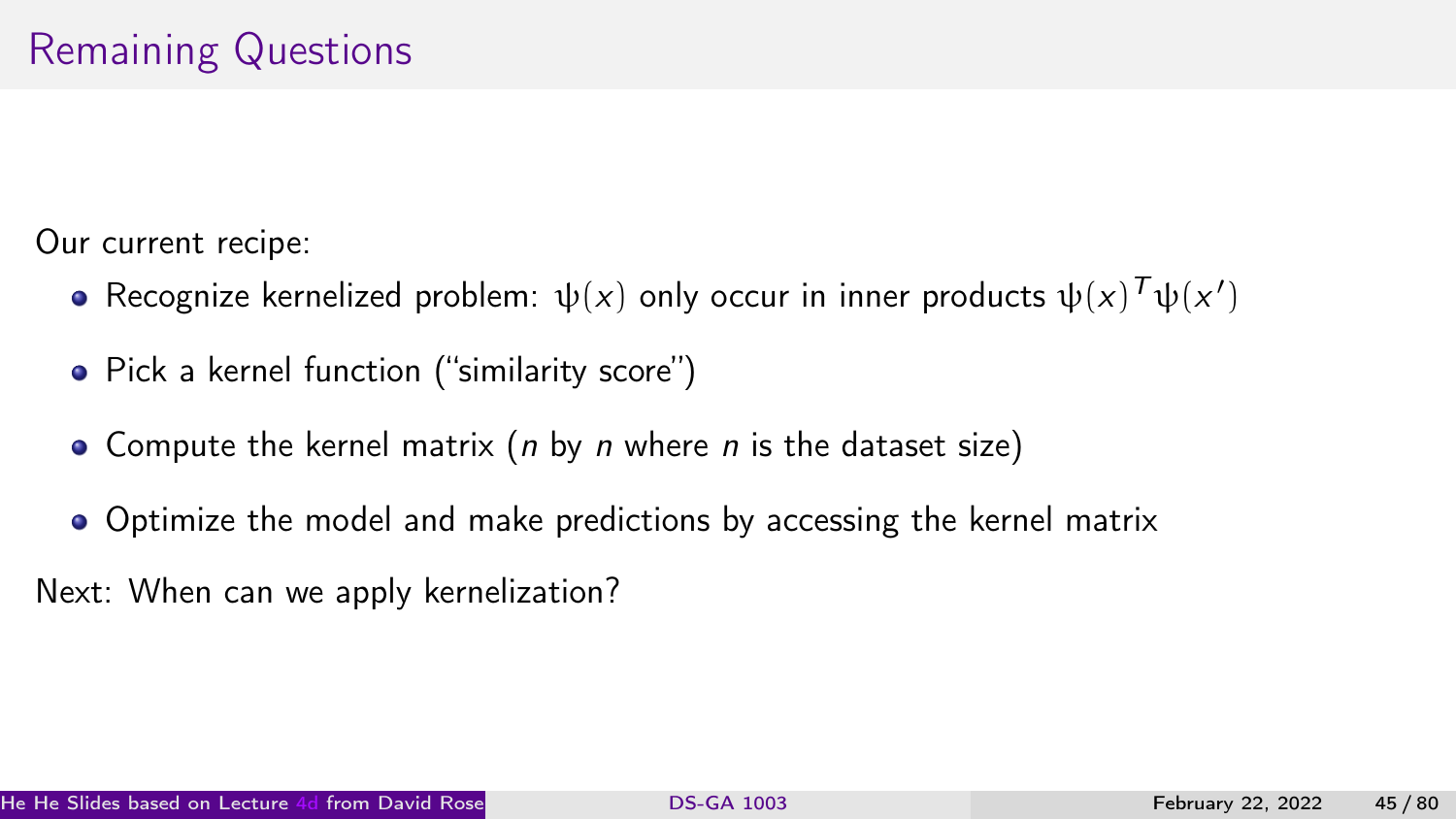## <span id="page-45-0"></span>[Representer Theorem](#page-45-0)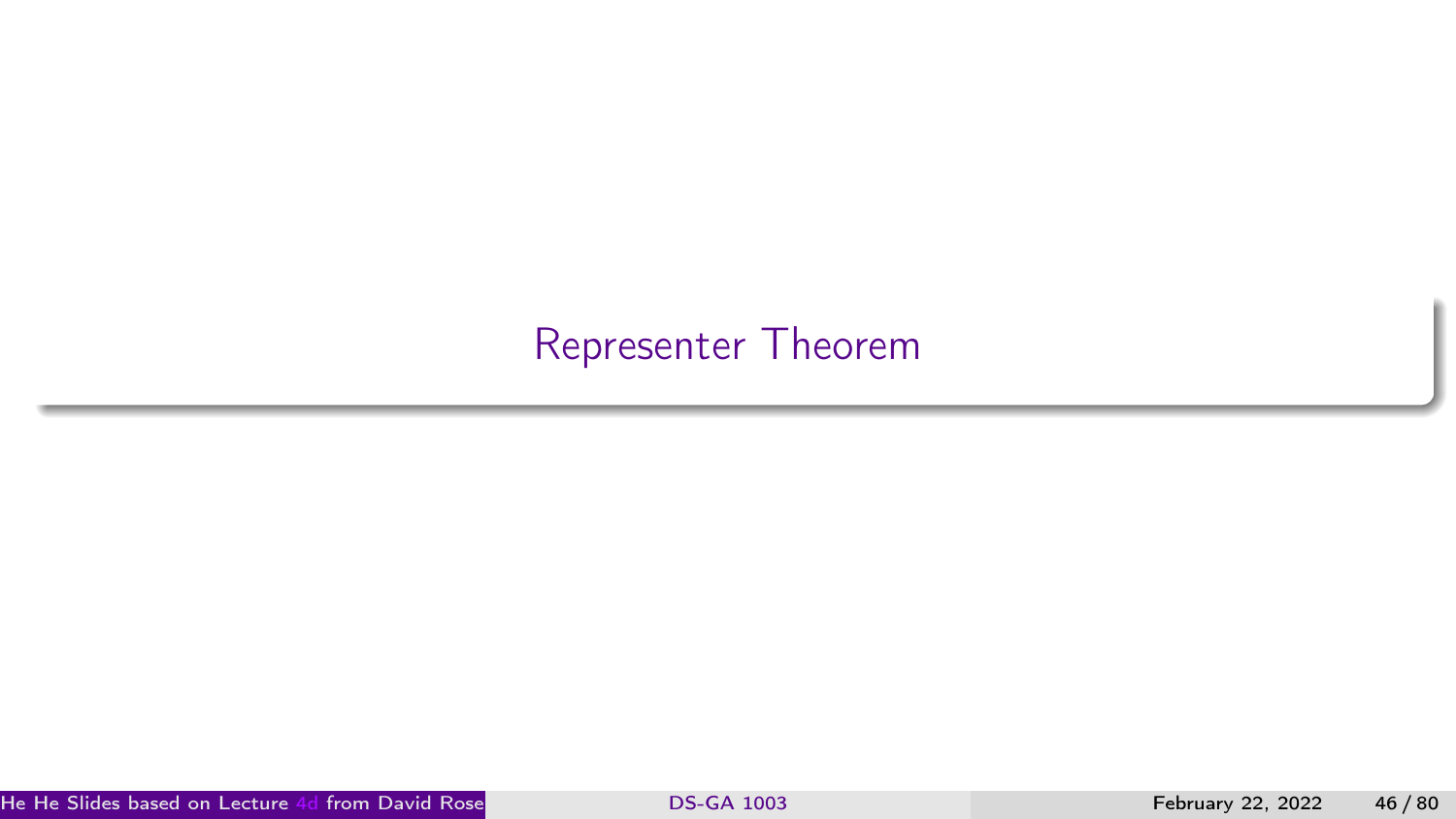## SVM solution is in the "span of the data"

We found the SVM dual problem can be written as:

$$
\sup_{\alpha \in \mathbb{R}^n} \qquad \sum_{i=1}^n \alpha_i - \frac{1}{2} \sum_{i,j=1}^n \alpha_i \alpha_j y_i y_j x_j^T x_i
$$
\n
$$
\text{s.t.} \qquad \sum_{i=1}^n \alpha_i y_i = 0
$$
\n
$$
\alpha_i \in \left[0, \frac{c}{n}\right] \quad i = 1, \dots, n.
$$

- Given dual solution  $\alpha^*$ , primal solution is  $w^* = \sum_{i=1}^n \alpha_i^* y_i x_i$ .
- Notice:  $w^*$  is a linear combination of training inputs  $x_1, \ldots, x_n$ .
- We refer to this phenomenon by saying " $w^\ast$  is in the  $\mathsf{span}$  of the  $\mathsf{data}$ ."
	- Or in math,  $w^* \in \text{span}(x_1, \ldots, x_n)$ .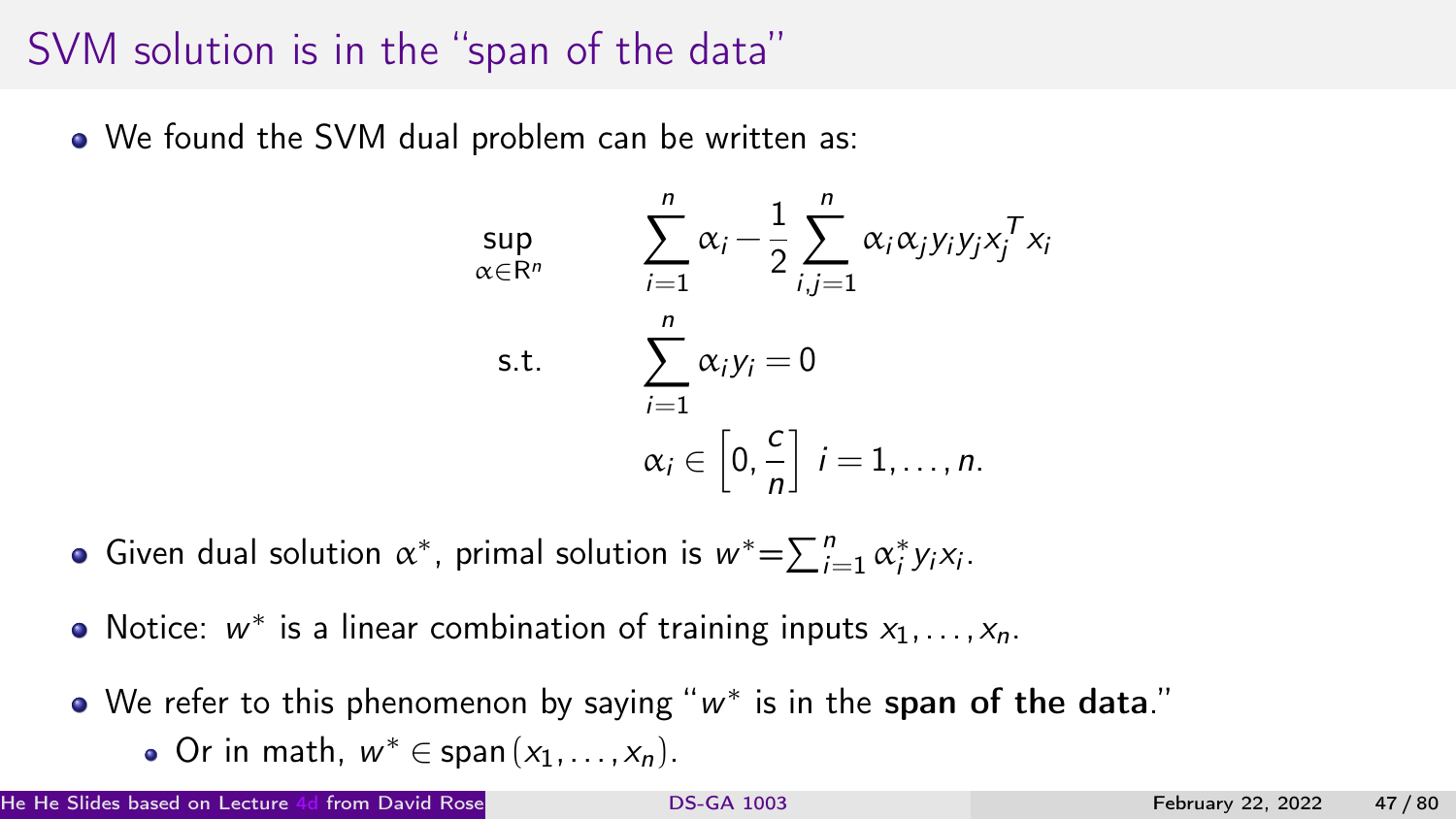## Ridge regression solution is in the "span of the data"

• The ridge regression solution for regularization parameter  $\lambda > 0$  is

$$
w^* = \underset{w \in \mathbb{R}^d}{\arg \min} \frac{1}{n} \sum_{i=1}^n \left\{ w^T x_i - y_i \right\}^2 + \lambda \|w\|_2^2.
$$

 $\bullet$  This has a closed form solution (Homework  $#3$ ):

$$
w^* = (X^T X + \lambda I)^{-1} X^T y,
$$

where X is the design matrix, with  $x_1, \ldots, x_n$  as rows.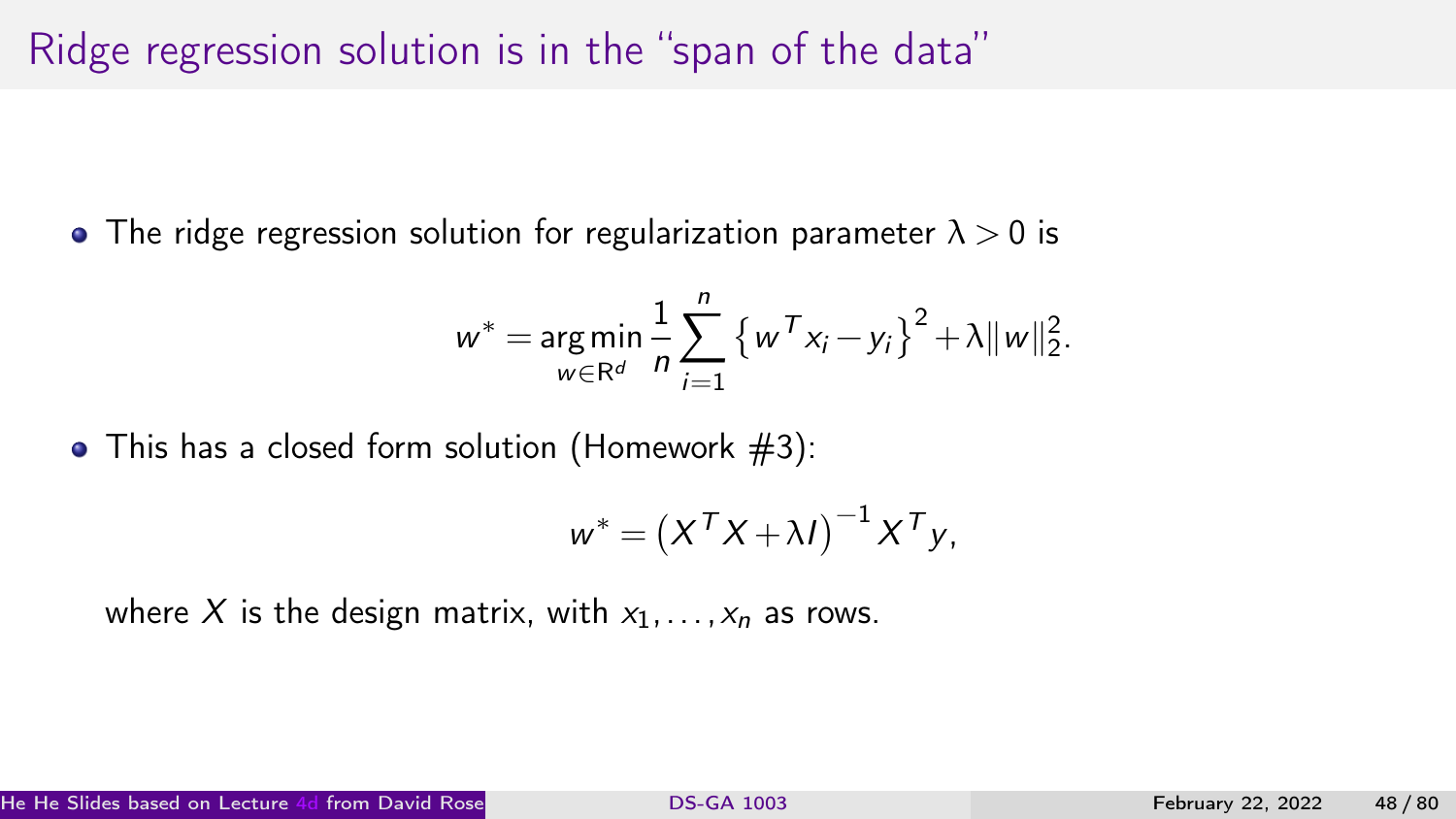## Ridge regression solution is in the "span of the data"

Rearranging  $w^* = \left( X^{\mathsf{T}} X + \lambda I \right)^{-1} X^{\mathsf{T}} y$ , we can show that (also Homework #3):

$$
w^* = X^T \underbrace{\left(\frac{1}{\lambda}y - \frac{1}{\lambda}Xw^*\right)}_{\alpha^*}
$$

$$
= X^T \alpha^* = \sum_{i=1}^n \alpha_i^* x_i.
$$

- So  $w^*$  is in the span of the data.
	- i.e.  $w^* \in \text{span}(x_1, \ldots, x_n)$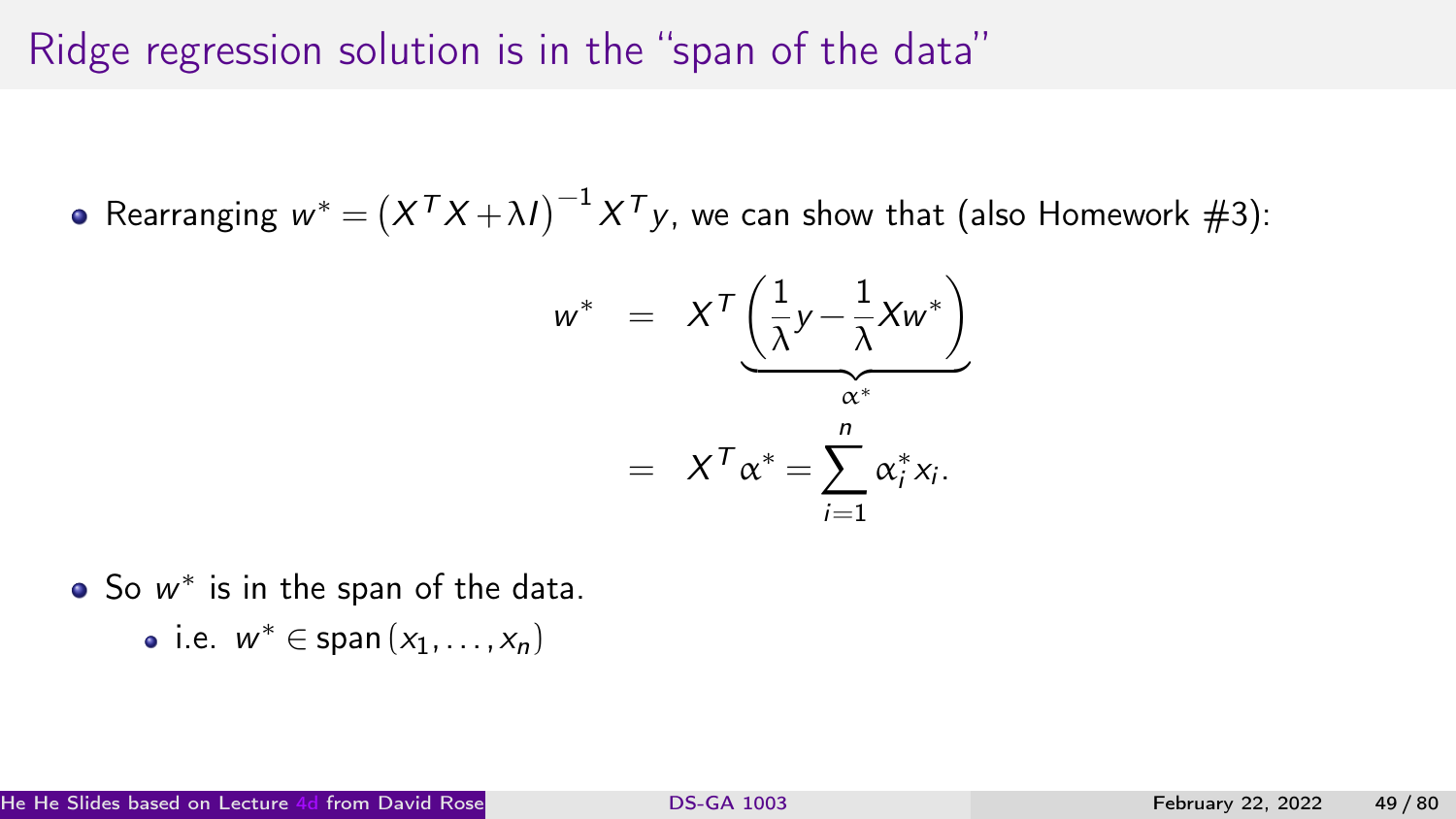## If solution is in the span of the data, we can reparameterize

• The ridge regression solution for regularization parameter  $\lambda > 0$  is

$$
w^* = \underset{w \in \mathbb{R}^d}{\arg \min} \frac{1}{n} \sum_{i=1}^n \left\{ w^T x_i - y_i \right\}^2 + \lambda \|w\|_2^2.
$$

• We now know that 
$$
w^* \in \text{span}(x_1, \ldots, x_n) \subset \mathbb{R}^d
$$
.

So rather than minimizing over all of R<sup>d</sup>, we can minimize over span $(x_1, \ldots, x_n)$ .

$$
w^* = \underset{w \in \text{span}(x_1, ..., x_n)}{\arg \min} \frac{1}{n} \sum_{i=1}^n \left\{ w^T x_i - y_i \right\}^2 + \lambda \|w\|_2^2.
$$

Let's reparameterize the objective by replacing w as a linear combination of the inputs.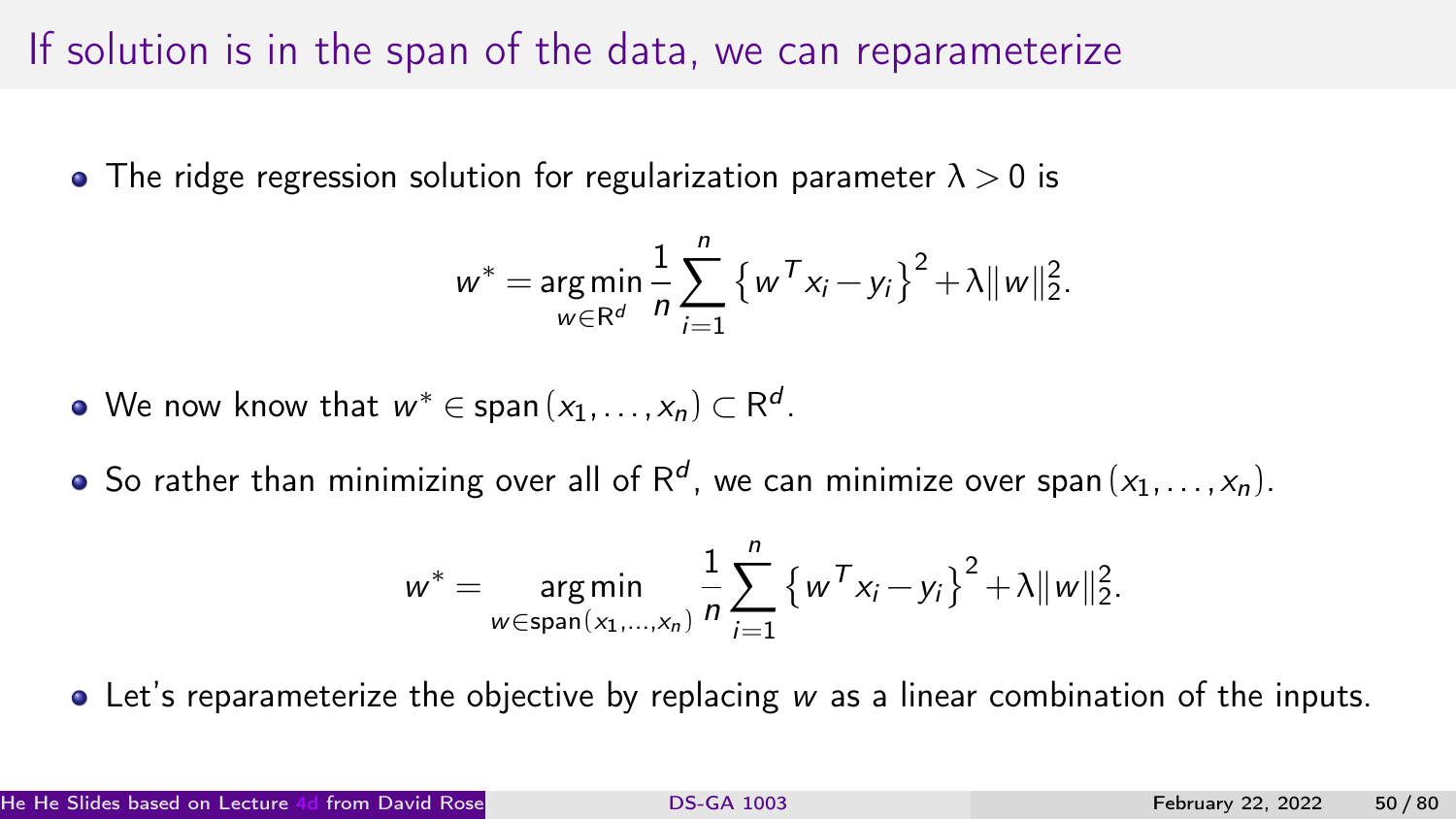## If solution is in the span of the data, we can reparameterize

- Note that for any  $w \in \text{span}(x_1, \ldots, x_n)$ , we have  $w = X^T \alpha$ , for some  $\alpha \in \mathsf{R}^n$ .
- So let's replace  $w$  with  $X^T\alpha$  in our optimization problem:

$$
\begin{array}{rcl}\n\text{[original]} \ w^* & = & \arg\min_{w \in \mathbb{R}^d} \frac{1}{n} \sum_{i=1}^n \left\{ w^T x_i - y_i \right\}^2 + \lambda \|w\|_2^2 \\
\text{[reparameterized]} \ \alpha^* & = & \arg\min_{\alpha \in \mathbb{R}^n} \frac{1}{n} \sum_{i=1}^n \left\{ \left( X^T \alpha \right)^T x_i - y_i \right\}^2 + \lambda \| X^T \alpha \|_2^2.\n\end{array}
$$

- To get  $w^*$  from the reparameterized optimization problem, we just take  $w^* = X^T \alpha^*.$
- $\bullet$  We changed the dimension of our optimization variable from d to n. Is this useful?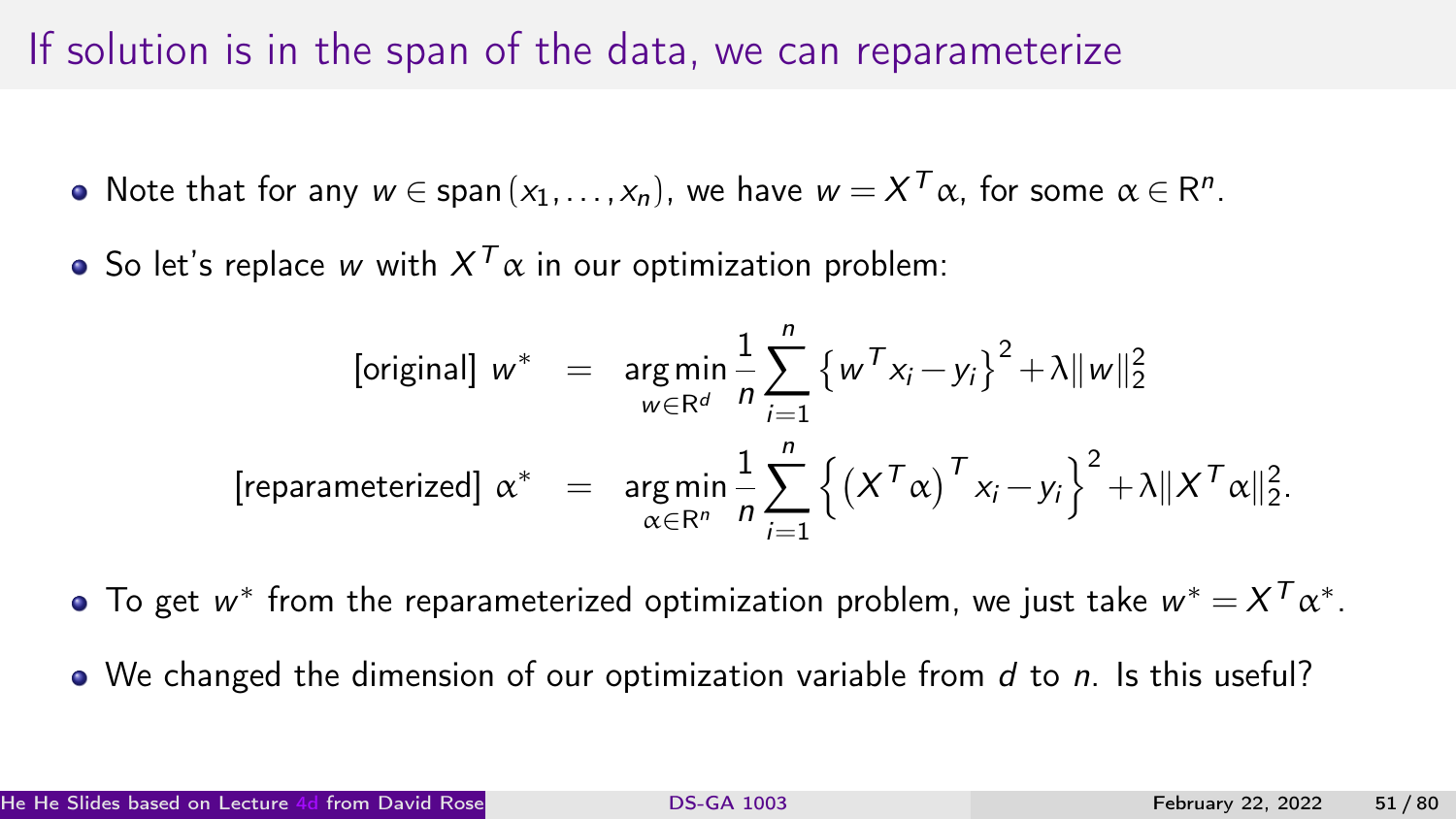## Consider very large feature spaces

- Suppose we have a 300-million dimension feature space [very large]
	- (e.g. using high order monomial interaction terms as features, as described last lecture)
- Suppose we have a training set of 300,000 examples [fairly large]
- In the original formulation, we solve a 300-million dimension optimization problem.
- In the reparameterized formulation, we solve a 300,000-dimension optimization problem.
- This is why we care about when the solution is in the span of the data.
- This reparameterization is interesting when we have more features than data  $(d \gg n)$ .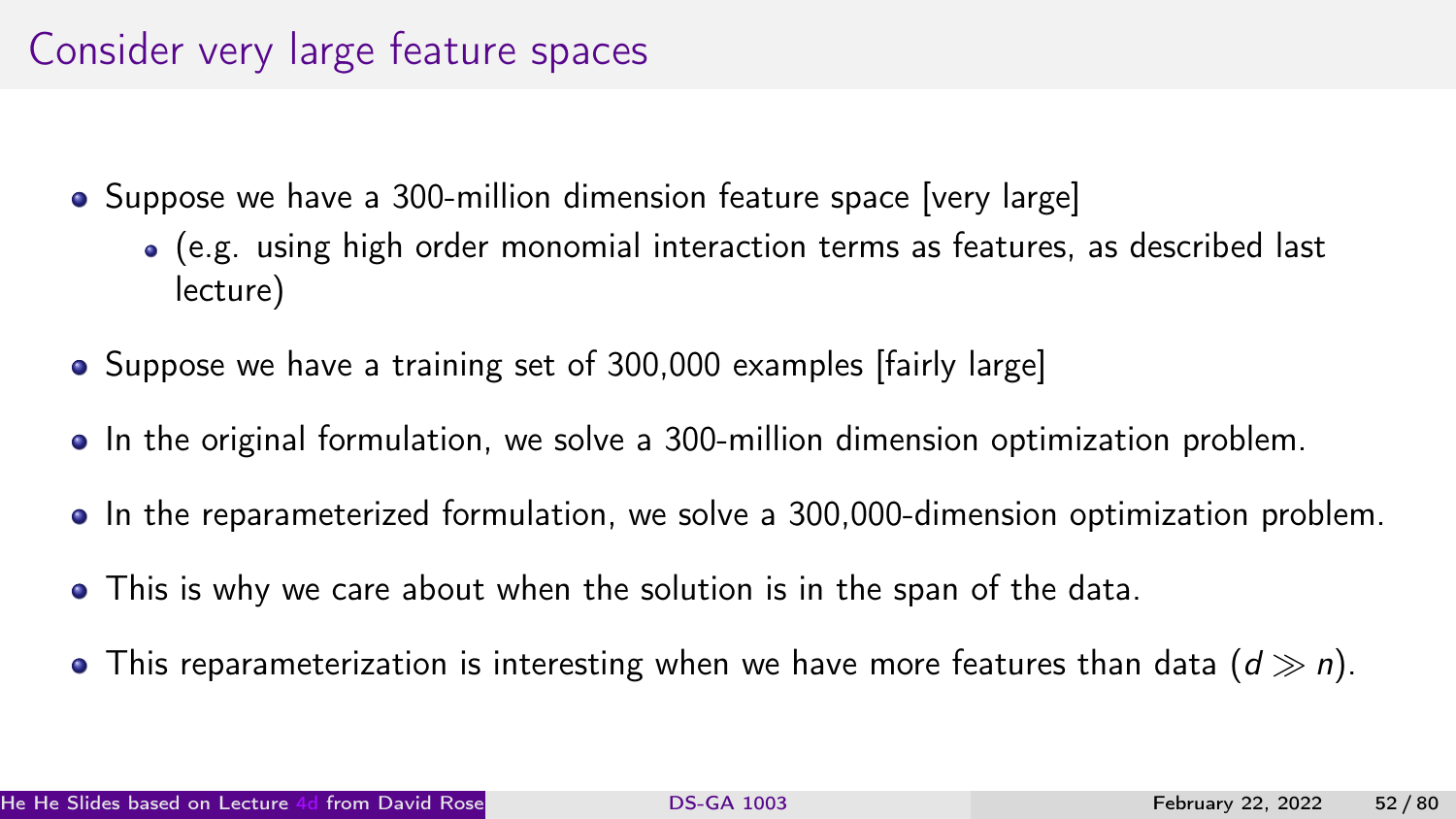- For SVM and ridge regression, we found that the solution is in the span of the data.
	- derived in two rather ad-hoc ways
- Up next: The Representer Theorem, which shows that this "span of the data" result occurs far more generally, and we prove it using basic linear algebra.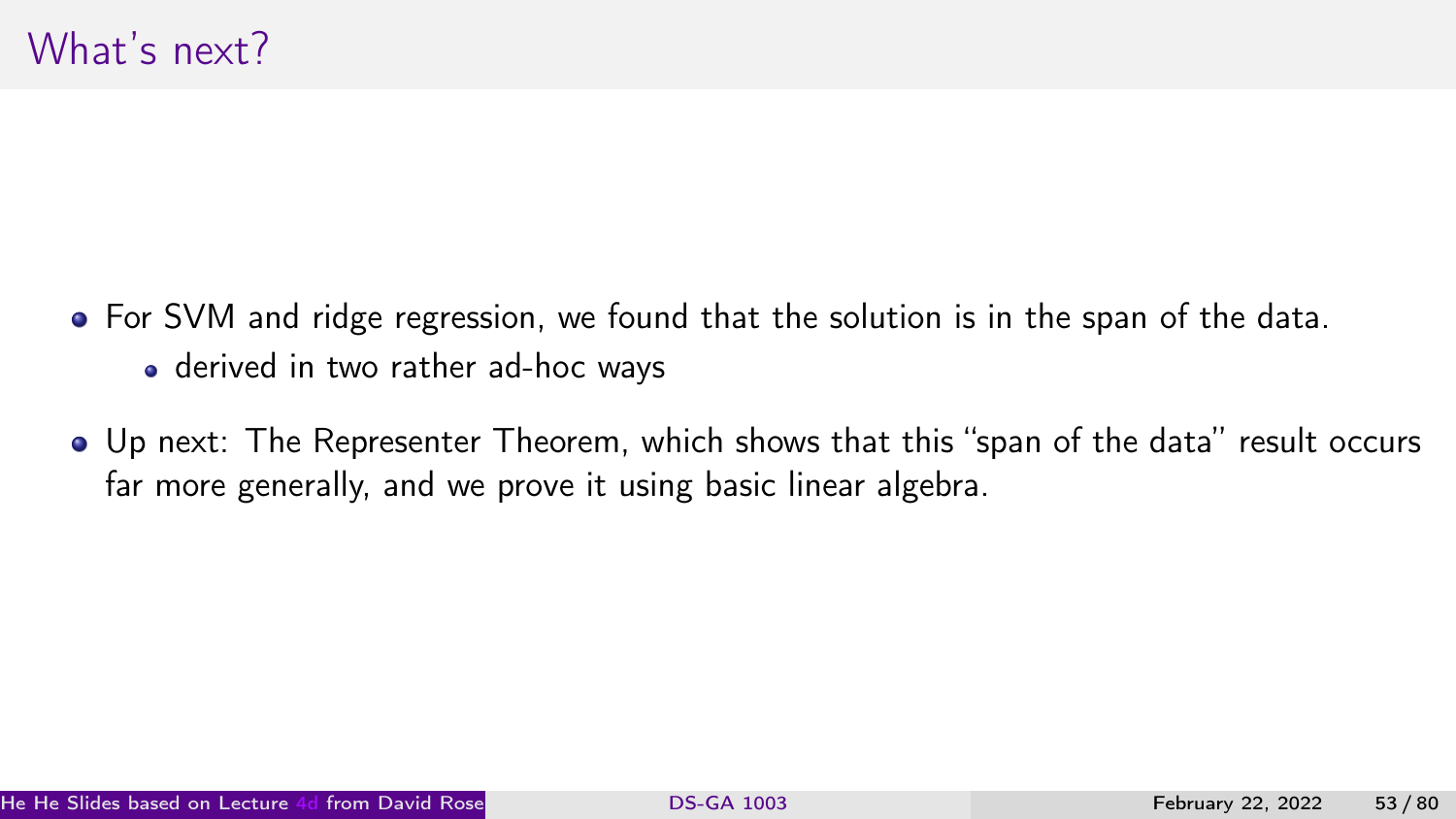## <span id="page-53-0"></span>[Math Review: Inner Product Spaces and Hilbert Spaces](#page-53-0)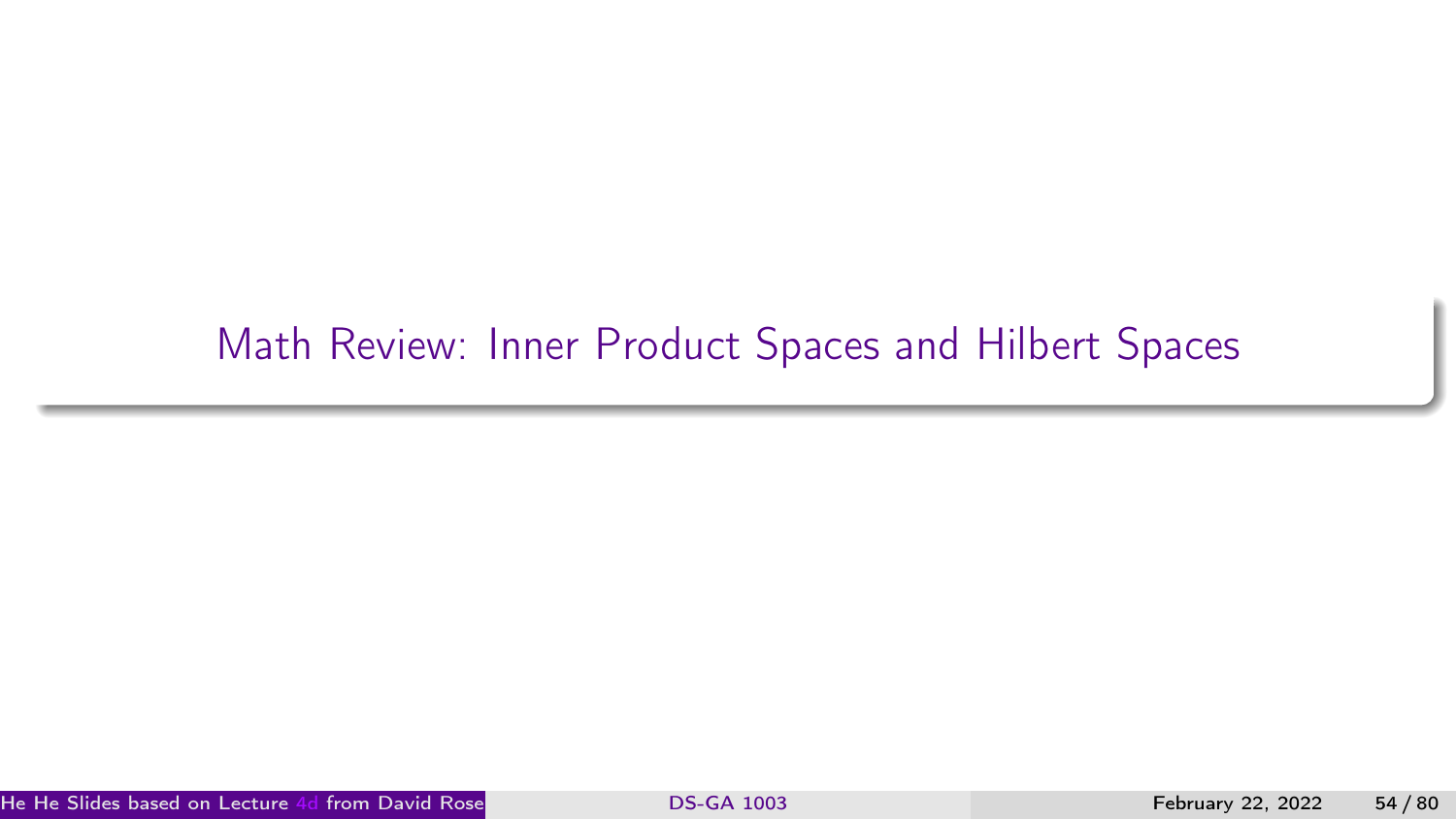### Hypothesis spaces we've seen so far

Finite-dimensional vector space (linear functions):

$$
\mathcal{H} = \left\{ f : \mathcal{X} \to \mathsf{R} \mid f(x) = w^T x, \quad w, x \in \mathsf{R}^d \right\}.
$$

To consider more complex input spaces (e.g. text, images), we use a feature map  $\phi : \mathcal{X} \to \mathcal{F}$ :

$$
\mathcal{H} = \{f: \mathcal{X} \to \mathsf{R} \mid f(x) = w^T \phi(x)\}.
$$

- φ does not have to be linear.
- The feature space  ${\mathcal F}$  can be  ${\sf R}^d$  (Euclidean space) or an infinite-dimensional vector space.
- We would like more structure on  $\mathcal{F}$ .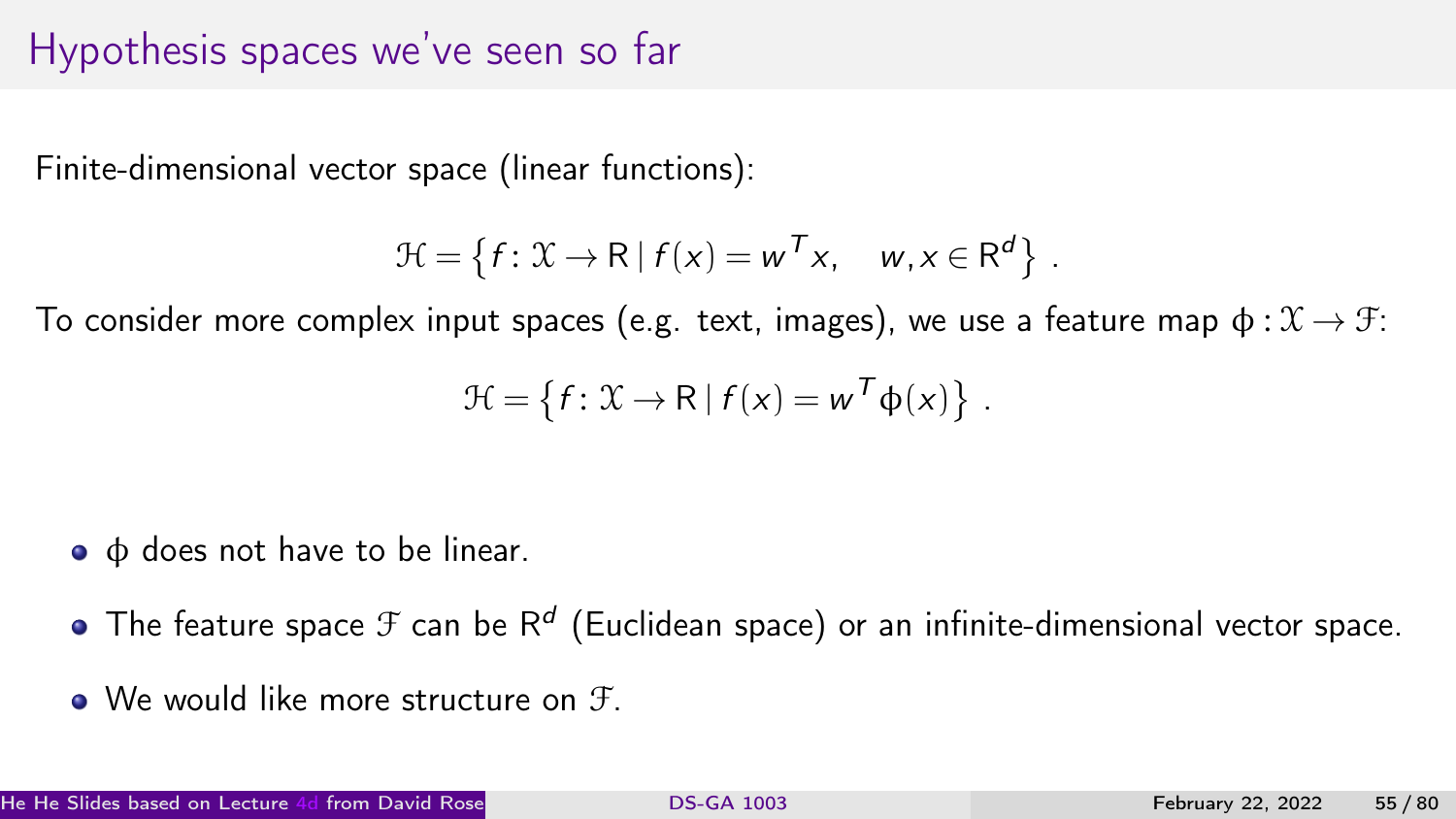# Inner Product Space (or "Pre-Hilbert" Spaces)

An inner product space (over reals) is a vector space  $\mathcal V$  with an inner product, which is a mapping

$$
\langle \cdot, \cdot \rangle : \mathcal{V} \times \mathcal{V} \to \mathsf{R}
$$

that has the following properties:  $\forall x, y, z \in V$  and  $a, b \in R$ :

• Symmetry:  $\langle x,y \rangle = \langle y,x \rangle$ 

• Linearity: 
$$
\langle ax + by, z \rangle = a \langle x, z \rangle + b \langle y, z \rangle
$$

• Positive-definiteness:  $\langle x, x \rangle \ge 0$  and  $\langle x, x \rangle = 0 \iff x = 0_{\mathcal{V}}$ .

To show a function  $\langle \cdot, \cdot \rangle$  is an inner product, we need to check the above conditions.

Exercise: show that 
$$
\langle x, y \rangle \stackrel{\text{def}}{=} x^T y
$$
 is an inner product on  $\mathbb{R}^d$ .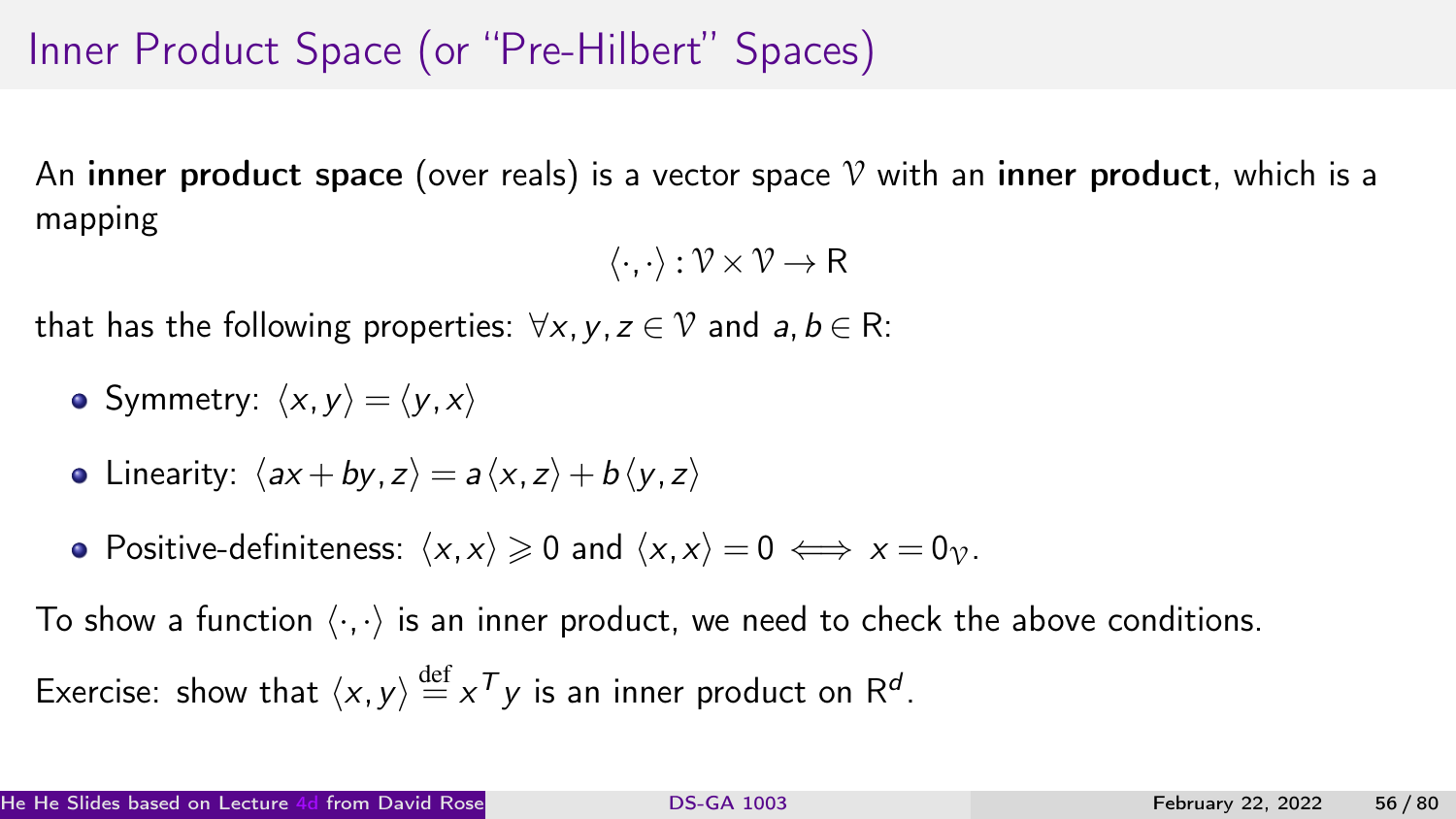## Norm from Inner Product

Inner product is nice because it gives us notions of "size", "distance", "angle" in the vector space. For an inner product space, we can ddefine a norm as

$$
||x|| \stackrel{\text{def}}{=} \sqrt{\langle x, x \rangle}.
$$

### Example

 $R<sup>d</sup>$  with standard Euclidean inner product is an inner product space:

$$
\langle x, y \rangle := x^T y \qquad \forall x, y \in \mathsf{R}^d.
$$

Norm is

$$
||x|| = \sqrt{x^T x}.
$$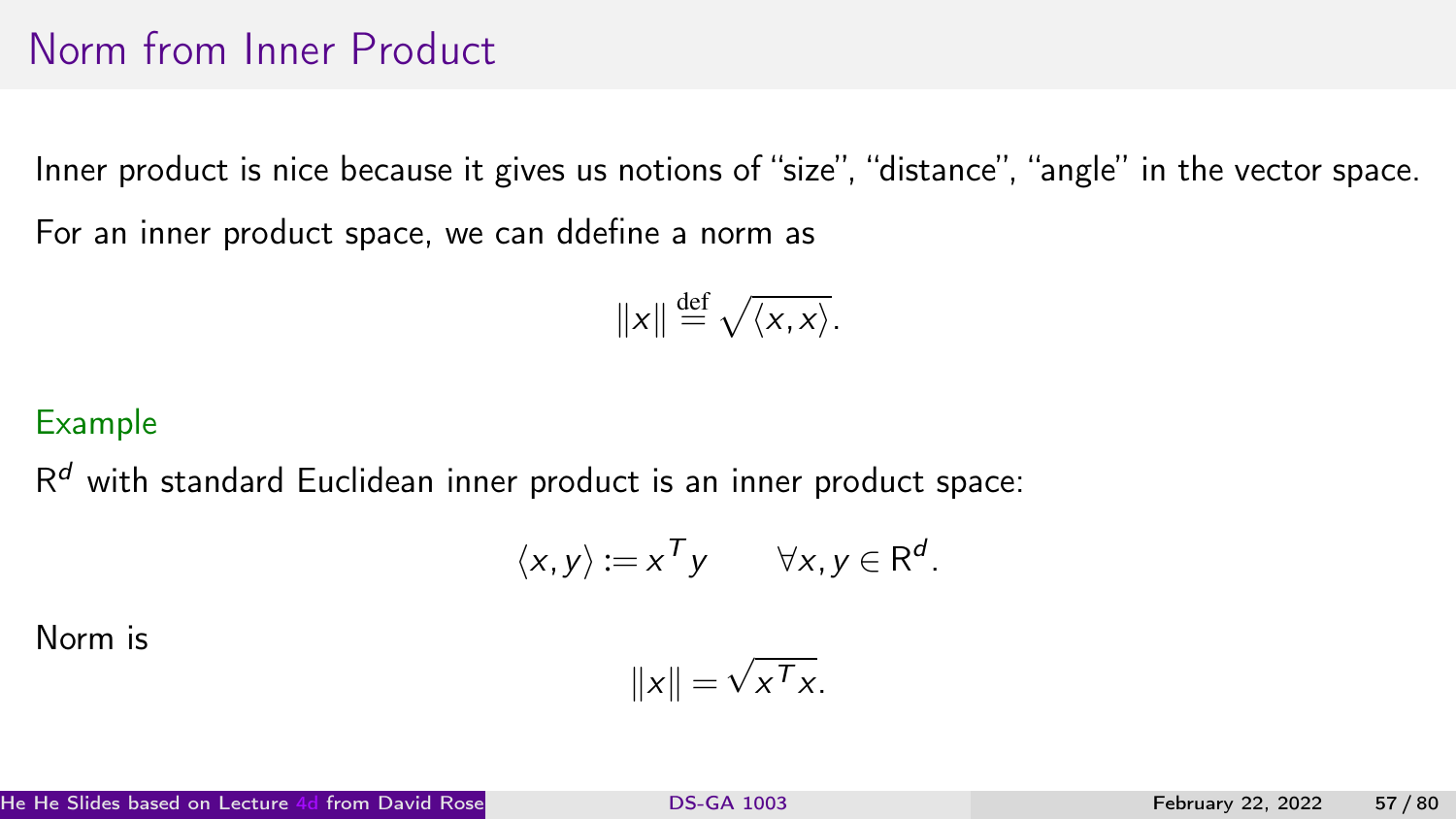# Orthogonality (Definitions)

#### Definition

Two vectors are **orthogonal** if  $\langle x, x' \rangle = 0$ . We denote this by  $x \perp x'$ .

### Definition

x is orthogonal to a set S, i.e.  $x \perp S$ , if  $x \perp s$  for all  $x \in S$ .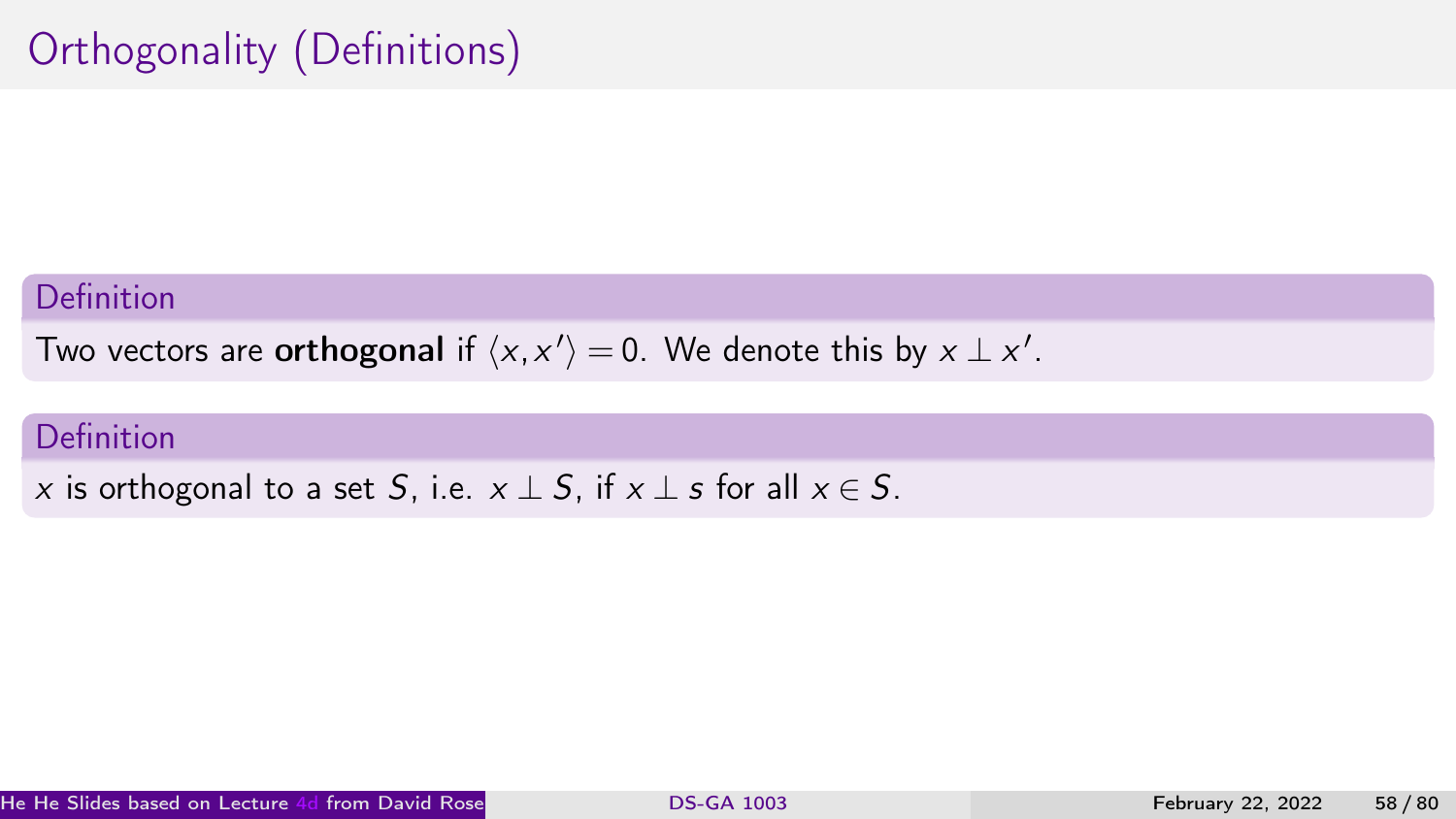## Pythagorean Theorem

### Theorem (Pythagorean Theorem)

If 
$$
x \perp x'
$$
, then  $||x + x'||^2 = ||x||^2 + ||x'||^2$ .

### Proof.

### We have

$$
||x+x'||^2 = \langle x+x', x+x' \rangle
$$
  
=  $\langle x,x \rangle + \langle x,x' \rangle + \langle x',x \rangle + \langle x',x' \rangle$   
=  $||x||^2 + ||x'||^2$ .

 $\Box$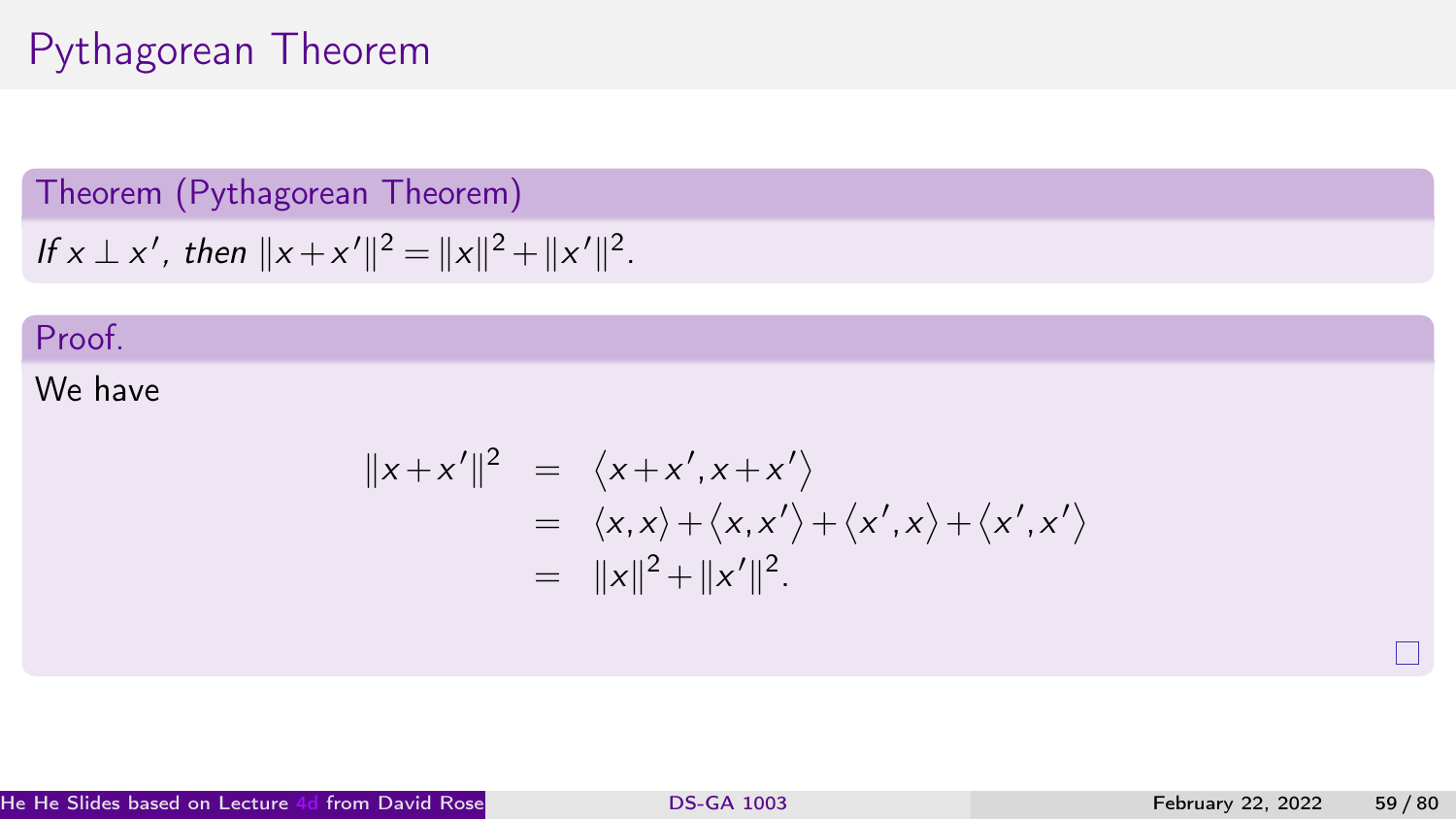# Hilbert Space

- A pre-Hilbert space is a vector space equipped with an inner product.
- We need an additional technical condition for Hilbert space: completeness.
- A space is complete if all Cauchy sequences in the space converge to a point in the space.

### Definition

A Hilbert space is a complete inner product space.

### Example

Any finite dimensional inner produce space is a Hilbert space.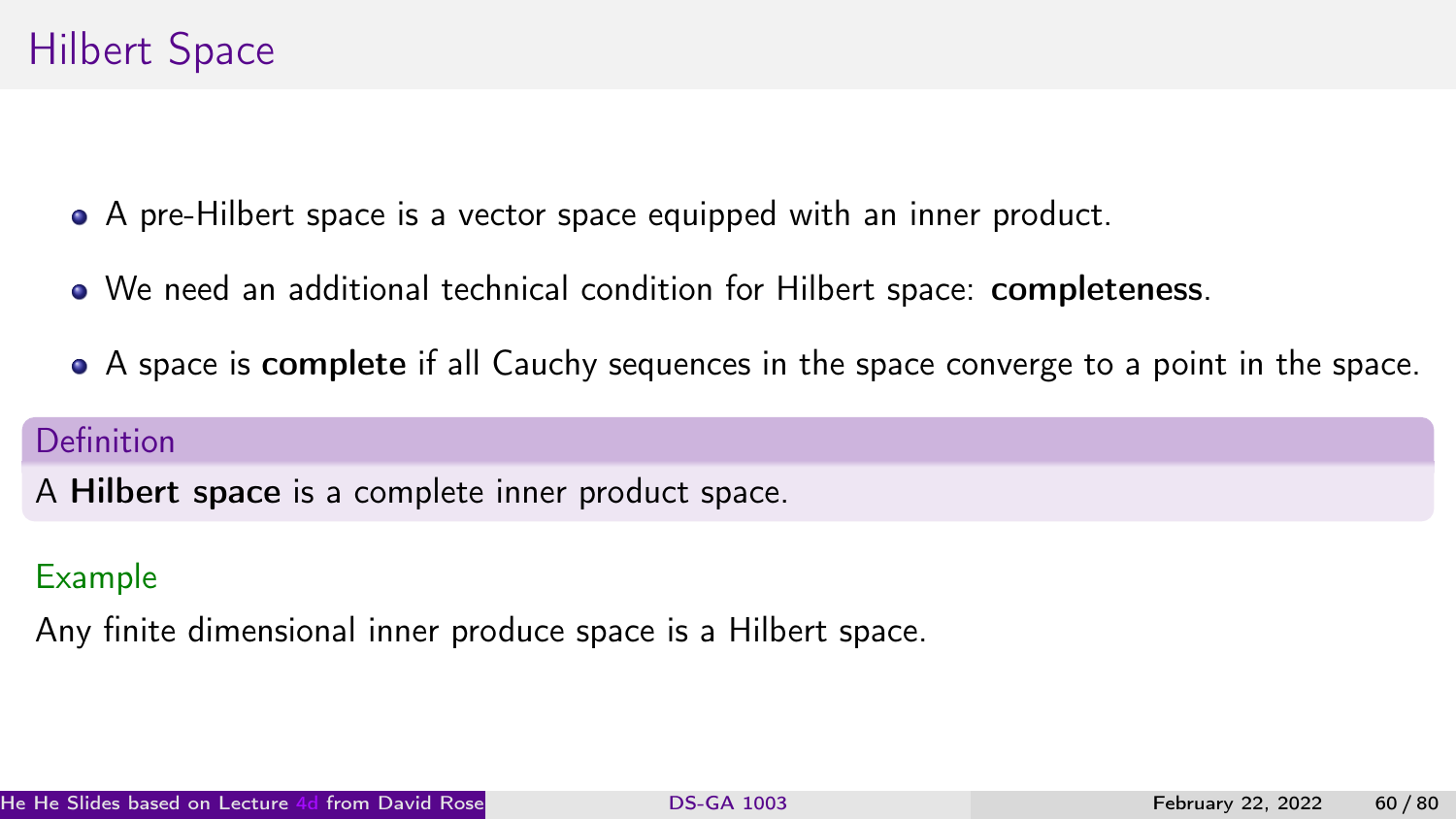## <span id="page-60-0"></span>[The Representer Theorem](#page-60-0)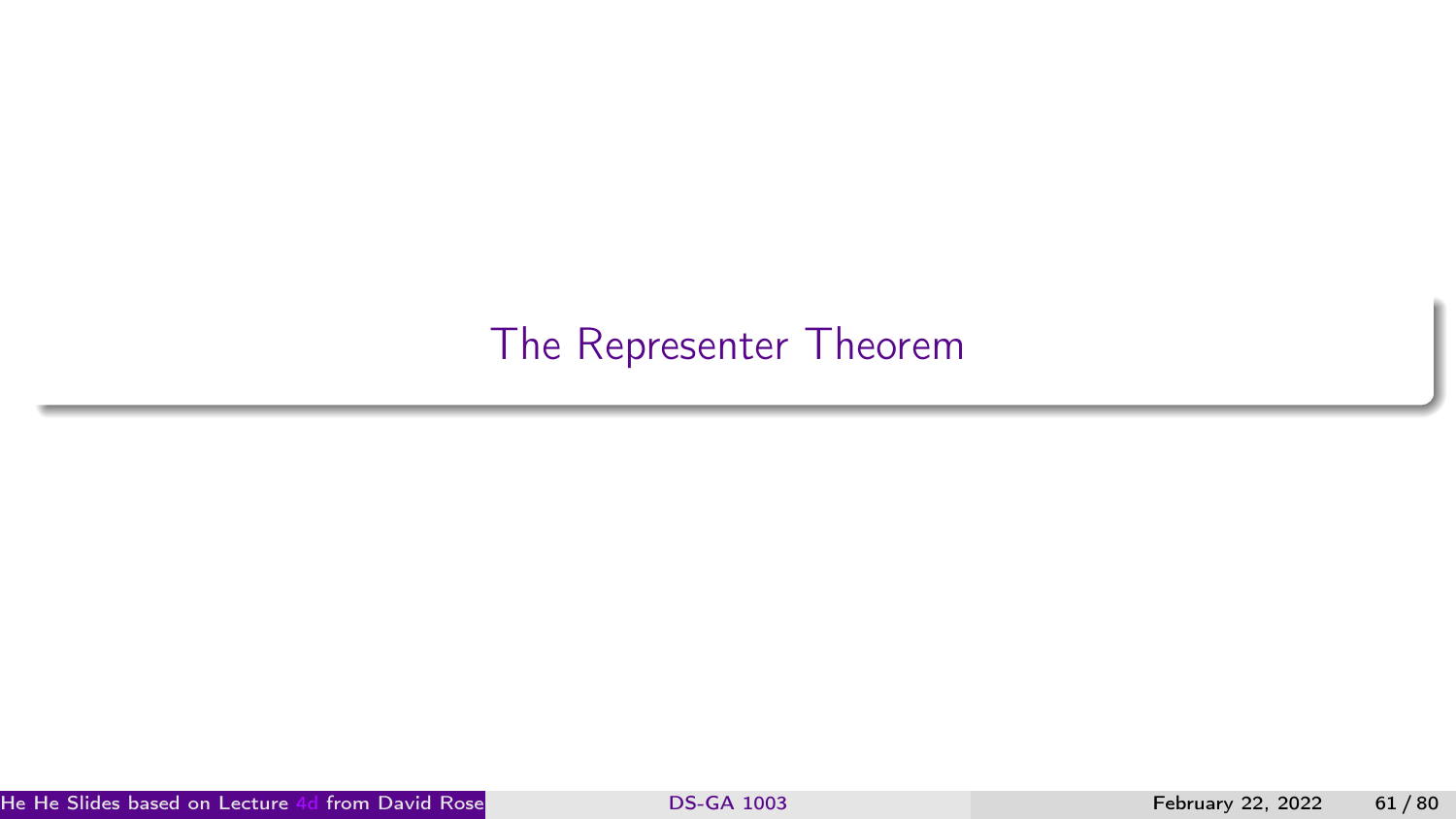## Generalize from SVM Objective

• SVM objective:

$$
\min_{w \in \mathbb{R}^d} \frac{1}{2} ||w||^2 + \frac{c}{n} \sum_{i=1}^n \max(0, 1 - y_i \left[ \langle w, x_i \rangle \right]).
$$

**• Generalized objective:** 

$$
\min_{w \in \mathcal{H}} R(\|w\|) + L(\langle w, x_1 \rangle, \ldots, \langle w, x_n \rangle),
$$

where

- $w, x_1, \ldots, x_n \in \mathcal{H}$  for some Hilbert space  $\mathcal{H}$ . (We typically have  $\mathcal{H} = \mathsf{R}^d$ .)
- $\|\cdot\|$  is the norm corresponding to the inner product of H. (i.e.  $\|w\| = \sqrt{\langle w,w\rangle}$ )
- $R : [0, \infty) \rightarrow \mathbb{R}$  is nondecreasing (Regularization term), and
- $L: \mathsf{R}^n \to \mathsf{R}$  is arbitrary (Loss term).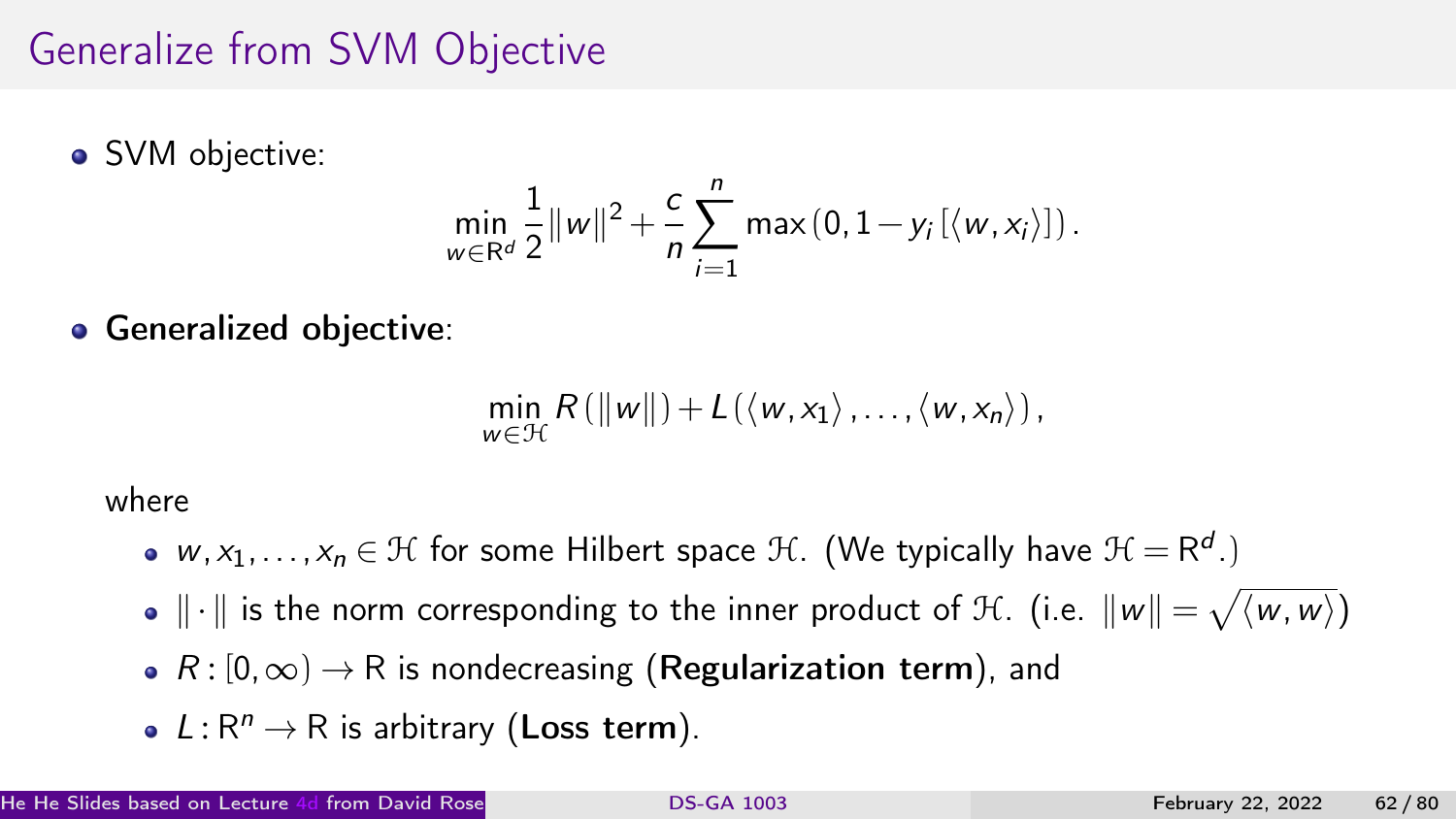# General Objective Function for Linear Hypothesis Space (Details)

**• Generalized objective:** 

$$
\min_{w \in \mathcal{H}} R(\|w\|) + L(\langle w, x_1 \rangle, \ldots, \langle w, x_n \rangle)
$$

- $\bullet$  We can map  $x_i$  to a feature space.
- The prediction/score function  $x \mapsto \langle w, x \rangle$  is linear in w.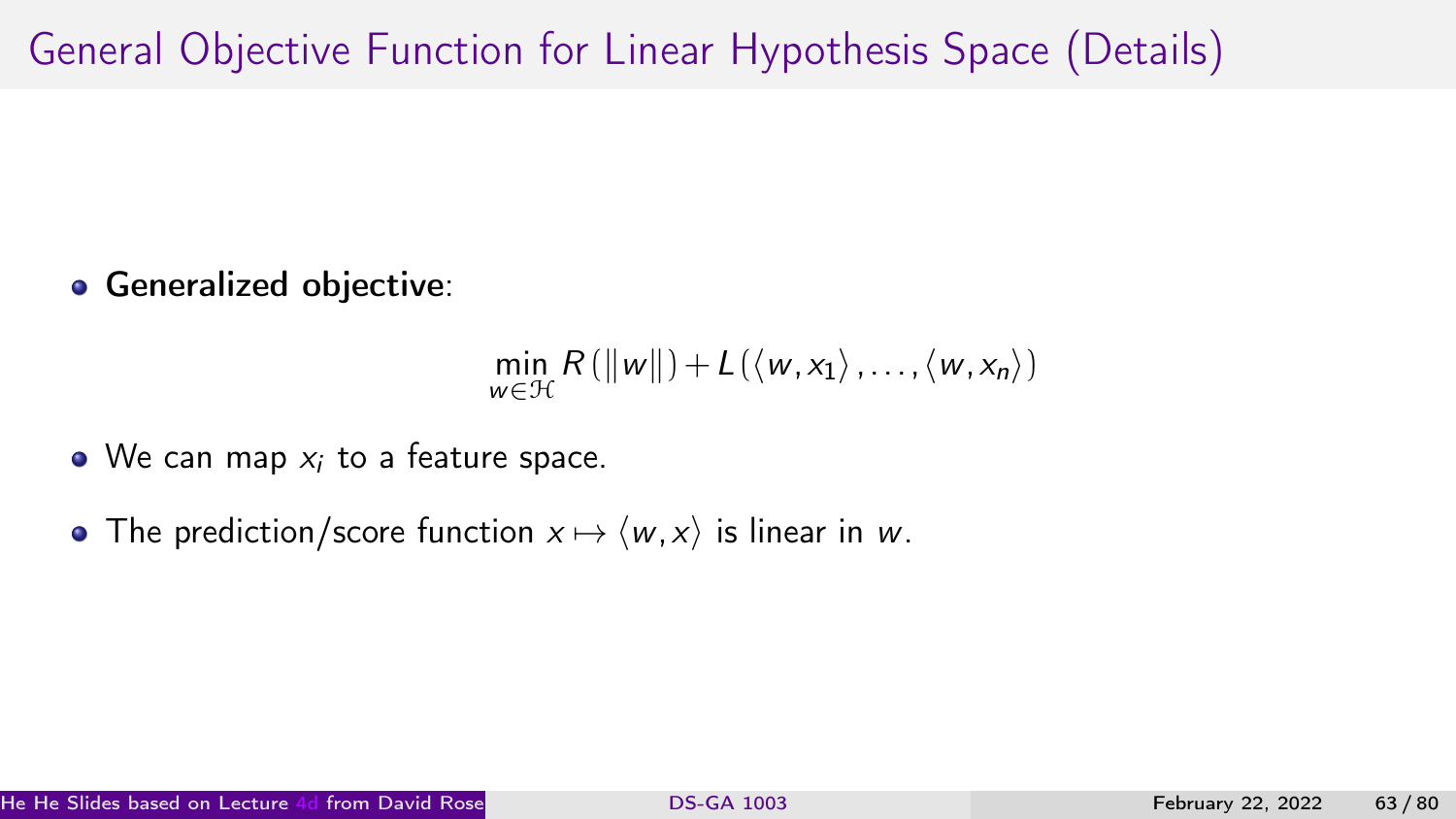# General Objective Function for Linear Hypothesis Space (Details)

**• Generalized objective:** 

$$
\min_{w \in \mathcal{H}} R(\Vert w \Vert) + L(\langle w, x_1 \rangle, \ldots, \langle w, x_n \rangle)
$$

- Ridge regression and SVM are of this form. (Verify this!)
- What if we penalize with  $\lambda \|w\|_2$  instead of  $\lambda \|w\|_2^2$ ? Yes!
- What if we use lasso regression? No!  $\ell_1$  norm does not correspond to an inner product.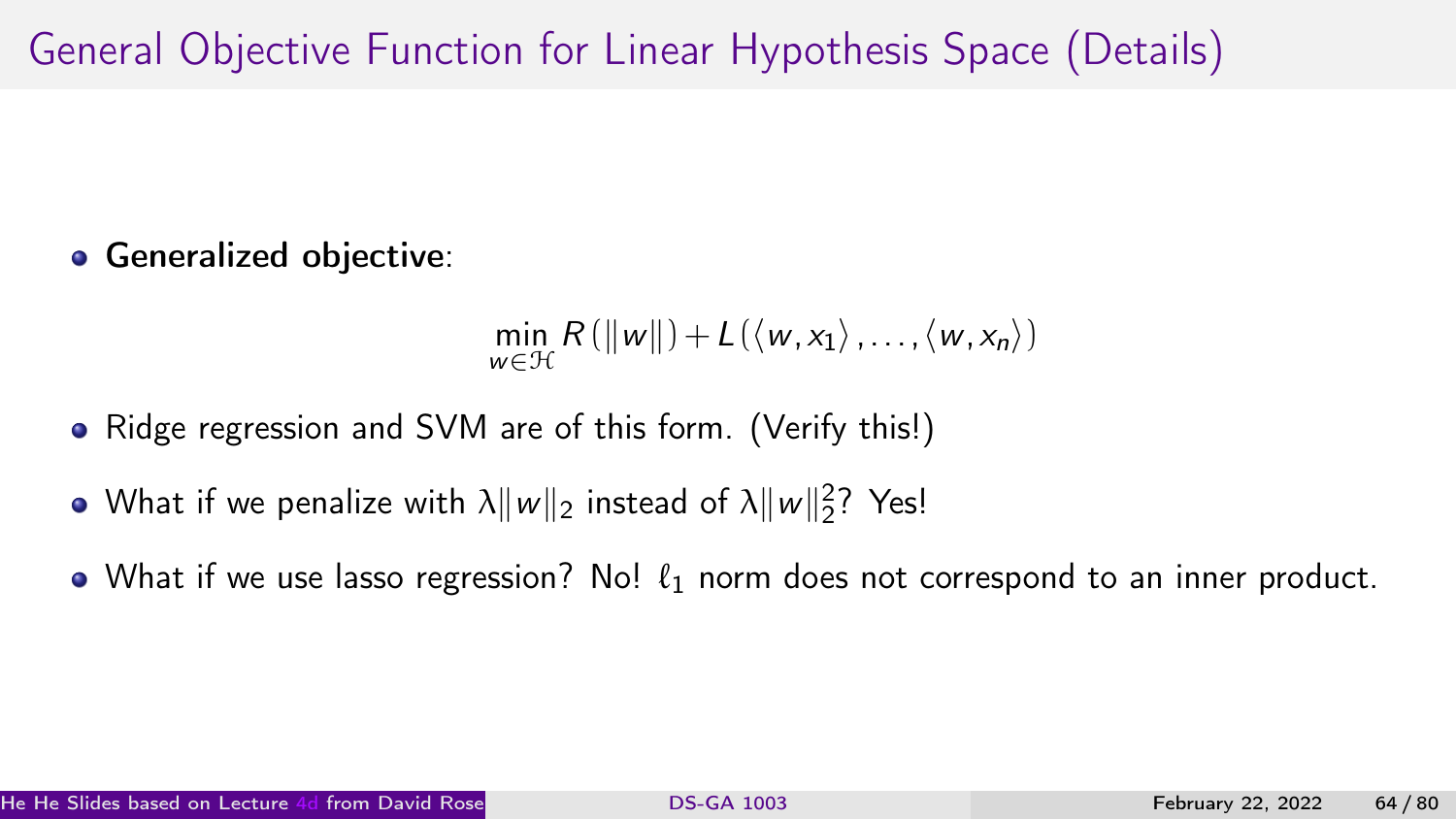## The Representer Theorem: Quick Summary

**• Generalized objective:** 

$$
w^* = \underset{w \in \mathcal{H}}{\arg \min} R(||w||) + L(\langle w, x_1 \rangle, \ldots, \langle w, x_n \rangle)
$$

Representer theorem tells us we can look for  $w^*$  in the span of the data:

$$
w^* = \underset{w \in \text{span}(x_1,...,x_n)}{\text{arg min}} R(||w||) + L(\langle w, x_1 \rangle,...,\langle w, x_n \rangle).
$$

• So we can reparameterize as before:

$$
\alpha^* = \underset{\alpha \in \mathbb{R}^n}{\arg \min} R\left(\left\|\sum_{i=1}^n \alpha_i x_i\right\|\right) + L\left(\left\langle \sum_{i=1}^n \alpha_i x_i, x_1 \right\rangle, \ldots, \left\langle \sum_{i=1}^n \alpha_i x_i, x_n \right\rangle\right).
$$

Our reparameterization trick applies much more broadly than SVM and ridge.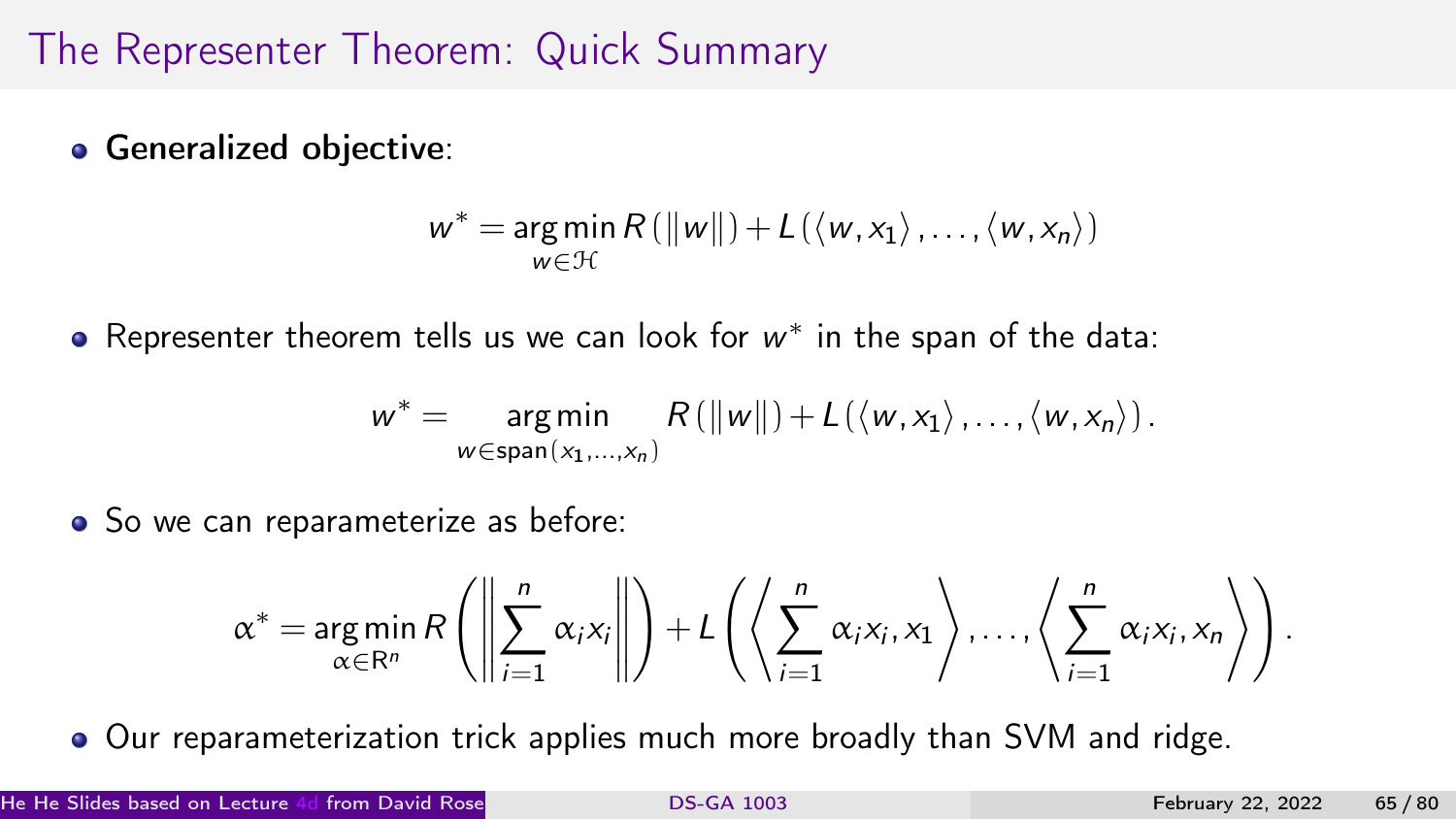## The Representer Theorem

### Theorem (Representer Theorem)

### Let

$$
J(w) = R(||w||) + L(\langle w, x_1 \rangle, \ldots, \langle w, x_n \rangle),
$$

### where

- w,  $x_1,\ldots,x_n\in\mathfrak{H}$  for some Hilbert space  $\mathfrak{H}.$  (We typically have  $\mathfrak{H}=\mathsf{R}^d$ .)
- $\|\cdot\|$  is the norm corresponding to the inner product of  $\mathcal H.$  (i.e.  $\|w\|=\sqrt{\langle w,w\rangle}\rangle$
- $R : [0, \infty) \rightarrow R$  is nondecreasing (Regularization term), and
- $L: \mathbb{R}^n \to \mathbb{R}$  is arbitrary (Loss term).

Then it has a minimizer of the form  $w^* = \sum_{i=1}^n \alpha_i x_i$ .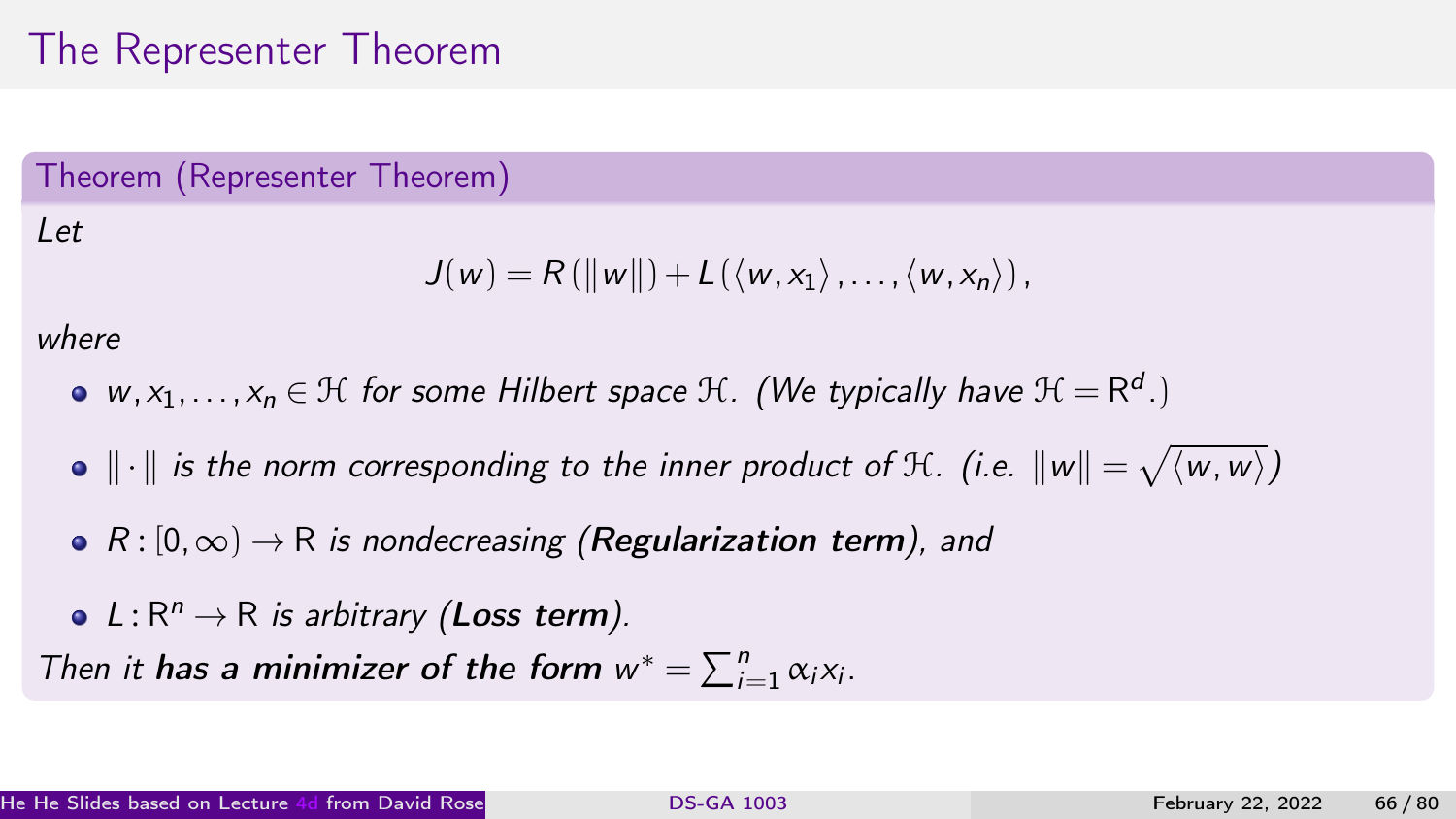## The Representer Theorem (Proof sketch)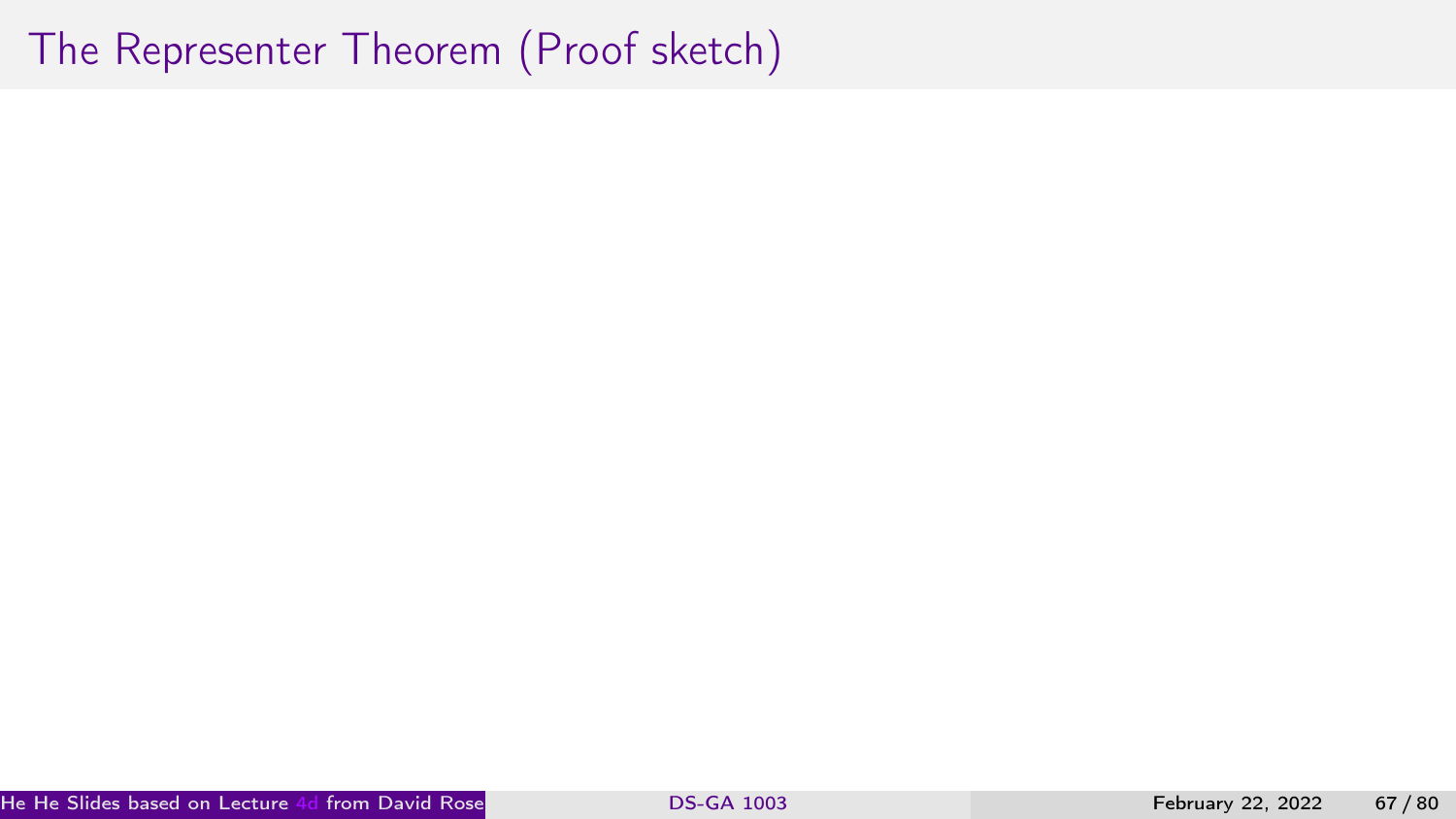# <span id="page-67-0"></span>[Reparameterizing our Generalized Objective Function](#page-67-0)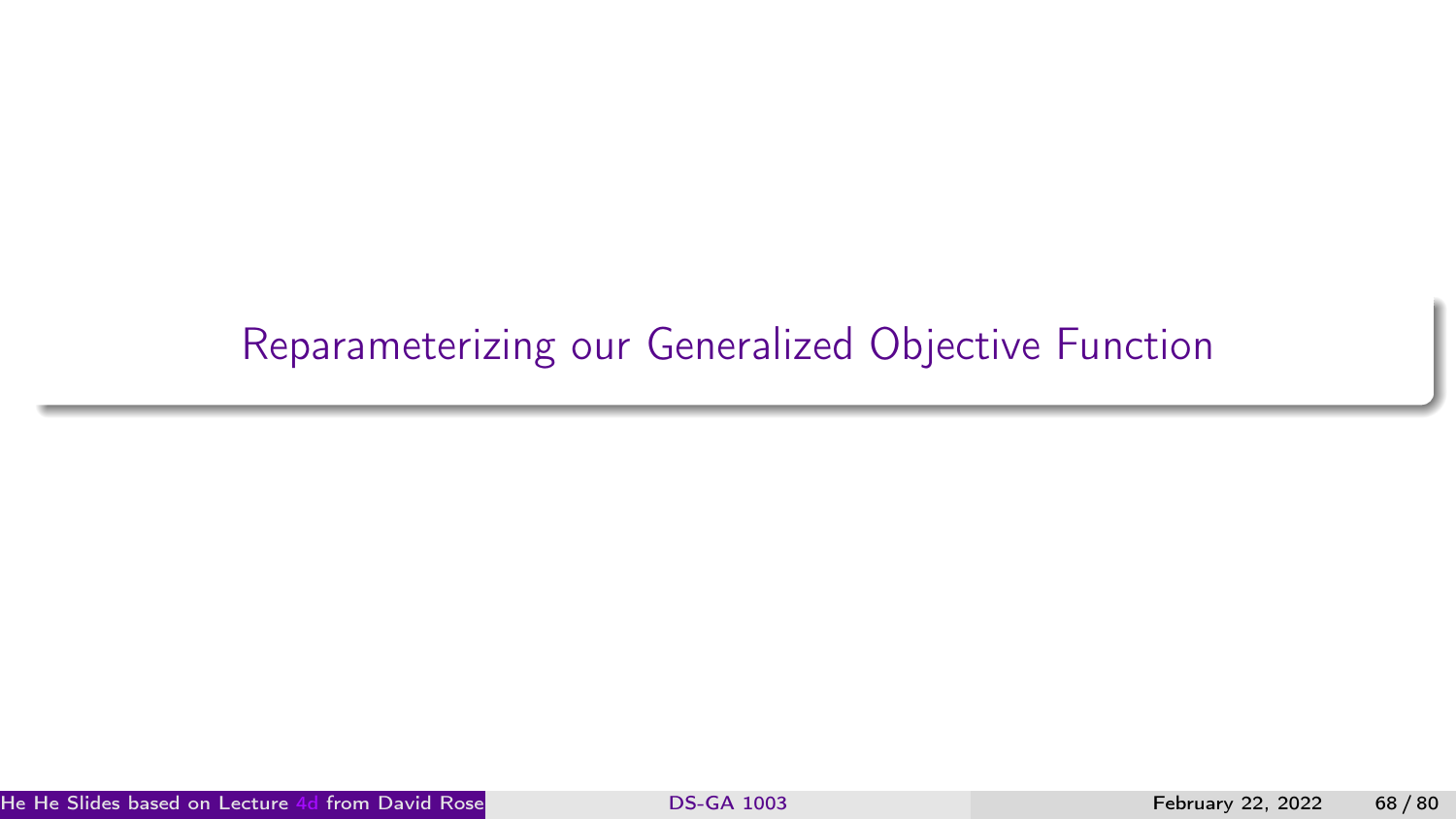## Rewriting the Objective Function

Define the training score function  $s$  :  $\mathsf{R}^d \to \mathsf{R}^n$  by

$$
s(w) = \begin{pmatrix} \langle w, x_1 \rangle \\ \vdots \\ \langle w, x_n \rangle \end{pmatrix},
$$

which gives the training score vector for any w.

• We can then rewrite the objective function as

$$
J(w) = R(||w||) + L(s(w)),
$$

where now  $L$  :  $\mathsf{R}^{n \times 1} \to \mathsf{R}$  takes a column vector as input.

This will allow us to have a slick reparameterized version...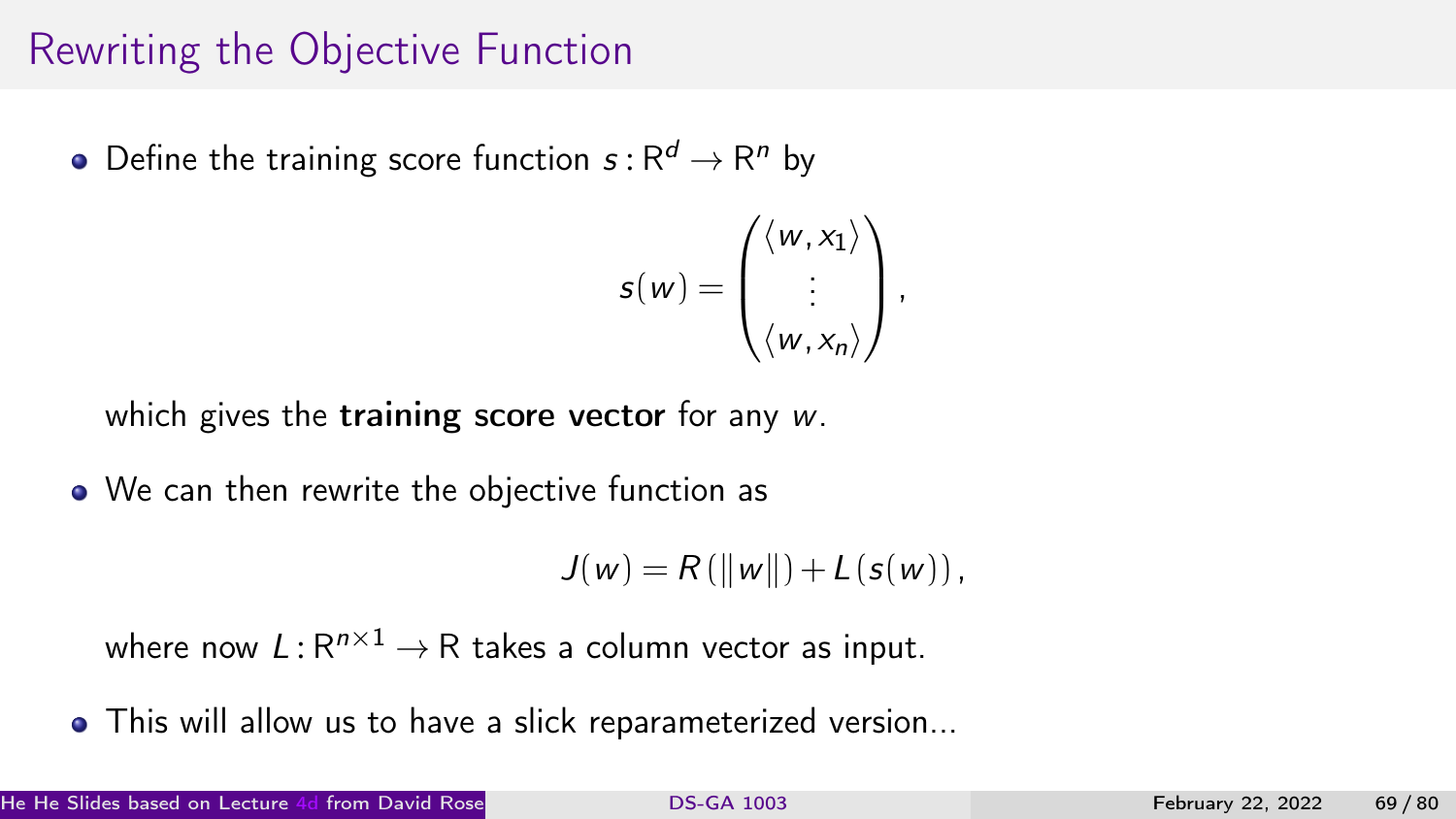## Reparameterize the Generalized Objective

- By the Representer Theorem, it's sufficient to minimize  $J(w)$  for  $w$  of the form  $\sum_{i=1}^{n} \alpha_i x_i$ .
- Plugging this form into  $J(w)$ , we see we can just minimize

$$
J_0(\alpha) = R\left(\left\|\sum_{i=1}^n \alpha_i x_i\right\| \right) + L\left(s\left(\sum_{i=1}^n \alpha_i x_i\right)\right)
$$

over  $\alpha = (\alpha_1, \ldots, \alpha_n)^T \in \mathsf{R}^{n \times 1}$ .

- With some new notation, we can substantially simplify
	- the norm piece  $\|w\| = \|\sum_{i=1}^n \alpha_i x_i\|$ , and

• the score piece 
$$
s(w) = s(\sum_{i=1}^{n} \alpha_i x_i)
$$
.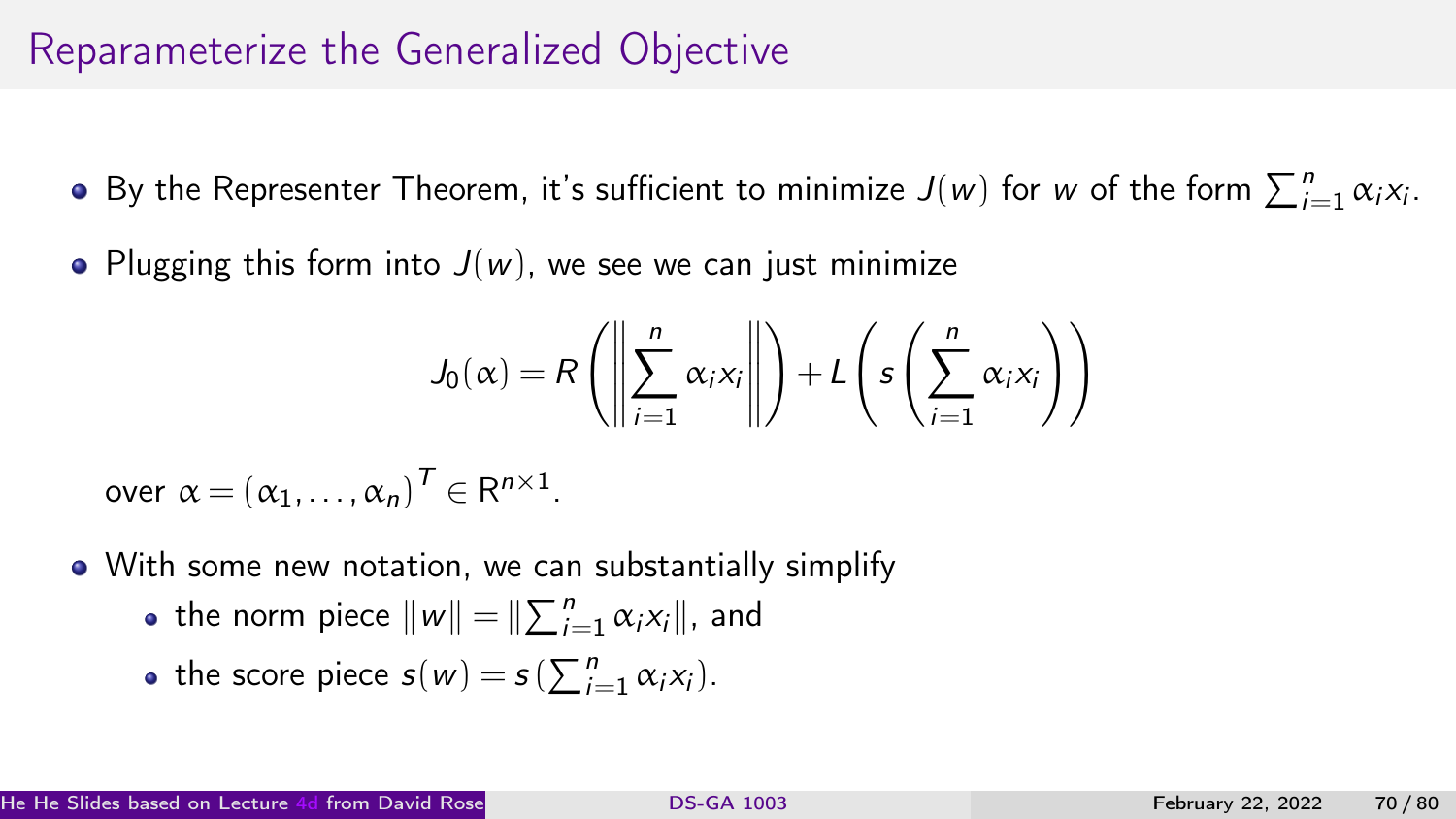# Simplifying the Reparameterized Norm

For the norm piece  $||w|| = ||\sum_{i=1}^{n} \alpha_i x_i||$ , we have

$$
||w||^2 = \langle w, w \rangle
$$
  
=  $\left\langle \sum_{i=1}^n \alpha_i x_i, \sum_{j=1}^n \alpha_j x_j \right\rangle$   
=  $\sum_{i,j=1}^n \alpha_i \alpha_j \langle x_i, x_j \rangle$ .

- This expression involves the  $n^2$  inner products between all pairs of input vectors.
- We often put those values together into a matrix (Gram/Kernel matrix).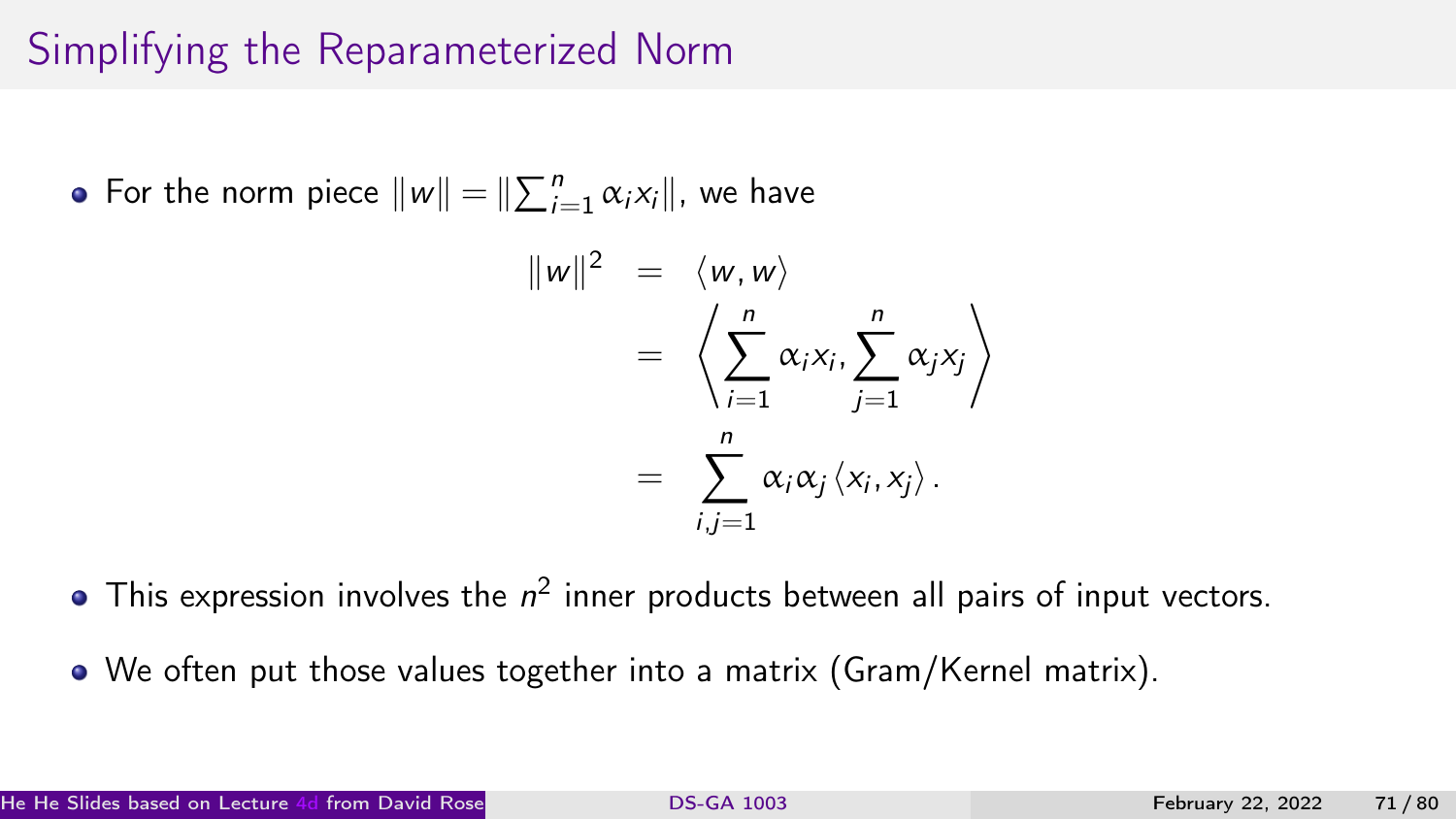### Example: Gram Matrix for the Dot Product

- Consider  $x_1, \ldots, x_n \in \mathbb{R}^{d \times 1}$  with the standard inner product  $\langle x, x' \rangle = x^T x'.$
- Let  $X \in \mathsf{R}^{n \times d}$  be the  $\mathsf{design}$  matrix, which has each input vector as a row:

$$
X = \begin{pmatrix} -x_1^T - \\ \vdots \\ -x_n^T - \end{pmatrix}.
$$

• Then the Gram matrix is

$$
K = \begin{pmatrix} x_1^T x_1 & \cdots & x_1^T x_n \\ \vdots & \ddots & \cdots \\ x_n^T x_1 & \cdots & x_n^T x_n \end{pmatrix} = \begin{pmatrix} -x_1^T - \\ \vdots \\ -x_n^T - \end{pmatrix} \begin{pmatrix} | & \cdots & | \\ x_1 & \cdots & x_n \\ | & \cdots & | \end{pmatrix}
$$

$$
= XX^T
$$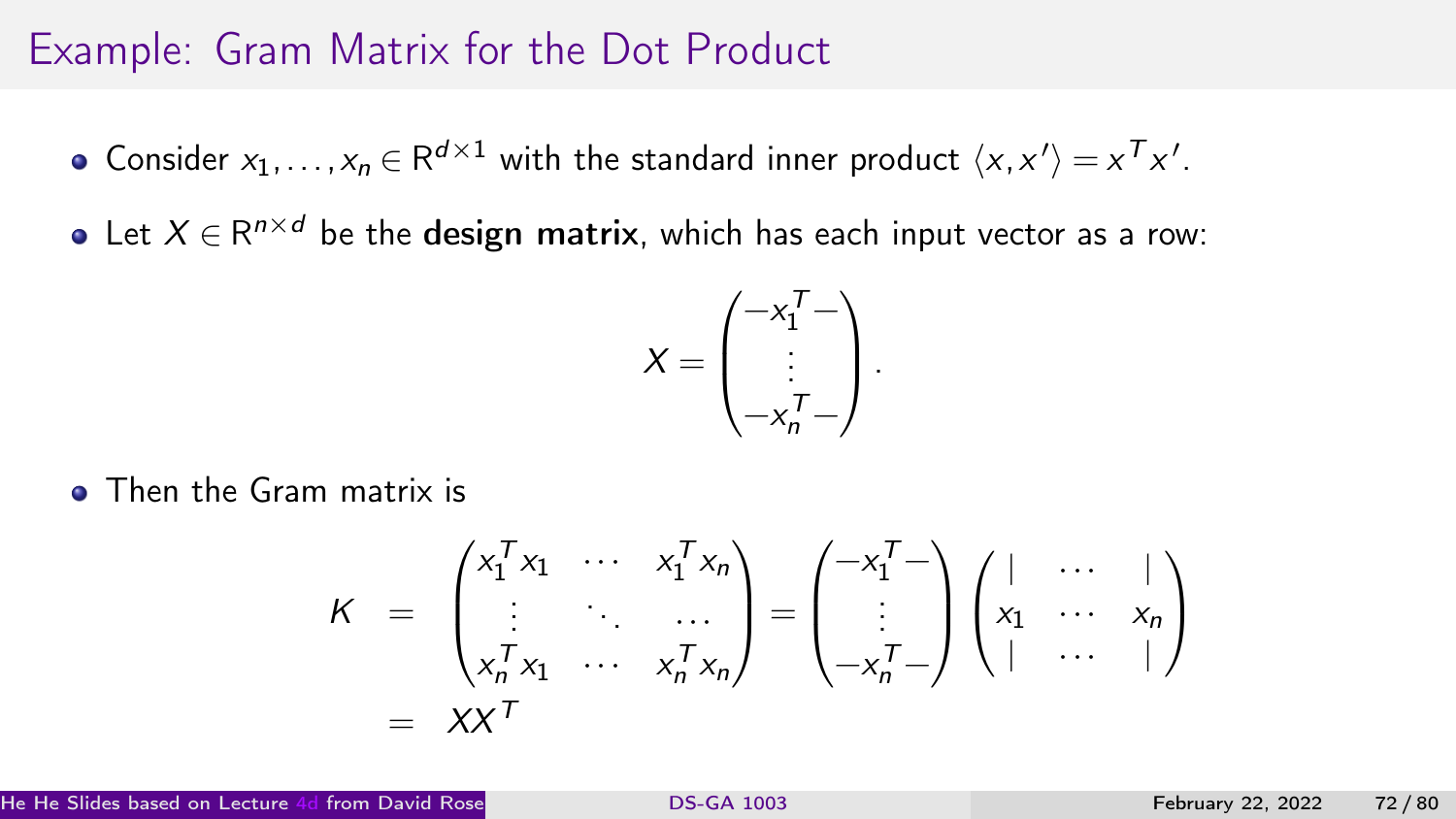# Simplifying the Reparametrized Norm

• With 
$$
w = \sum_{i=1}^{n} \alpha_i x_i
$$
, we have

$$
||w||^2 = \langle w, w \rangle
$$
  
=  $\left\langle \sum_{i=1}^n \alpha_i x_i, \sum_{j=1}^n \alpha_j x_j \right\rangle$   
=  $\sum_{i,j=1}^n \alpha_i \alpha_j \langle x_i, x_j \rangle$   
=  $\alpha^T K \alpha$ .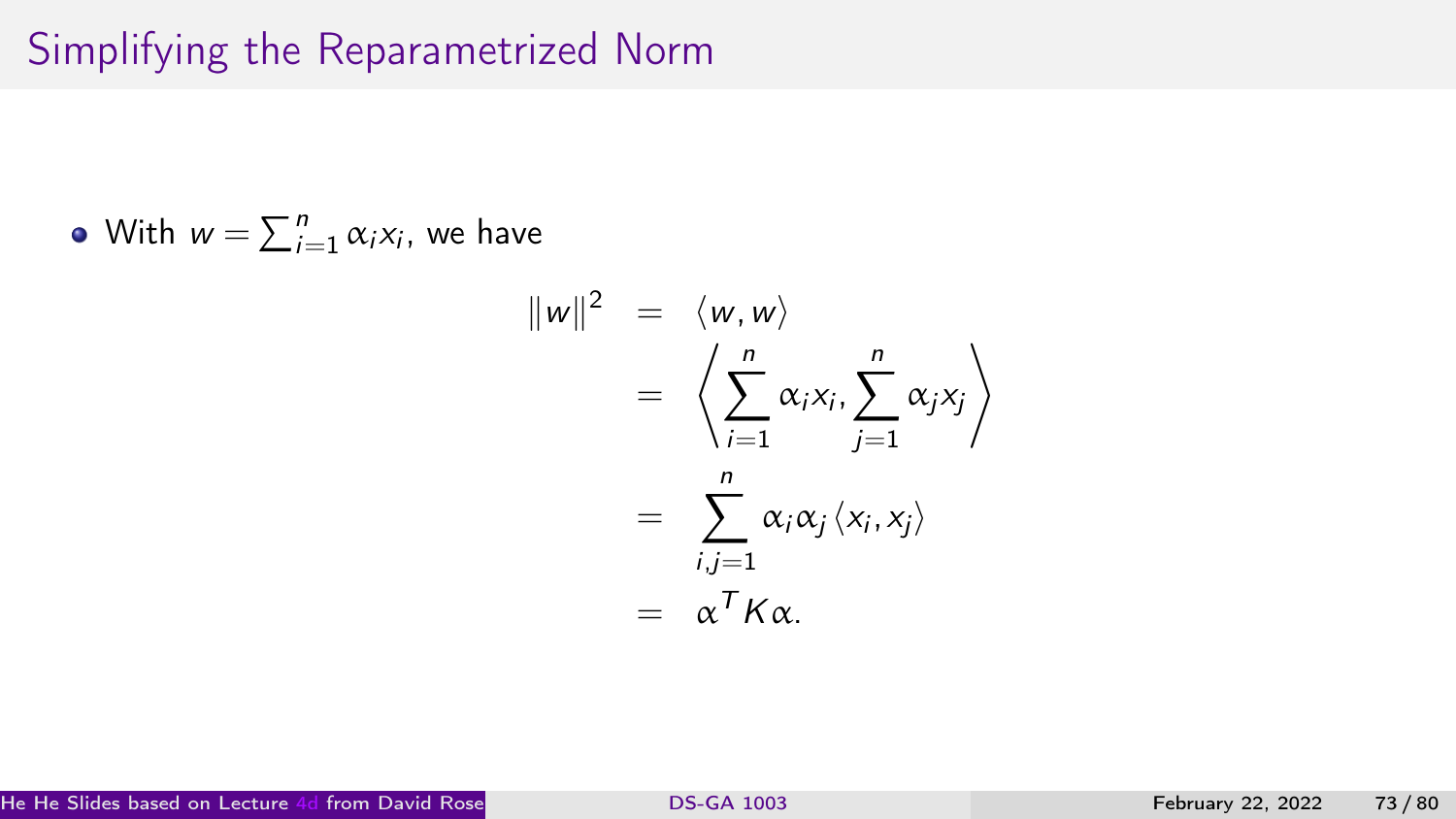#### Simplifying the Training Score Vector

The score for  $x_j$  for  $w = \sum_{i=1}^n \alpha_i x_i$  is

$$
\langle w, x_j \rangle = \left\langle \sum_{i=1}^n \alpha_i x_i, x_j \right\rangle = \sum_{i=1}^n \alpha_i \left\langle x_i, x_j \right\rangle
$$

• The training score vector is

$$
s\left(\sum_{i=1}^{n} \alpha_{i}x_{i}\right) = \begin{pmatrix} \sum_{i=1}^{n} \alpha_{i} \langle x_{i}, x_{1} \rangle \\ \vdots \\ \sum_{i=1}^{n} \alpha_{i} \langle x_{i}, x_{n} \rangle \end{pmatrix} = \begin{pmatrix} \alpha_{1} \langle x_{1}, x_{1} \rangle + \cdots + \alpha_{n} \langle x_{n}, x_{1} \rangle \\ \vdots \\ \alpha_{1} \langle x_{1}, x_{n} \rangle + \cdots + \alpha_{n} \langle x_{n}, x_{n} \rangle \end{pmatrix}
$$

$$
= \begin{pmatrix} \langle x_{1}, x_{1} \rangle & \cdots & \langle x_{1}, x_{n} \rangle \\ \vdots & \ddots & \cdots \\ \langle x_{n}, x_{1} \rangle & \cdots & \langle x_{n}, x_{n} \rangle \end{pmatrix} \begin{pmatrix} \alpha_{1} \\ \vdots \\ \alpha_{n} \end{pmatrix}
$$

$$
= K\alpha
$$

He He Slides based on Lecture [4d](https://davidrosenberg.github.io/mlcourse/Archive/2019/Lectures/04d.kernel-methods.pdf) from David Rosenberg's Course Material [DS-GA 1003](#page-0-0) . (CDS, NYU) February 22, 2022 . (2022 . 74 / 80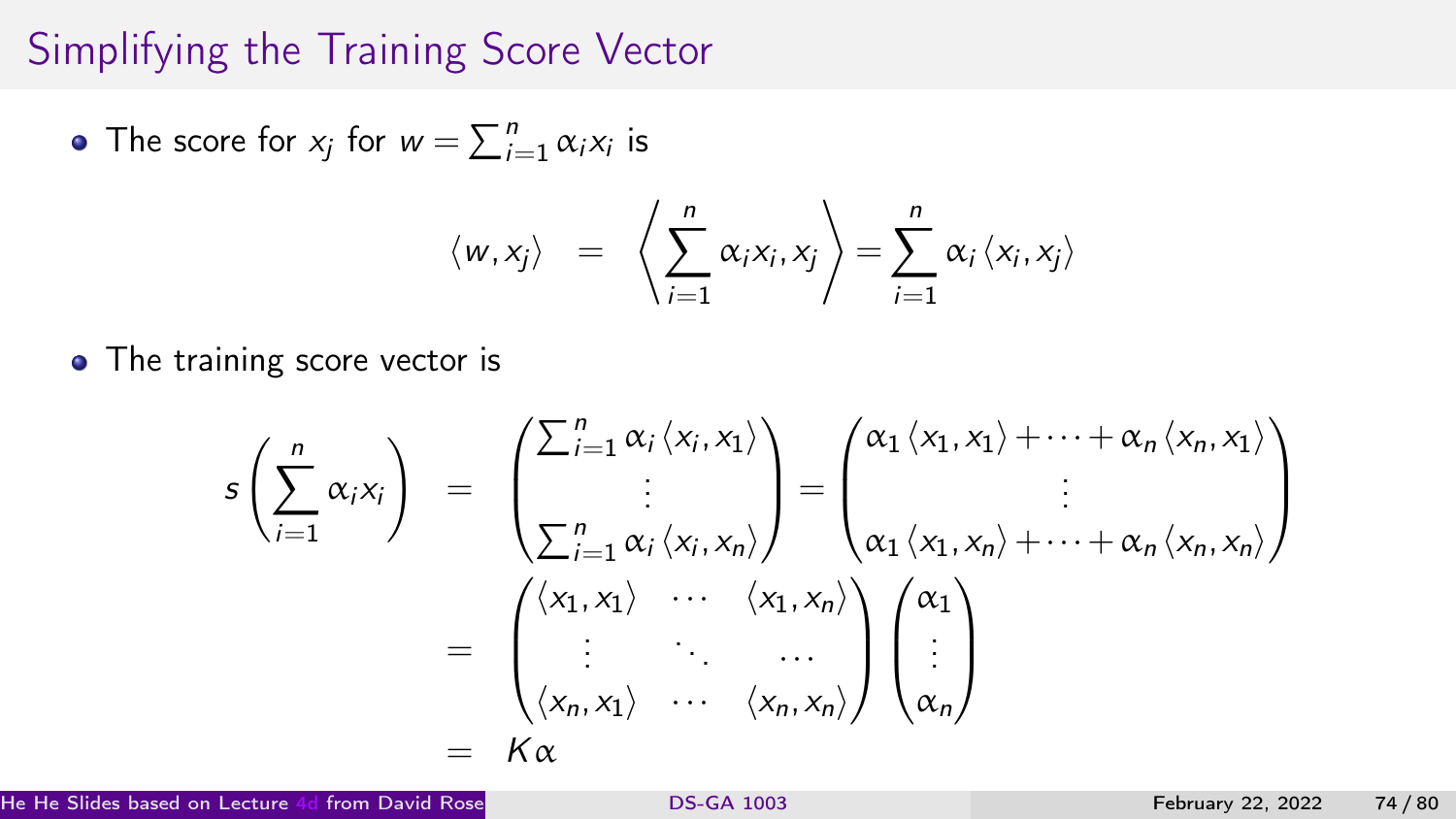#### Reparameterized Objective

Putting it all together, our reparameterized objective function can be written as

$$
J_0(\alpha) = R\left(\left\|\sum_{i=1}^n \alpha_i x_i\right\|\right) + L\left(s\left(\sum_{i=1}^n \alpha_i x_i\right)\right)
$$
  
=  $R\left(\sqrt{\alpha^T K \alpha}\right) + L(K\alpha),$ 

which we minimize over  $\alpha \in \mathsf{R}^n$ .

- All information needed about  $x_1, \ldots, x_n$  is summarized in the Gram matrix K.
- We're now minimizing over R<sup>n</sup> rather than R<sup>d</sup>.
- If  $d \gg n$ , this can be a big win computationally (at least once K is computed).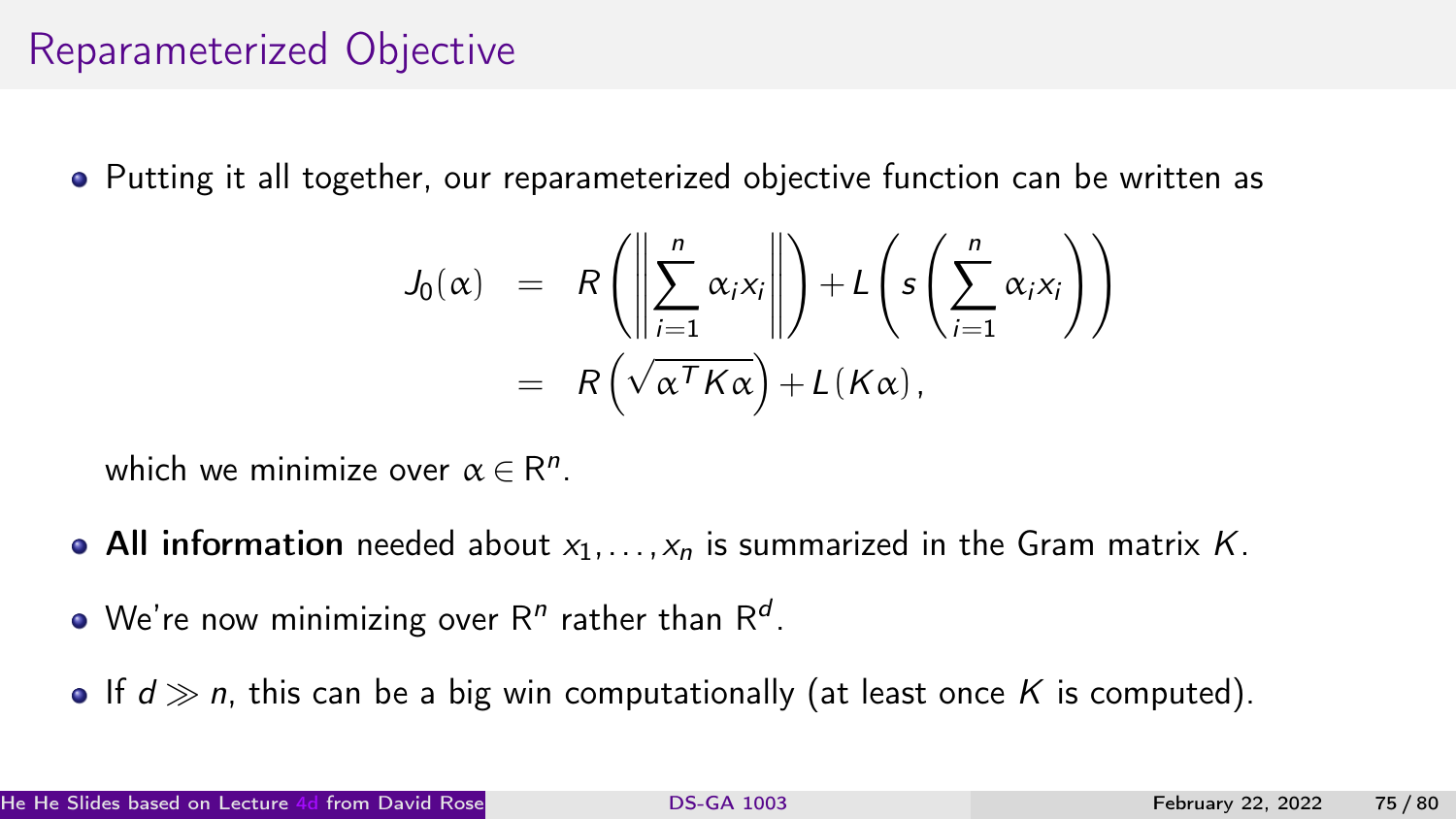### Reparameterizing Predictions

• Suppose we've found

$$
\alpha^* \in \underset{\alpha \in \mathsf{R}^n}{\arg\min} R\left(\sqrt{\alpha^T K \alpha}\right) + L(K\alpha).
$$

Then we know  $w^* = \sum_{i=1}^n \alpha^* x_i$  is a solution to

$$
\underset{w\in\mathcal{H}}{\arg\min} R\left(\|w\|\right)+L\left(\langle w,x_1\rangle,\ldots,\langle w,x_n\rangle\right).
$$

• The prediction on a new point  $x \in \mathcal{H}$  is

$$
\hat{f}(x) = \langle w^*, x \rangle = \sum_{i=1}^n \alpha_i^* \langle x_i, x \rangle.
$$

 $\bullet$  To make a new prediction, we may need to touch all the training inputs  $x_1, \ldots, x_n$ .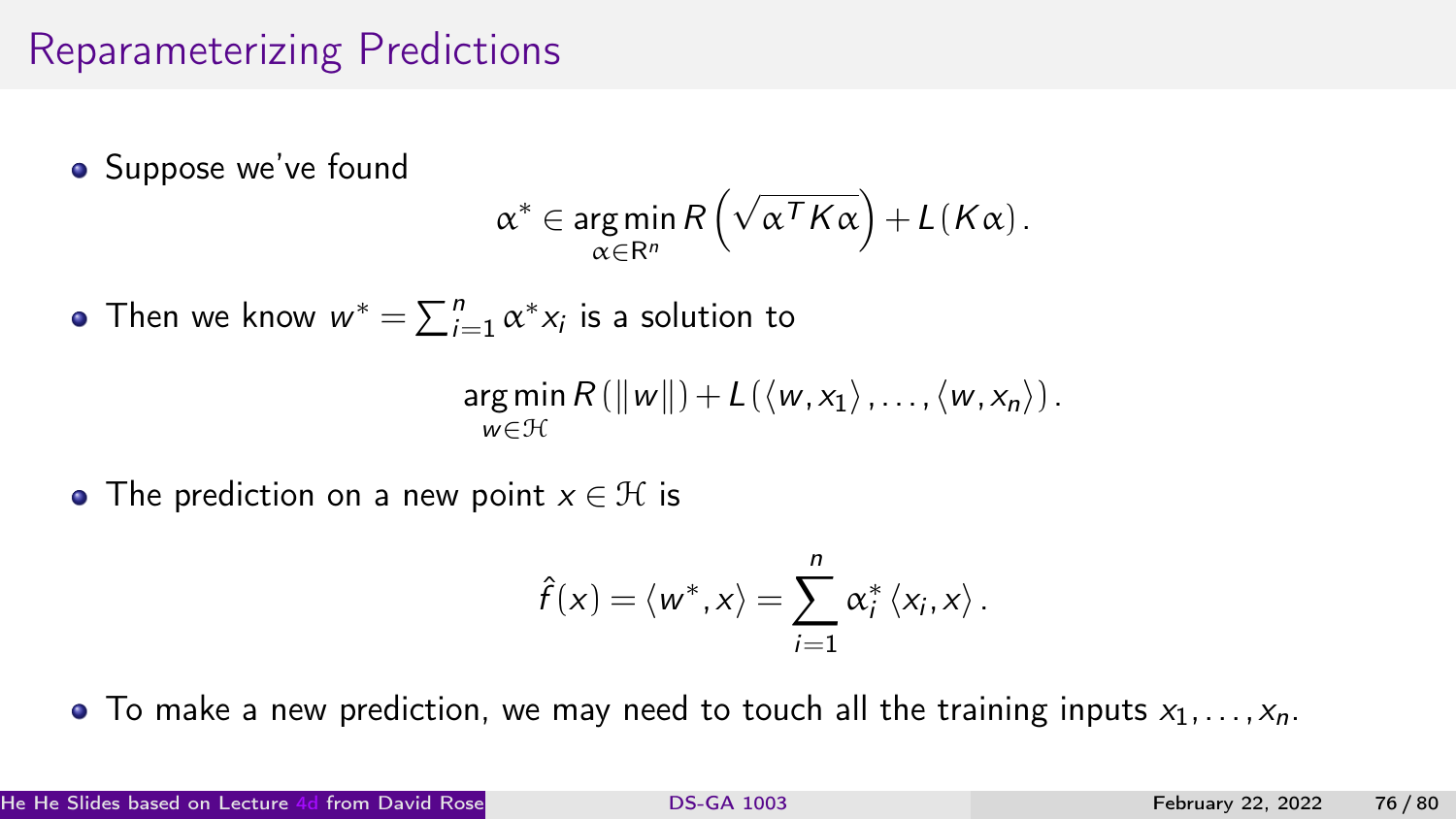• It will be convenient to define the following column vector for any  $x \in \mathcal{H}$ :

$$
k_{x} = \begin{pmatrix} \langle x_{1}, x \rangle \\ \vdots \\ \langle x_{n}, x \rangle \end{pmatrix}
$$

 $\bullet$  Then we can write our predictions on a new point x as

$$
\hat{f}(x) = k_x^T \alpha^*
$$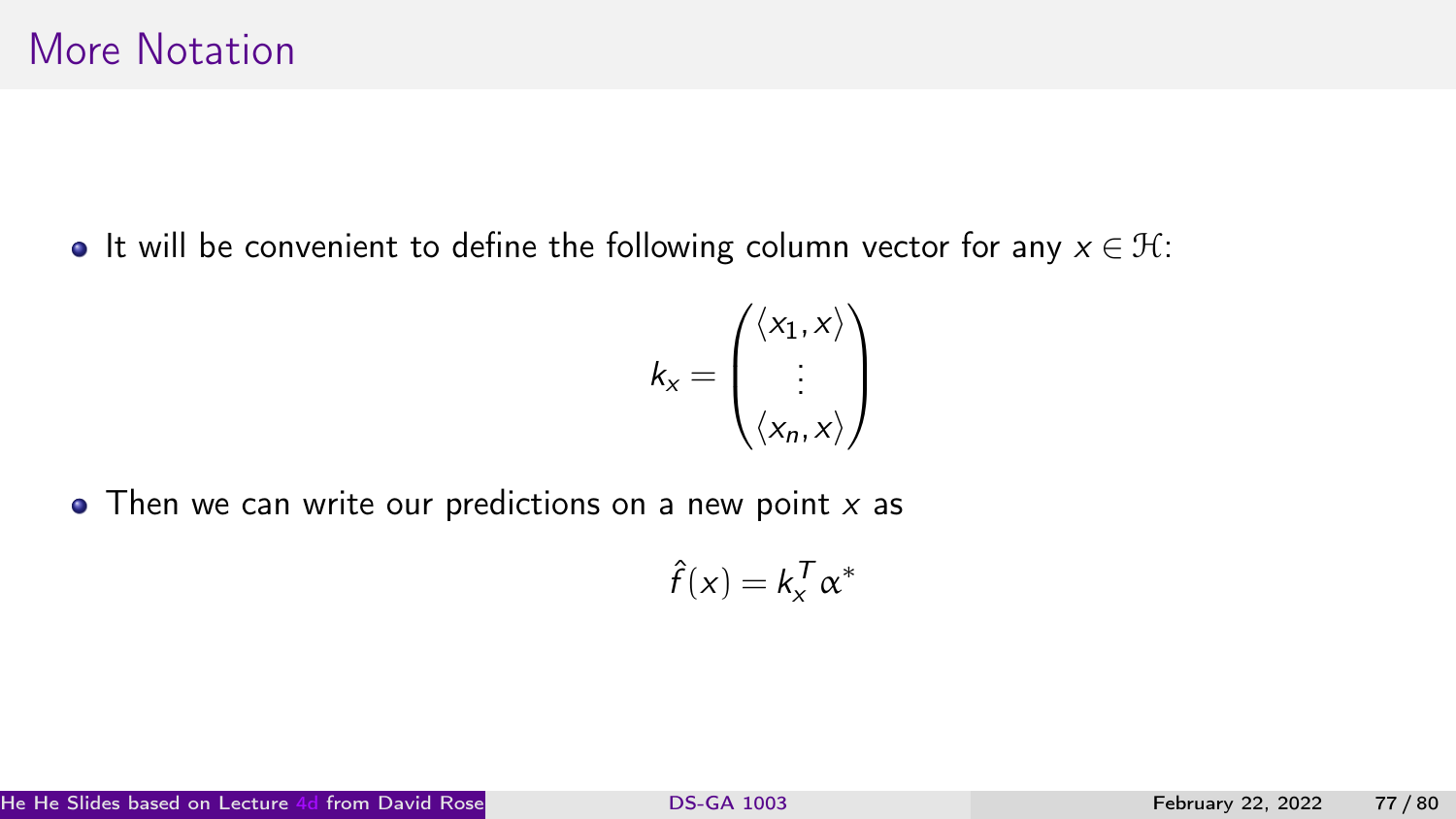# Summary So Far

- Original plan:
	- Find  $w^* \in \argmin_{w \in \mathcal{H}} R(\Vert w \Vert) + L(\langle w, x_1 \rangle, \dots, \langle w, x_n \rangle)$
	- Predict with  $\hat{f}(x) = \langle w^*, x \rangle$ .
- We showed that the following is equivalent:
	- Find  $\alpha^* \in \arg\min_{\alpha \in \mathbb{R}^n} R\left(\sqrt{\alpha^T K \alpha}\right) + L(K\alpha)$
	- Predict with  $\hat{f}(x) = k_x^T \alpha^*$ , where

$$
K = \begin{pmatrix} \langle x_1, x_1 \rangle & \cdots & \langle x_1, x_n \rangle \\ \vdots & \ddots & \cdots \\ \langle x_n, x_1 \rangle & \cdots & \langle x_n, x_n \rangle \end{pmatrix} \quad \text{and} \quad k_x = \begin{pmatrix} \langle x_1, x \rangle \\ \vdots \\ \langle x_n, x \rangle \end{pmatrix}
$$

• Every element  $x \in \mathcal{H}$  occurs inside an inner products with a training input  $x_i \in \mathcal{H}$ .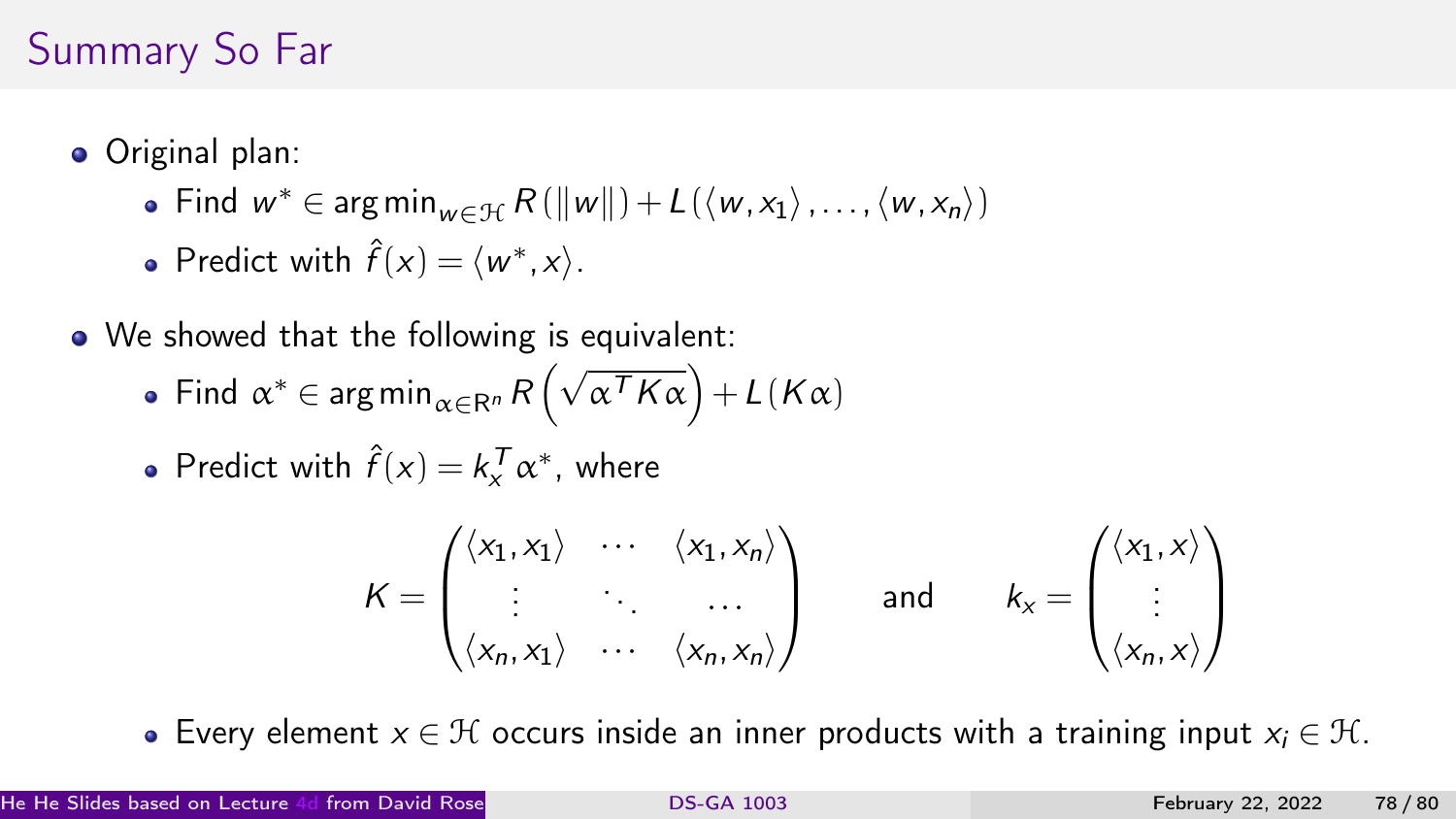# Kernelization

#### Definition

A method is kernelized if every feature vector  $\psi(x)$  only appears inside an inner product with another feature vector  $\psi(x')$ . This applies to both the optimization problem and the prediction function.

• Here we are using  $\psi(x) = x$ . Thus finding

$$
\alpha^* \in \operatorname*{arg\,min}_{\alpha \in \mathsf{R}^n} R\left(\sqrt{\alpha^T K \alpha}\right) + L(K\alpha)
$$

and making predictions with  $\hat{f}(x) = k_x^{\mathcal{T}} \alpha^*$  is a **kernelization** of finding

$$
w^* \in \underset{w \in \mathcal{H}}{\arg \min} R(\|w\|) + L(\langle w, x_1 \rangle, \ldots, \langle w, x_n \rangle)
$$

and making predictions with  $\hat{f}(x) = \langle w^*, x \rangle$ .